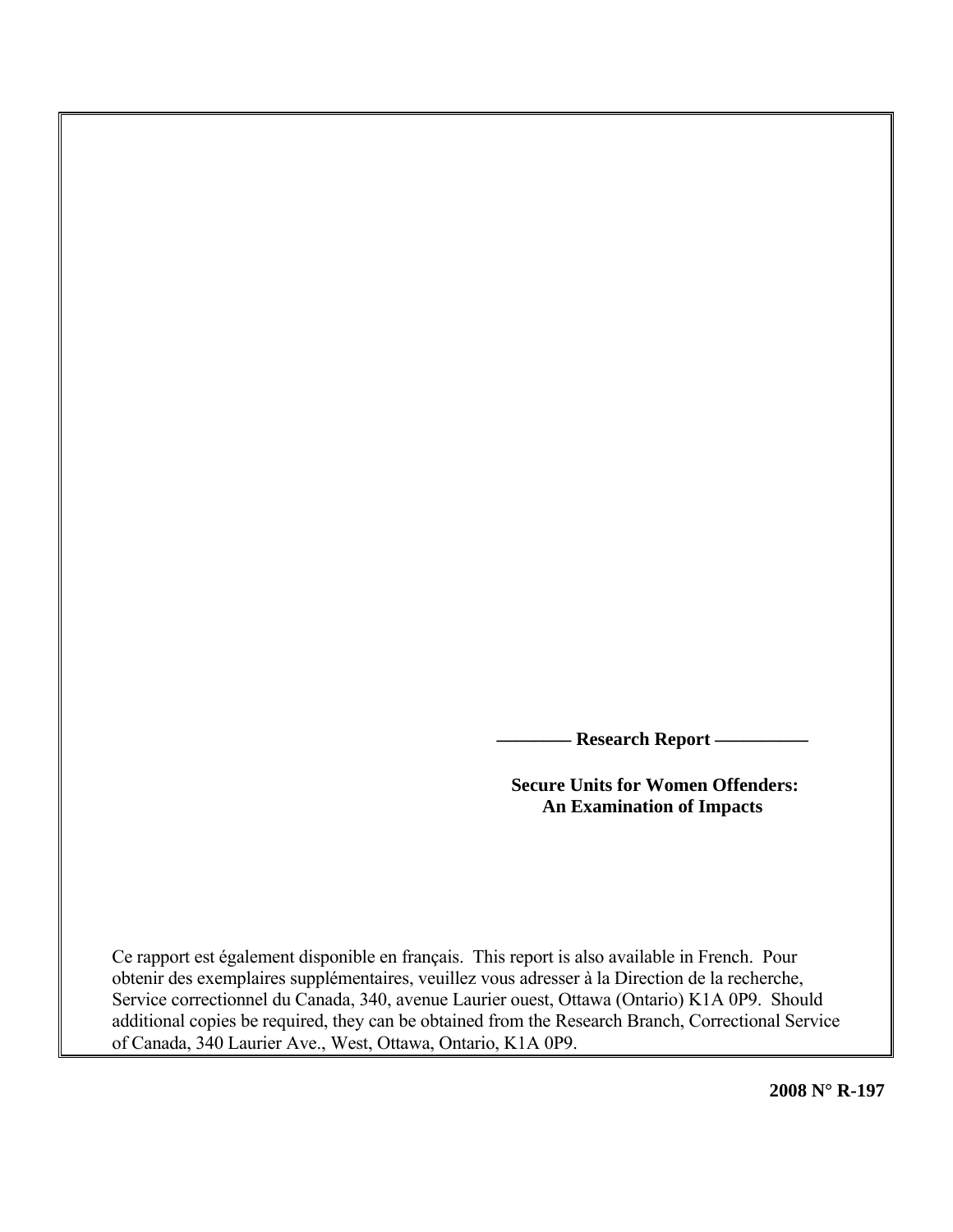# **Secure Units for Women Offenders: An Examination of Impacts**

Renée Gobeil, Kelly Taylor,  $\&$ Jillian Flight

Correctional Service of Canada

October 2007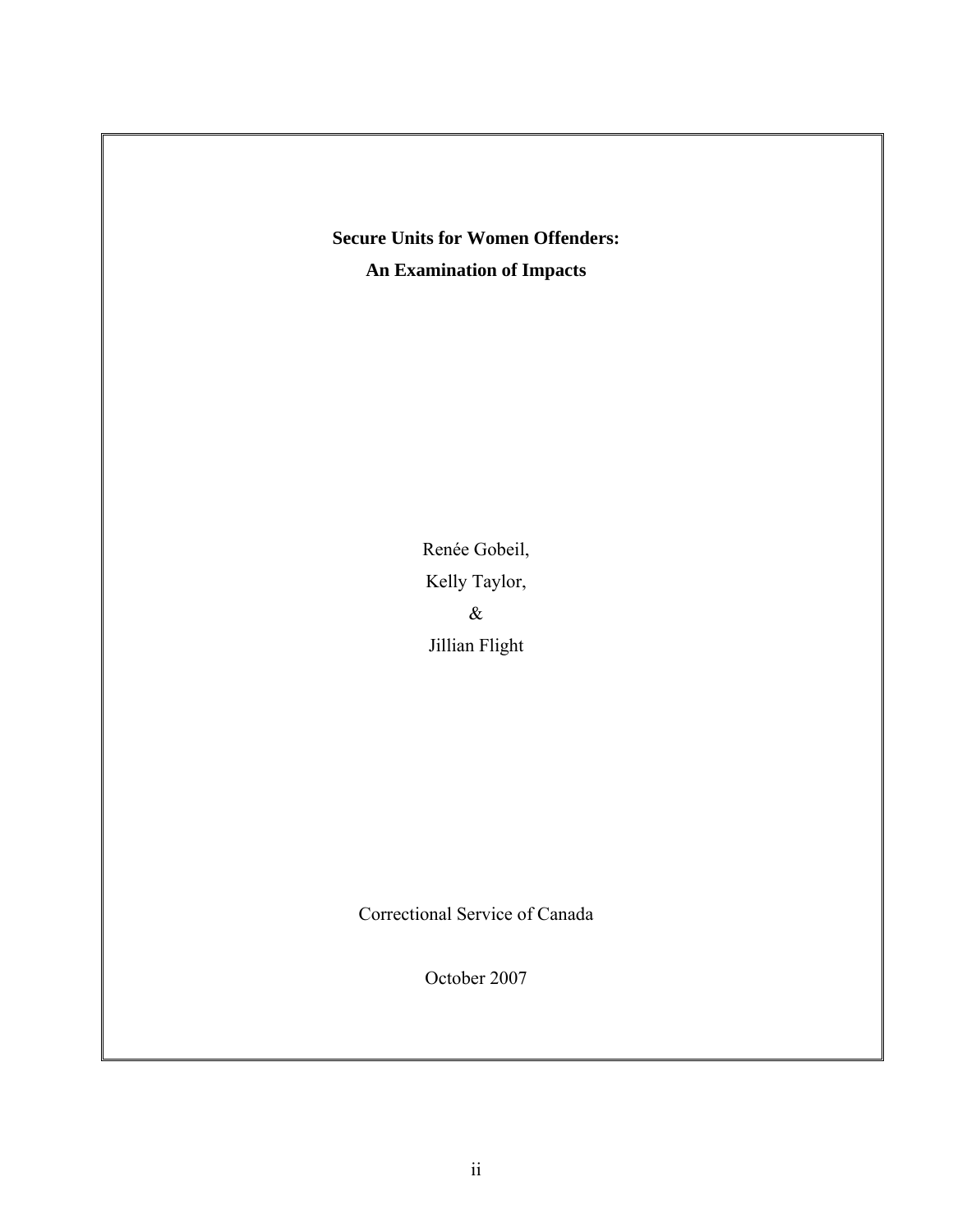#### **ACKNOWLEDGMENTS**

<span id="page-2-0"></span>Thank you to Antonia Sly, Nathalie Gingras, and Stephanie Wiggins for their help in data collection, and to Robin Westmacott for her work in preparation for site visits. Thanks also to Antonia Sly, Nathalie Gingras, Robin Westmacott, and Kim Jordan who assisted with the transcription of the interviews, and to Shannon Gottschall who aided in the coding of qualitative data.

A special thanks to Sara Johnson, Paul Verbrugge, and Kelley Blanchette who assisted in the preliminary development of measurement materials. Paul Verbrugge and Ben Vuong's guidance in the development of the quantitative databases and in the quantitative data analysis process was also greatly appreciated. Kelley Blanchette also offered extensive editorial guidance.

The authors would like to thank the staff of the Women Offender Sector who provided support throughout this project, as well as staff at the institutions who assisted in the logistics of the site visits and data collection. Finally, special appreciation is expressed to the staff and women from across the country who agreed to provide feedback on their experiences of the openings of the secure units, thereby allowing for the successful completion of this project. We look forward to hearing from you again soon.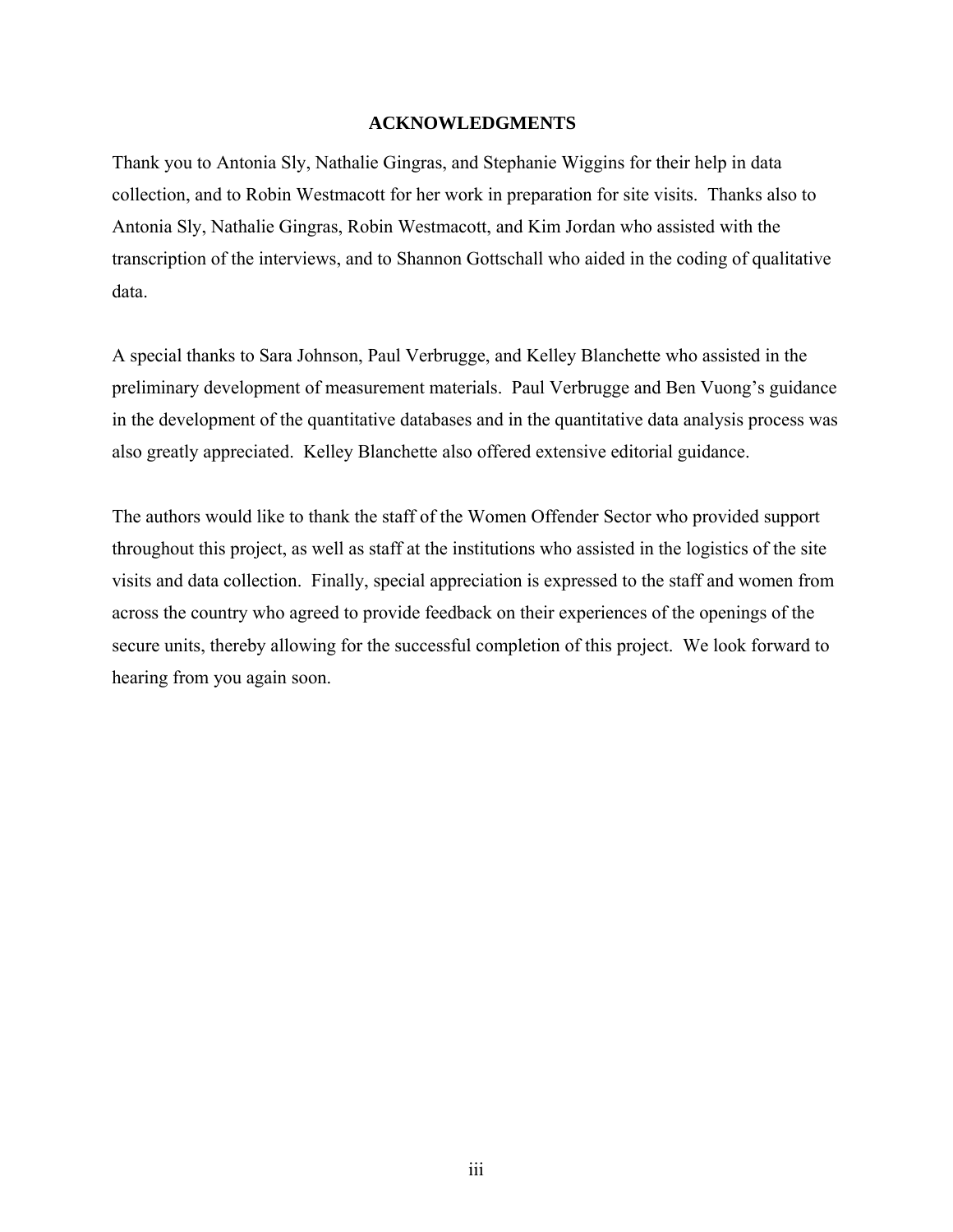#### **EXECUTIVE SUMMARY**

<span id="page-3-1"></span>Between January 2003 and October 2004, secure units were opened at four regional women's facilities: Edmonton Institution for Women, Grand Valley Institution for Women, Joliette Institution, and Nova Institution for Women<sup>[1](#page-3-0)</sup>. The opening of these units was a result of extensive research and the development of the *Intensive Intervention Strategy*. The units were intended to address the higher risk and need levels of women classified as maximum security through intensive intervention in a secure environment. Moreover, the openings allowed women previously co-located in men's institutions to be housed in women's facilities and, in many cases, to be in their home regions.

The current report presents the results of two studies evaluating the impacts of the opening of the secure units on women classified as maximum security, staff members who work with them, and the other women and staff at each of the regional facilities. For both studies, data were collected both prior to the openings (from participants at the co-located men's institutions and the regional women's facilities) and after the openings (from participants at the regional women's facilities only). In the first study, which focused on the respondents' perceived impacts of the openings, women and staff responded to a battery of standardized measures and participated in surveys, interviews, and focus groups. For the second study, which provided an alternative perspective of these impacts, Offender Management System records for 506 women offenders were reviewed retrospectively for periods of six months prior to and after the opening of the secure units. This review focused on participation in pro-social activities and on institutional adjustment. Given that all post-test data were collected very shortly after the openings (approximately six months), results represent only the *immediate* impacts of the openings.

Results of these studies revealed that the opening of the secure units had important immediate impacts. For the women classified as maximum security, involvement in most pro-social activities did not increase after their transfers from the co-located men's institutions; indeed, many of the women reported experiencing boredom and stress. Additionally, many of the women housed in the secure units indicated that the information and direction received from staff was sometimes inconsistent, leading to frustration, confusion, and tension. Nonetheless, there

 $\overline{a}$ 

<span id="page-3-0"></span><sup>&</sup>lt;sup>1</sup> An additional facility, Fraser Valley Institution, also opened a secure unit in March 2006, but was not included in this study as this date was after the completion of data collection.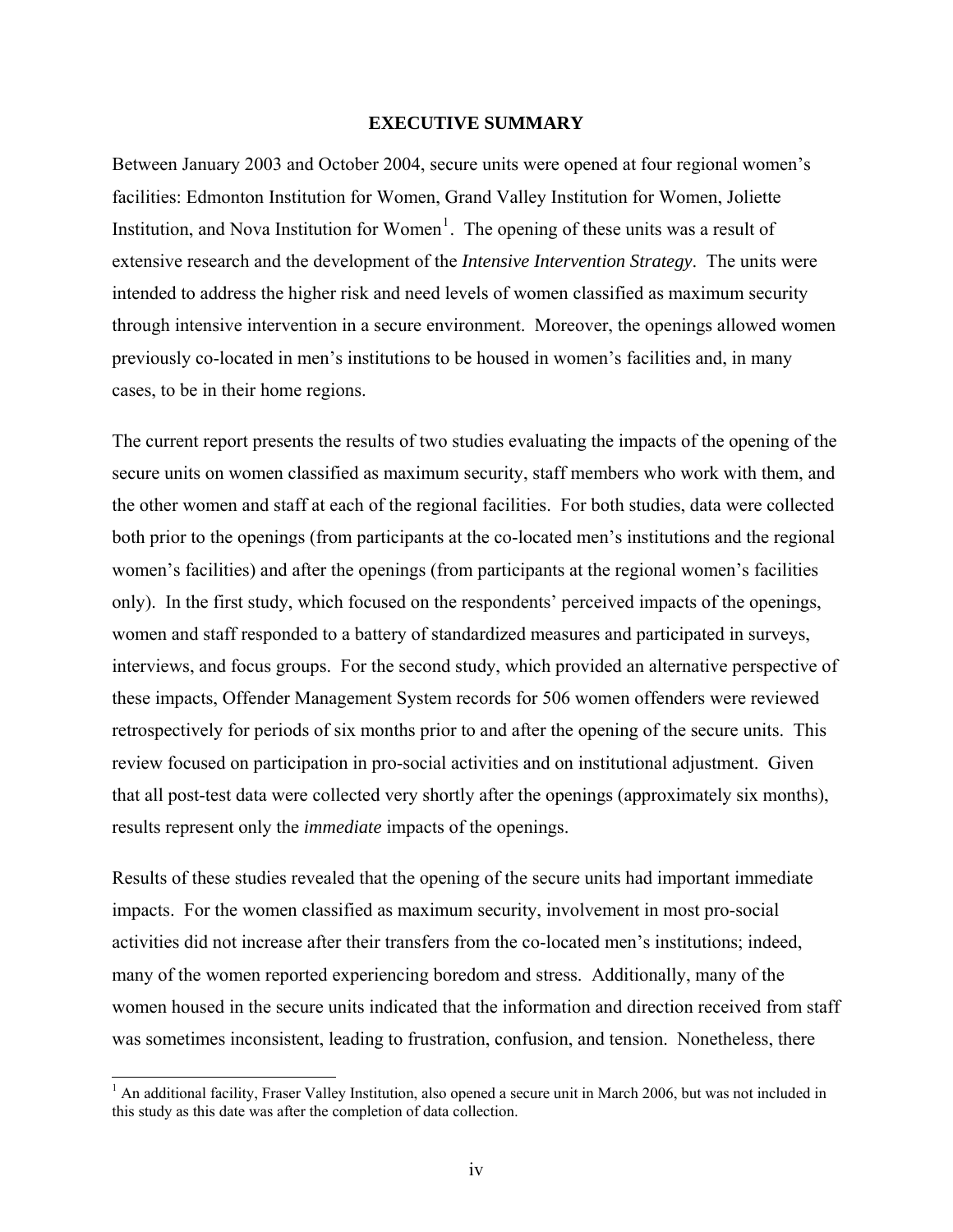were no increases in the proportions of women involved in institutional incidents after the units' opening. There were, however, more women with positive urinalysis results at this time point.

Staff members (both of the secure units and elsewhere in the institutions) were also impacted. They reported increased stress, frustration, and burnout, as well as decreased job satisfaction and morale. Staff members expressed that they would like to receive additional refresher training on topics such as use of force, as well as secure unit training for all institutional staff. Moreover, staff members indicated that they would like greater management support, and that there is divisiveness between the staff assigned to the secure unit and those working elsewhere in the institution. On the other hand, secure unit staff also reported the development of a strong sense of team cohesiveness and support.

Findings suggested that the functioning of the remainder of the women's facilities (i.e., general population and structured living environments) was also impacted. The women classified as minimum and medium security reported increases in stress, tension, and interpersonal problems, as well as a limitation of their privileges. The women's movement and access to staff, visits, and recreational activities were all restricted after the openings. Moreover, some reported that the atmosphere of the facilities became more rigid and security-focused.

The collective research results for this multi-method project led to recommendations pertaining to: 1) staffing at the women's facilities, 2) communication, both between staff and management and between inmates and staff, and 3) re-evaluation of the secure unit initiative once the units have been open for a longer period of time.

Regarding the latter, it is relatively common for there to be a period when difficulties are encountered during implementation of new initiatives, particularly those as complex as the establishment of secure units at the women's facilities. In addition, and as mentioned earlier, the data in this study reflect only the *immediate* impacts of the opening of the secure units. A number of changes have occurred since the opening of the units, including structural changes and clarification of relevant policies. A future re-examination would take account of these developments. Such an investigation would also have the added benefit of allowing for the inclusion of the secure unit at Fraser Valley Institution, which was not included in the results reported here.

v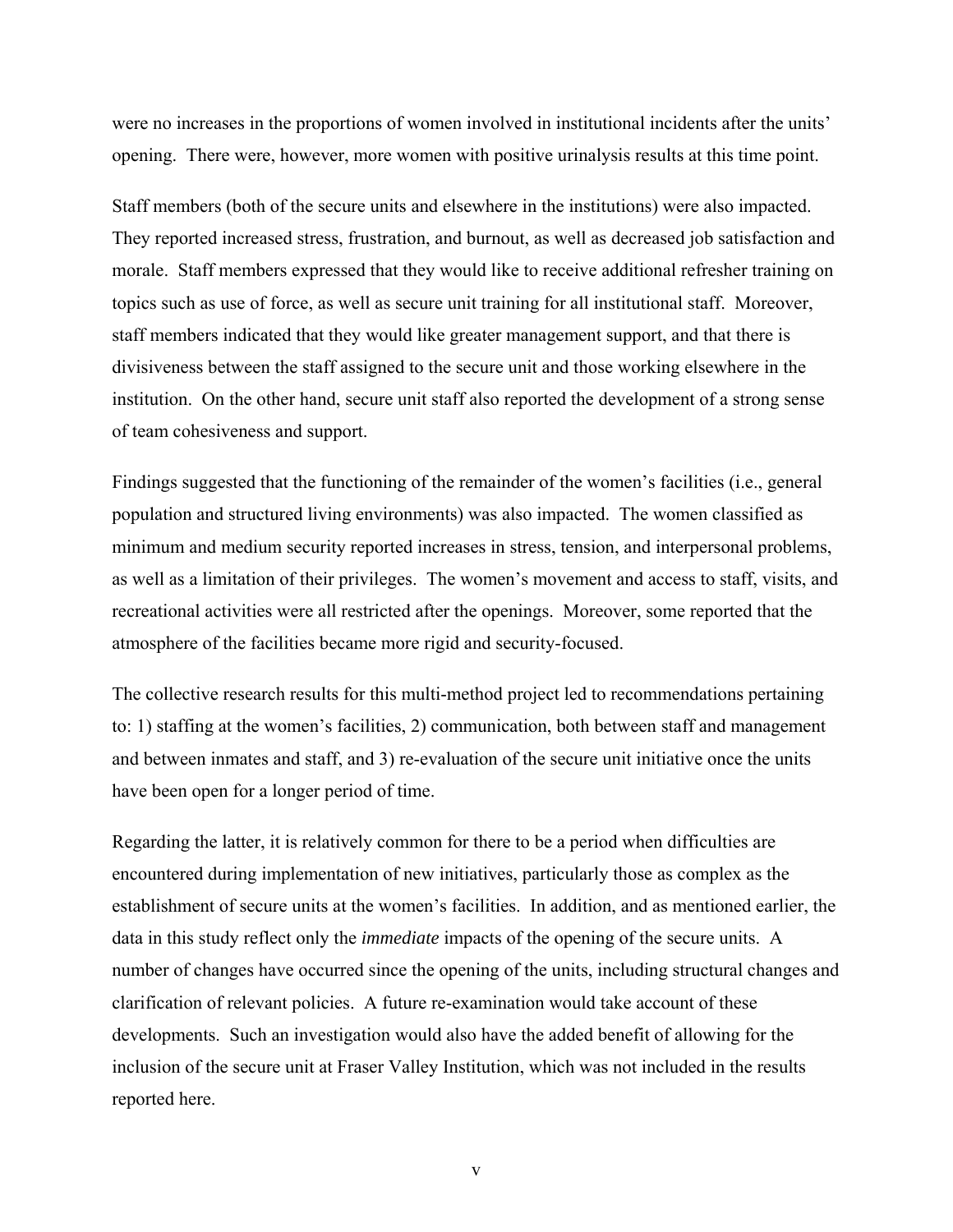<span id="page-5-0"></span>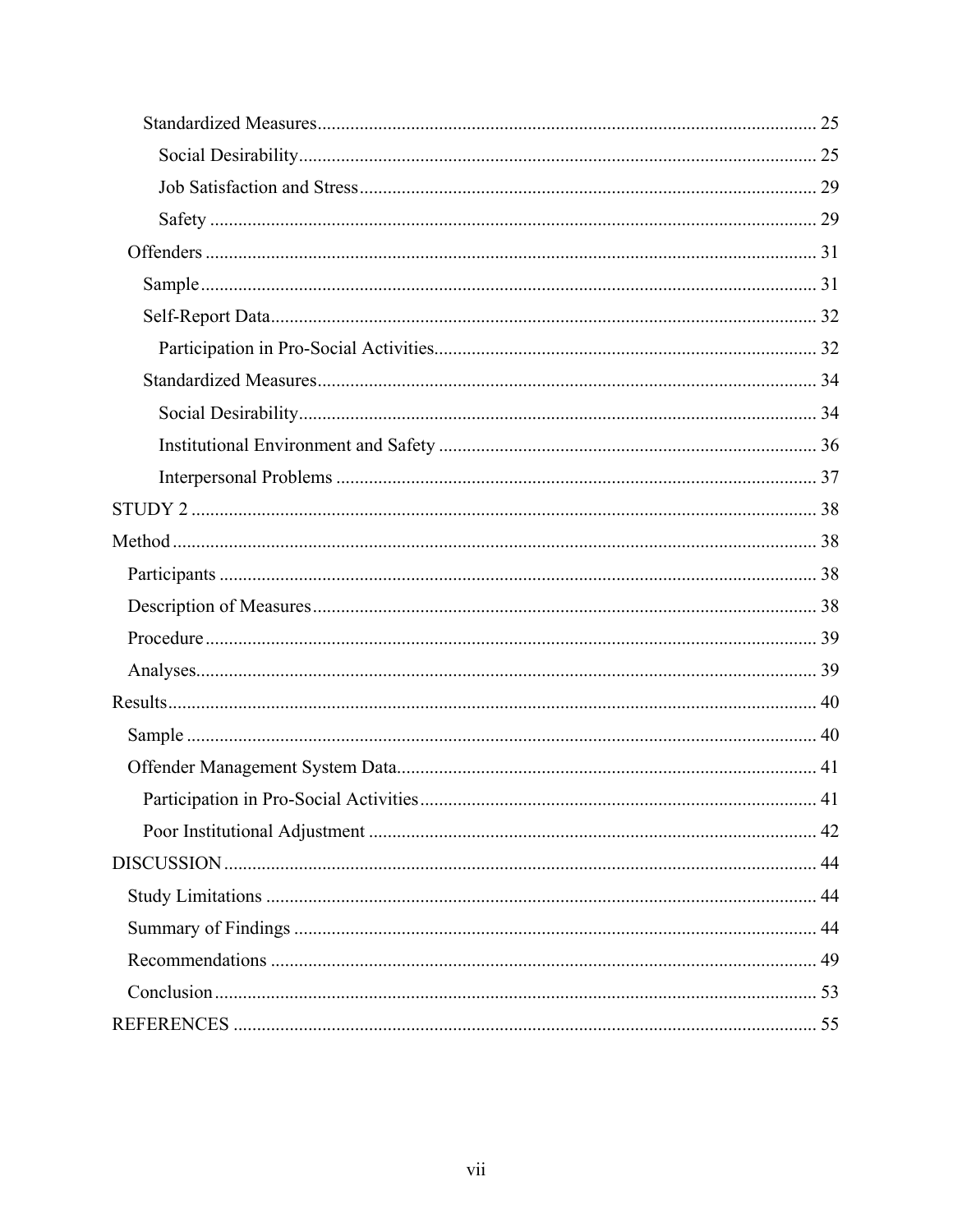# **LIST OF TABLES**

<span id="page-7-0"></span>

| Table 1. Number of Inmate and Staff Participants by Mode of Inquiry and Institution 13      |  |
|---------------------------------------------------------------------------------------------|--|
|                                                                                             |  |
| Table 3. Percentage of Respondents Housed at Each Institution at Pre- and Post-test  31     |  |
|                                                                                             |  |
|                                                                                             |  |
|                                                                                             |  |
|                                                                                             |  |
| Table 8. Percentage of Offenders Displaying Indicators of Poor Institutional Adjustment  42 |  |

# **LIST OF FIGURES**

| Figure 1. Interaction Effect of Time and Unit on Frequency of Staff Use of Force on Inmates 30 |      |
|------------------------------------------------------------------------------------------------|------|
| Figure 2. Interaction Effect of Time and Unit on Self-Reported Involvement in Educational      |      |
|                                                                                                | - 33 |

# **LIST OF APPENDICES**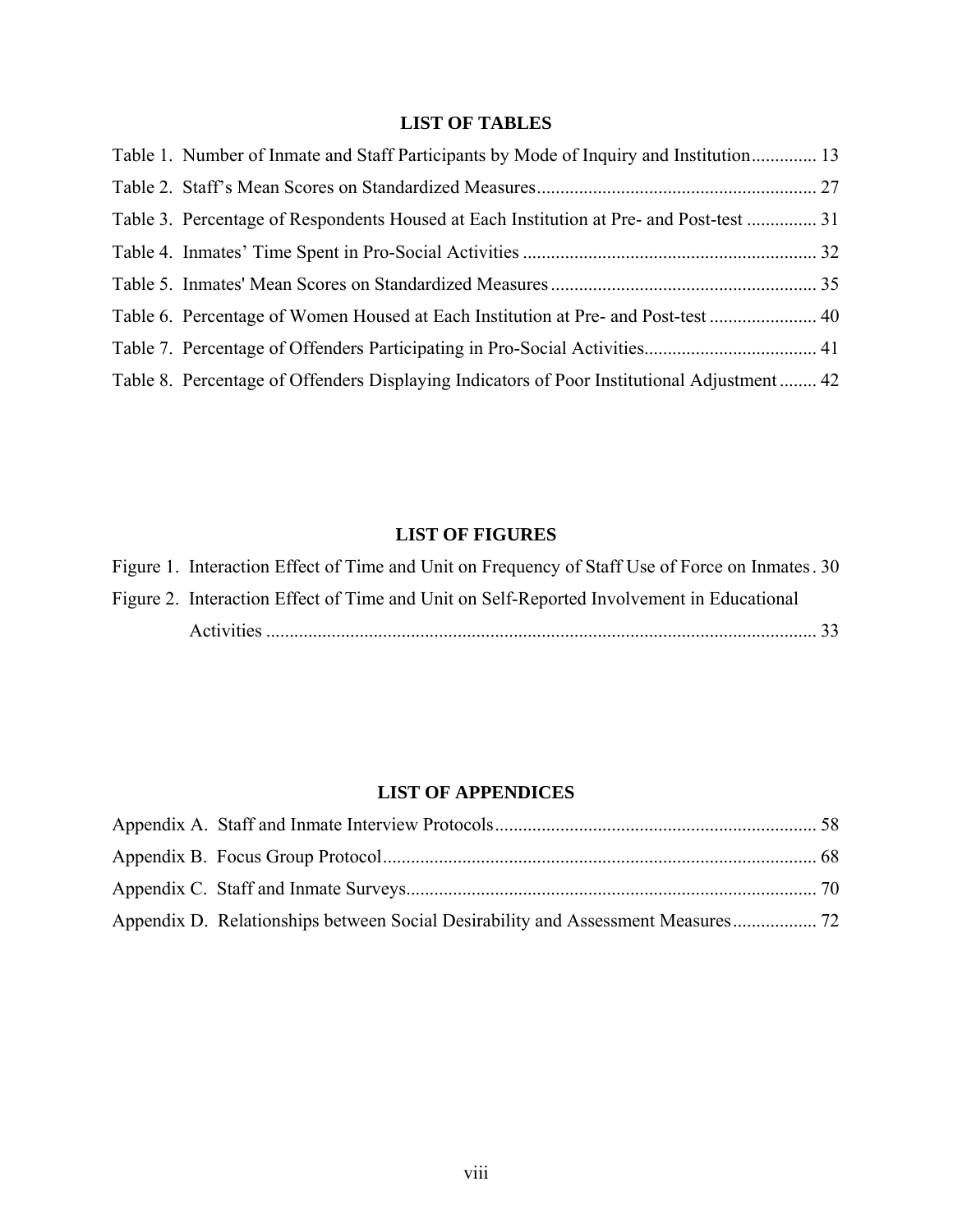#### **INTRODUCTION**

<span id="page-8-0"></span>In recent years, the number of federally sentenced women classified as maximum security has increased, with levels now averaging between 40 and 60 offenders at any given time (Correctional Service Canada, 2003; 2005). Research by Blanchette (1997) has demonstrated that there are statistically reliable differences between women classified as maximum security and those classified as medium and minimum security in several areas; specifically, those classified as maximum security have higher needs and higher risk ratings than do those classified as medium and minimum security. The secure units were designed to assist women assessed as "high" in static risk and dynamic factors through intensive intervention in a secure living environment. This examination attempts to evaluate the opening of the secure units for women offenders at the regional facilities and to examine the impact of their opening on all staff and women directly affected. In order to gain an appreciation of the secure units, this document will begin with a brief history of women's corrections leading up to the development of the *Intensive Intervention Strategy* for 'high risk' women, followed by a summary of research that has informed the development of this strategy.

#### **History of Women's Corrections**

Women's corrections began in 1835 when the first females were incarcerated in a women's unit at an all-male institution, Kingston Penitentiary. Almost a century later, in 1934, the Prison for Women was officially opened in Kingston to address the issue of what to do with women under federal sentence in Canada. For the first time, women offenders, regardless of their security status, had a facility of their own. Between its founding and the late 1980s, however, several reports identified numerous shortfalls of Prison for Women and women's corrections in general. These reports enumerated issues such as the geographic dislocation of women from their families, the overly secure environment for low security women, and the lack of sufficient programs and services.

Finally, in 1989, a Task Force on Federally Sentenced Women was established to address these longstanding concerns; it produced the first report to lead to substantial change in women's corrections, the April 1990 report entitled *Creating Choices.* The recommendation of this report was that the Prison for Women be closed, and that four new regional facilities for women offenders, along with a healing lodge for Aboriginal women offenders, be created. Furthermore,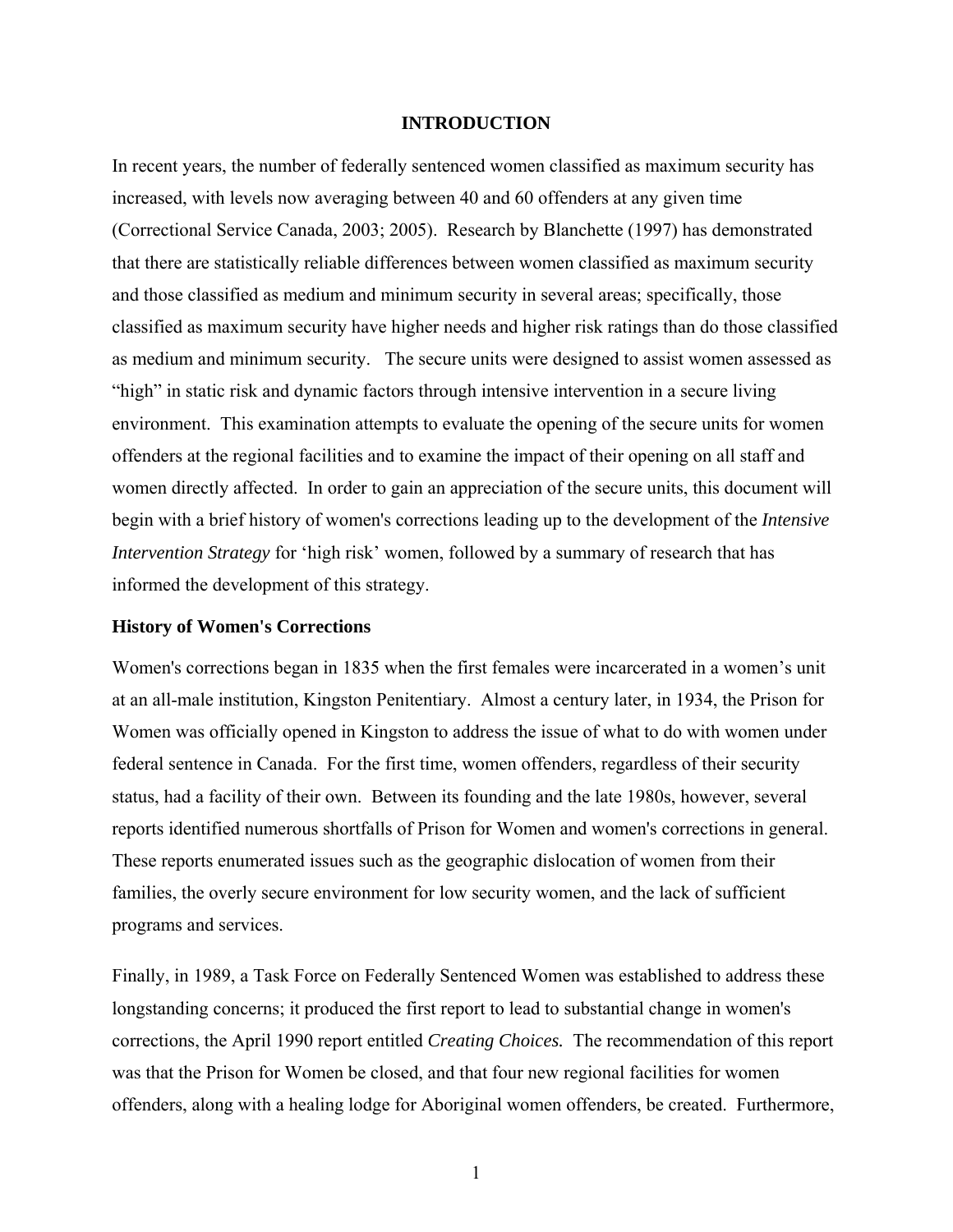<span id="page-9-0"></span>it was suggested that these facilities operate using a 'community-living' model. As such, between 1995 and 1997, five new women's facilities, including a healing lodge, began operations and all federally sentenced women in Canada were transferred to these facilities<sup>[2](#page-9-1)</sup>.

Following a series of incidents in 1996, Correctional Service Canada (CSC) determined that, due to their disruptive behaviour, high escape risk, and risk to the public, a small percentage of women offenders required a greater degree of structure and control than the regional facilities could provide. This prompted CSC to move these women out of the new regional facilities. Instead, they were housed at co-located units within a number of men's institutions (the Regional Psychiatric Centre, Saskatchewan Penitentiary, the Regional Reception Center, and Springhill Institution), separate from the male population. This was an interim measure until the most efficient way to support and manage these women could be implemented.

#### **Research Informing the Intensive Intervention Strategy**

A number of studies facilitated the development of the *Intensive Intervention Strategy*, intended to inform the management of women offenders classified as maximum-security. As Blanchette's (1997) research demonstrated significant differences between women offenders classified as minimum and medium security and those classified as maximum security, numerous studies of CSC's incarcerated women were undertaken. In an attempt to better define the issues facing the women classified as maximum security, three studies were conducted: McDonagh (1999), Morin (1999), and Warner (1998).

McDonagh (1999) conducted a qualitative research study to help identify approaches viewed as useful in addressing the issues and needs of women classified as maximum security and facilitating the reduction of their security classifications. In order to examine the perspectives and experiences of non-Aboriginal federally sentenced women who were classified as maximum security, interviews were conducted with inmates and staff. Four main findings informed the development of the *Intensive Intervention Strategy*. First, distinct programming strategies, in terms of program content and delivery, were necessary given the cognitive capacities of some of these women (e.g., short attention spans, emotional dysregulation / lability). Second, it was found that, for some women, intensive programming was required to address aggressive

 $\overline{\phantom{a}}$ 

<span id="page-9-1"></span> $2^2$  A sixth facility, Fraser Valley Institution, opened in 2004.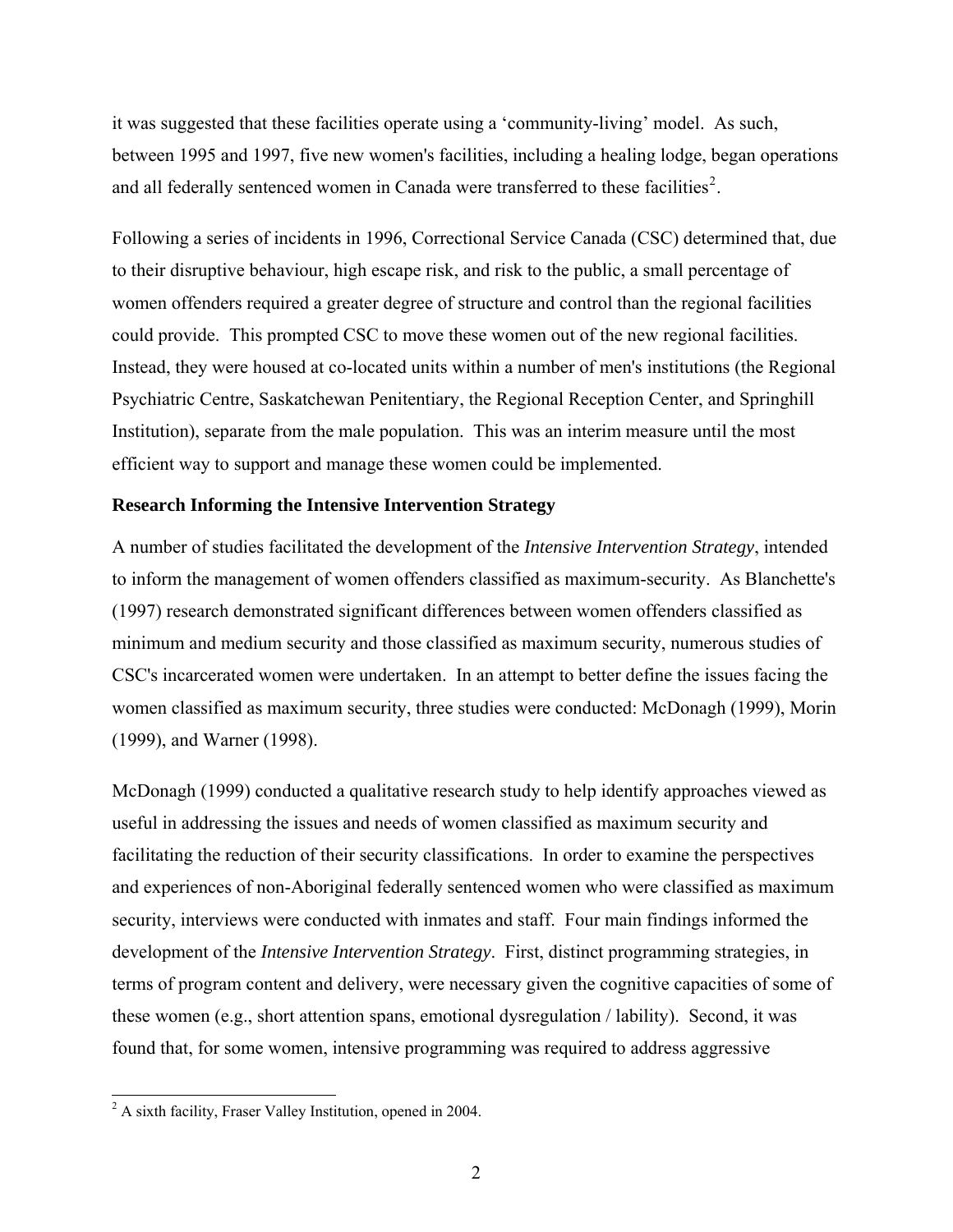<span id="page-10-0"></span>behaviour. Third, the presence of a predictable and relatively safe environment was suggested to lessen the risk of psychological deterioration and facilitate healing. Finally, it was suggested that there was value in using a multi-disciplinary team approach to manage this group.

A companion report to McDonagh's work presented the opinions, observations, and suggestions of federally sentenced Aboriginal women classified as maximum-security and CSC staff on the procedures, policies, and programs that were in place to help reduce Aboriginal women's security levels (Morin, 1999). Recommendations to address the needs of these women included the development of a specialized treatment program to address suicidal and self-injurious behaviour, and the need for full-time Elder counselling services.

Warner (1998) examined the experiences of women in federal penitentiaries and demonstrated that women with extensive needs may be poorly served by less secure environments. It was found that some women have entrenched and long-term behaviour patterns that may require individualized and intensive learning programs. More specifically, supportive, consistent, and 'present' staffing was found to be most conducive to the establishment of supportive relationships, and multi-disciplinary team approaches with mental health expertise were preferred. Finally, the need for specialized mental health programs was emphasized.

#### **Intensive Intervention Strategy**

The results of these three studies informed the development of the *Intensive Intervention Strategy*. The strategy recognised that some women require intensive intervention, but that their risk assessments require that this intervention be provided in a secure environment. For those women with significant mental health needs, Structured Living Environment houses were constructed at each facility. These accommodate women classified as medium and minimum security who require more intensive support. For those women identified as being high risk, the strategy called for the modification and expansion of the existing units of the regional facilities. These expanded units – secure units – house women classified as maximum security.

On January 16, 2003, Solicitor General Wayne Easter presided over the opening ceremony of the first new secure unit at Nova Institution for Women in Truro, Nova Scotia. The opening of the secure unit at Edmonton Institution for Women in Edmonton, Alberta took place in February 2003, followed by the opening of secure units at Joliette Institution (Joliette, Quebec) in April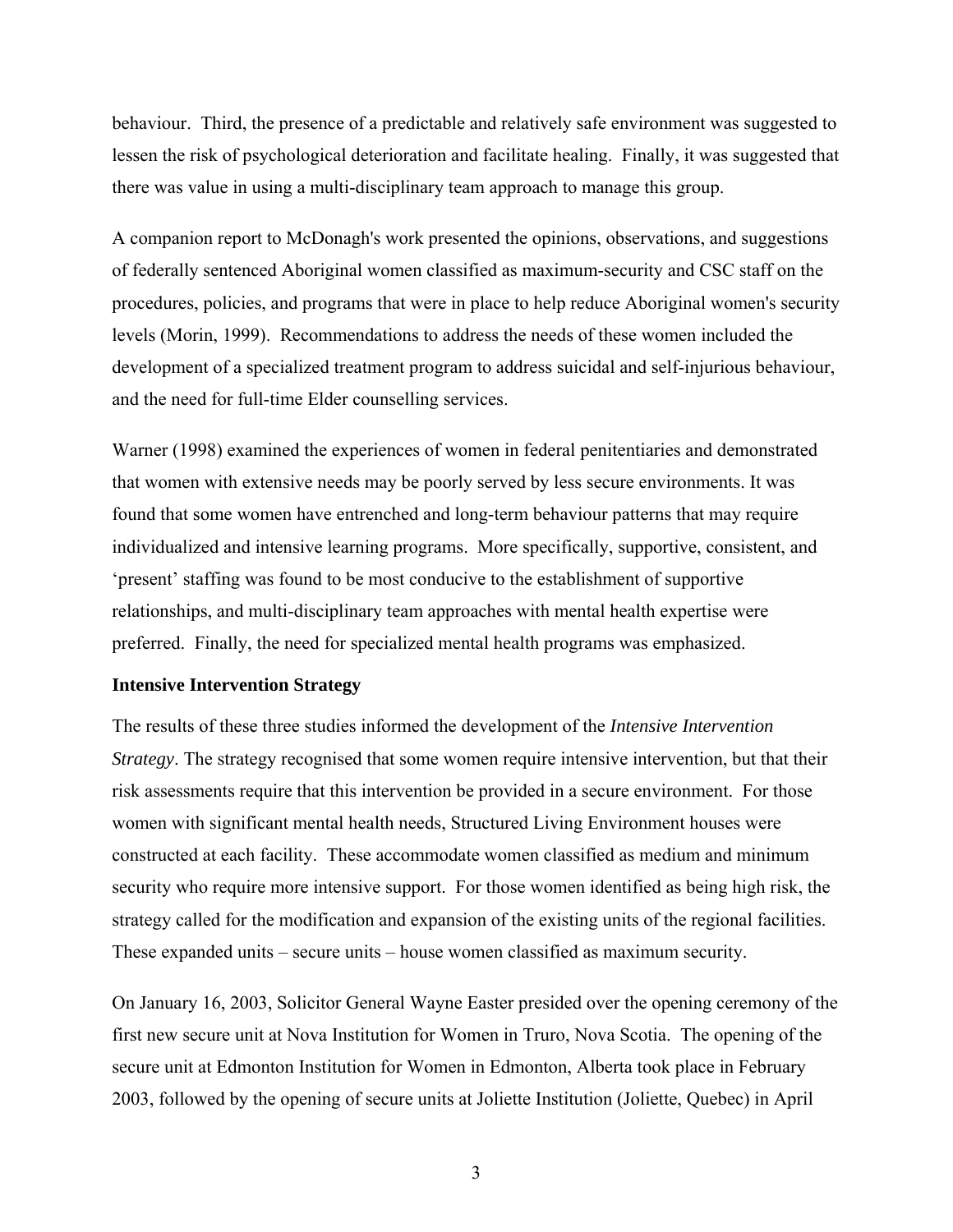<span id="page-11-0"></span>2003, and at Grand Valley Institution for Women (Kitchener, Ontario) in October 2004. More recently, a fifth secure unit, at Fraser Valley Institution (Abbotsford, British Columbia), was opened in March 2006.

The opening of these units highlights Correctional Service Canada's commitment to a womencentered approach, which recognizes that women have had unique experiences and have a collective history different from men's. The role of the secure units, as defined by the *Secure Unit Operational Plan* (CSC, 2003), is to "ensure the safe and humane custody of women while respecting their rights and entitlements under the law; to promote change in their behaviour and coping skills so that they may safely reintegrate to lower level security; and to allow them to integrate where possible and separate when necessary with the main institution" (p. 7). These roles are met through effective management and operation of the units, as well as through programs and services that are provided to the women. The focus of the *Intensive Intervention Strategy* is the provision of a safe and secure accommodation for the women while emphasizing individually-based intensive staff intervention, programming, and treatment. This strategy is based on an inter-disciplinary model of intervention whereby all staff and individuals working on the unit comprise a team that stresses the importance of dynamic security as opposed to solely static security, meaning fewer static or electronic barriers and more person-to-person interaction.

#### **Current Study**

This report aims to provide information on the immediate impacts of the opening of the secure units (i.e., within six months). More specifically, it will investigate five areas:

*Do the secure units meet the needs of the women classified as maximum security?* Questions pertaining to this issue include whether the women are involved in pro-social activities, whether their needs are being addressed, how their institutional behaviour is being affected, and how they perceive their environment.

*Do the secure units affect the secure unit staff?* This issue involves the investigation of secure unit staff's perceived level of safety, their perceived supervisory support, their job satisfaction, and their stress and coping.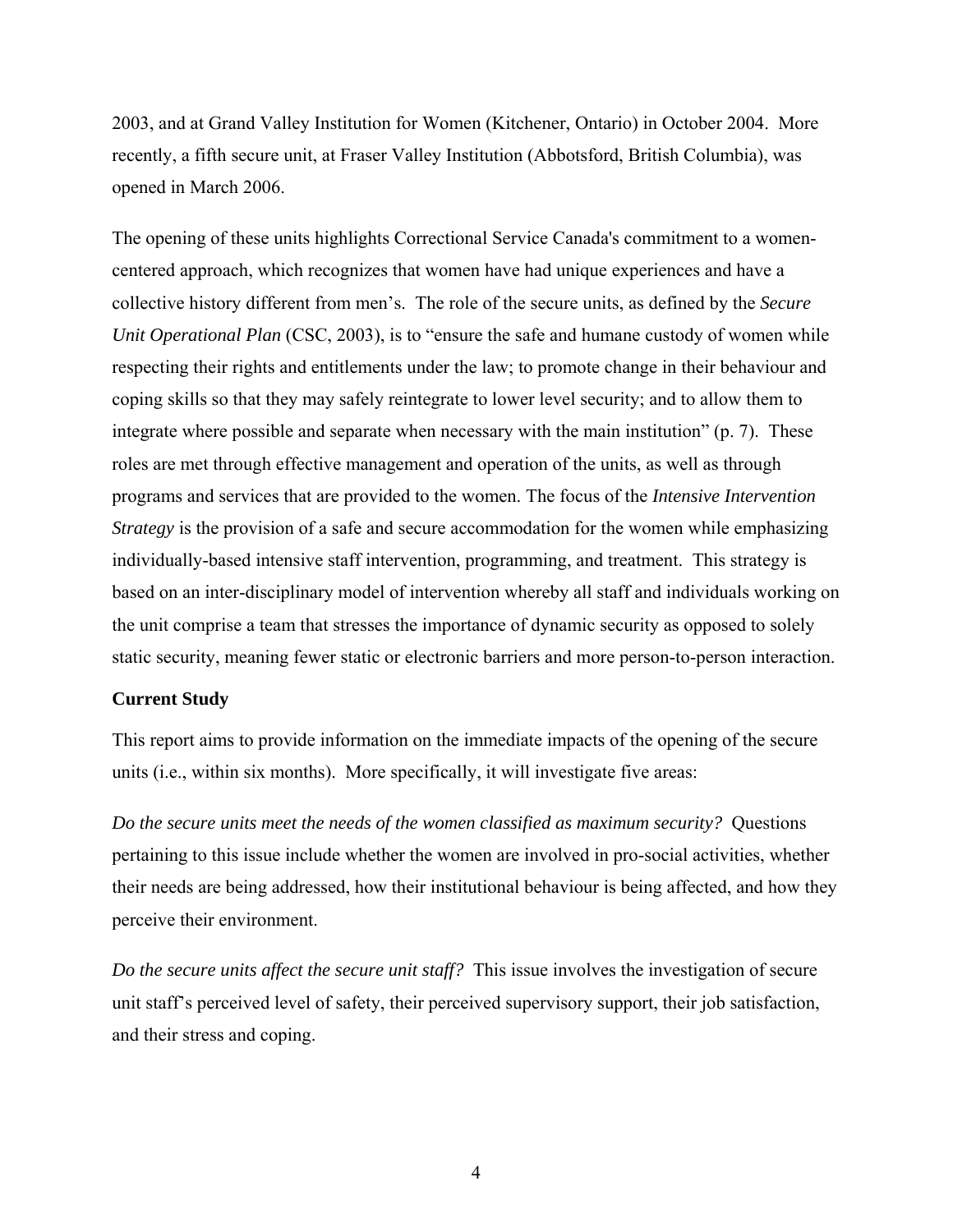<span id="page-12-0"></span>*Does the addition of the secure units affect the functioning of the rest of the institution?* This issue encompasses the impacts of the secure unit openings on both general population women and general population staff. $3$  Specifically, this involves the examination of general population staff's perceptions of safety, their perceptions of supervisory support, their job satisfaction, and their stress and coping. Additionally, this issue involves an investigation of general population women's perceived safety, their perception of the environment, and their institutional behaviour.

*Are there adequate resources and support for establishing the secure units?* Questions pertaining to this issue include the investigation of secure unit staff and management's perception of availability of resources needed in the unit and the unit's place within the facility.

*Does the opening of the secure unit create any positive or negative unintended effects?* This question involves the investigation of any possible unforeseen effects experienced by the women, the staff, or the institution as a whole. For example, possible negative effects include isolation of secure unit staff from general population staff and more frequent increases in general population women's security classifications. A possible positive effect is the proximity of the general population acting as an incentive for women classified as maximum security to reduce their security levels.

# **Evaluation Strategy**

l

The evaluation strategy was developed through examination of relevant literature and consultation with the Service's Women Offender Sector and Health Services; it included two distinct components. The first component, Study 1, involved gathering quantitative and qualitative feedback from the women and staff at each of the regional women's institutions. This provided information on the effects of the opening, as perceived by those who were impacted. The second component, Study 2, consisted of comparisons of offenders' files from prior to and after the opening; this provided an alternative perspective of the impacts of the new units. The results of the two components are integrated in the discussion concluding this report. In both studies, data at the second time point corresponded to very shortly after the opening of the secure units; this study therefore only reflects the *immediate* impacts of the opening of the secure units.

<span id="page-12-1"></span> $3$  The term 'general population' refers to the women incarcerated in the main compound of the institution (i.e., those women classified as minimum and medium security), including the structured living environment houses, and the staff who work with them.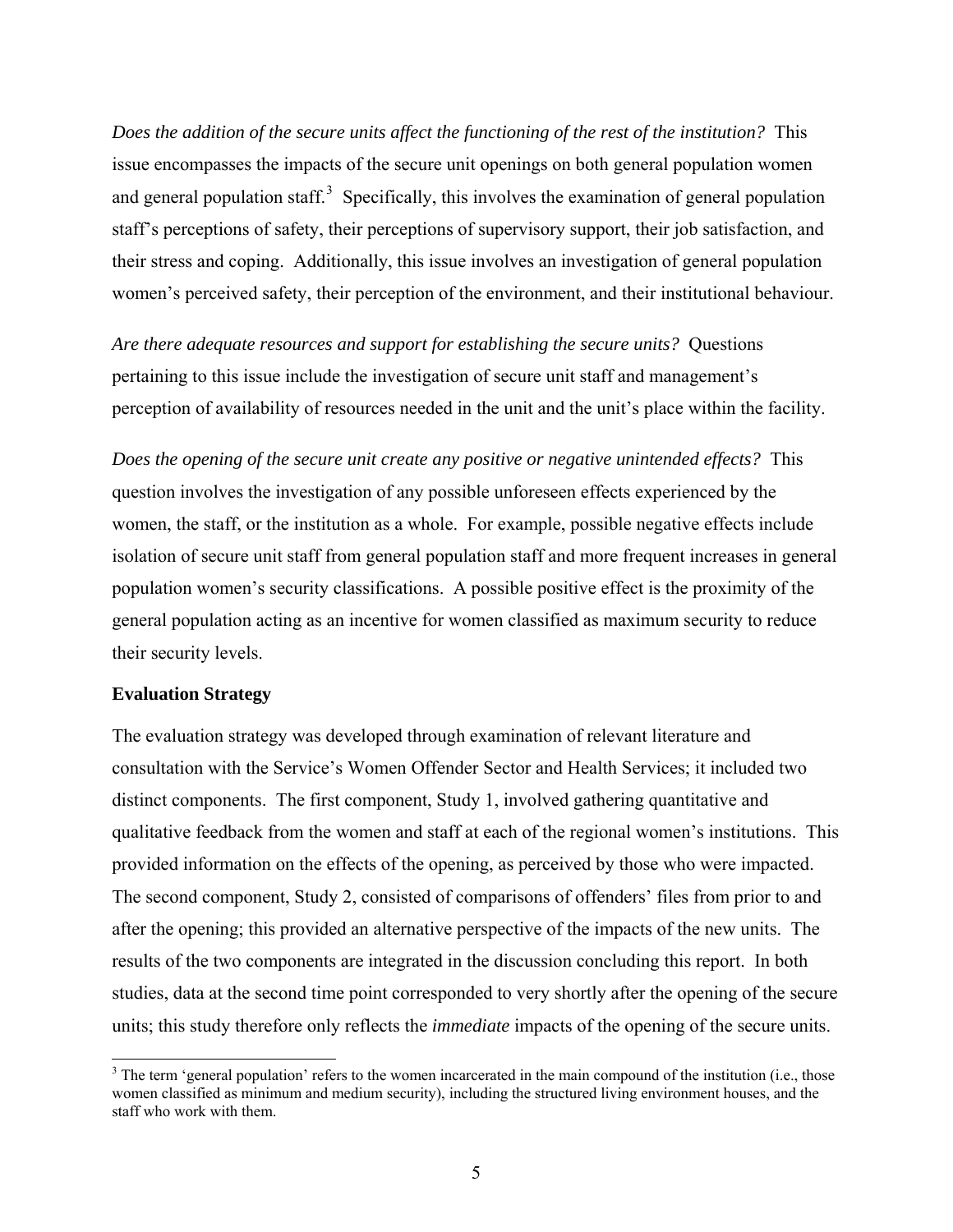#### **STUDY 1**

#### **Method**

# <span id="page-13-0"></span>**Participants**

The participants in this evaluation were all those who may have been impacted by the opening of the secure units. Specifically, this included the women living in the secure units and the staff who work there (SU women and SU staff, respectively), as well as the general population women and staff (GP women and GP staff, respectively). In both the general population and the secure unit, staff included primary workers, behavioural counsellors, program officers, assistant team leaders and team leaders. In addition, where possible, feedback was solicited from additional sources, including wardens, deputy wardens, health care staff, and chaplains.

Participants were recruited from four of the regional institutions for federally sentenced women: Edmonton Institution for Women (EIFW), Grand Valley Institution for Women (GVIW), Joliette Institution (Joliette), and Nova Institution for Women (Nova). Fraser Valley Institution, whose secure unit opened only after data collection was concluded (March 2006), was excluded from the study.<sup>[4](#page-13-1)</sup> Prior to the secure units' opening, participants were also recruited from a number of men's institutions where women classified as maximum-security were co-located: the Regional Psychiatric Centre, Saskatchewan Penitentiary, the Regional Reception Centre, and Springhill **Institution** 

# **Description of Measures**

 $\overline{\phantom{a}}$ 

This component of the evaluation included both qualitative and quantitative components. The qualitative component involved interviews, focus groups, and open-ended surveys, whereas the quantitative component involved standardized quantitative measures. Of these, the open-ended surveys and standardized quantitative measures were administered on two occasions, the first of which was approximately six months *prior* to the secure units opening (pre-test), and the second approximately six months to a year *after* they had opened (post-test). The interviews and focus groups, on the other hand, were administered only once, at post-test (approximately six months to a year after the units' opening).

<span id="page-13-1"></span><sup>&</sup>lt;sup>4</sup> Okimaw Ohci Healing Lodge was also not included as it does not include a secure unit.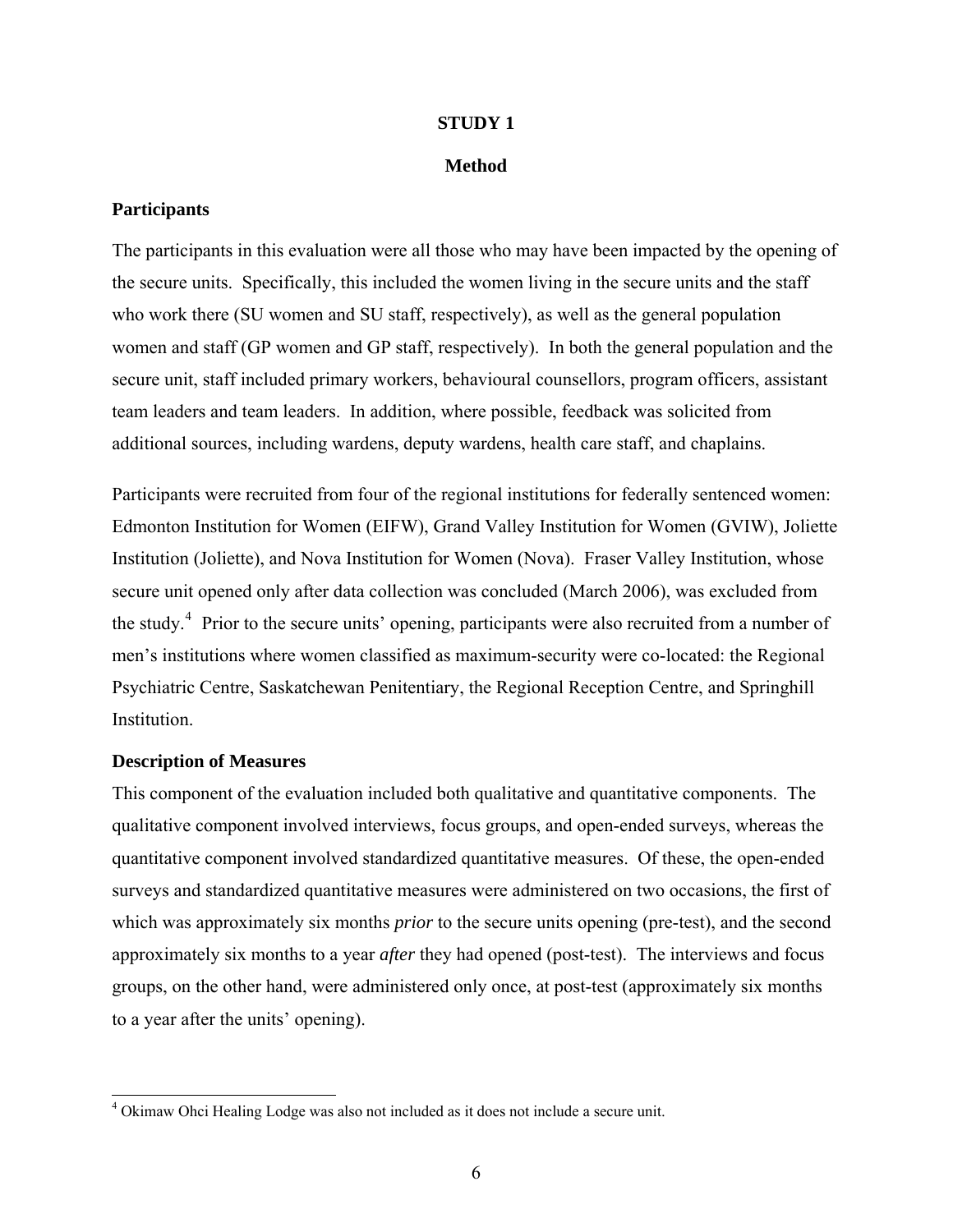# *Staff and Offender Interviews*

Staff and participant interviews (Appendix A) served as an essential source of qualitative data for this evaluation. Semi-structured interviews provided respondents with an opportunity to confidentially express personal views, feelings, and ideas about the secure units. Whenever possible, interviews were conducted with the secure unit women, the primary workers, team leader, and assistant team leader of the secure unit, and the warden and deputy warden of each institution. Any other relevant staff that was interested in participating in a one-on-one interview were also given the opportunity.

# *Focus Groups*

Conducting one-on-one interviews with each of the general population women was not feasible. However, their feedback regarding the secure unit was important, so focus groups were held with the general population inmate committee, or other interested general population inmates, at each facility (Appendix B). Focus Groups involved open discussions facilitated by researchers from National Headquarters with the representatives for the general population women at each institution. These representatives were the voice for the general population women regarding the impact of and feelings toward the secure units.

# *Staff and Offender Surveys*

Open-ended surveys were administered to all interested staff and inmates, both in the secure units and in the general populations (Appendix C). The surveys provided both staff and inmates an opportunity to provide feedback regarding the secure unit, without having to actually participate in a one-on-one interview.

# *Standardized Quantitative Measures*

Staff and inmates were also administered packages containing numerous standardized questionnaires as well as a survey of background information created by the researchers. These questionnaires provided a quantitative measure of impacts of the secure units, thereby complementing the qualitative data.

# *Staff Package*

The *Job Satisfaction Scale* (Warr, Cook, & Wall, 1979) measures the degree to which a person reports satisfaction with intrinsic and extrinsic features of their job. The scale consists of 15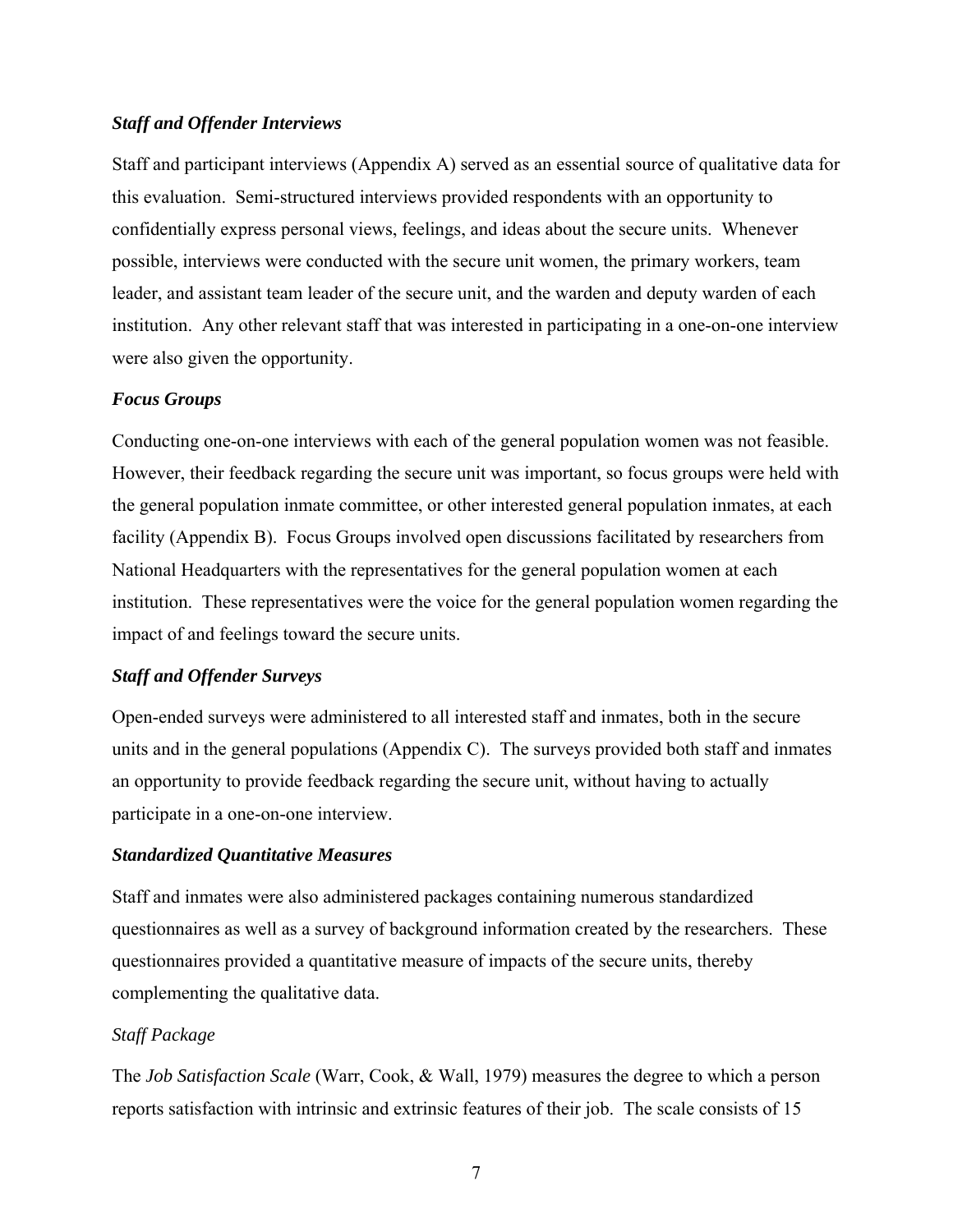items plus one overall summation item, each rated on a 7-point scale ranging from *extremely dissatisfied* to *extremely satisfied*. The scale offers a total score, as well as six subscale scores derived from various distributions of the items: Intrinsic Job Satisfaction, Extrinsic Job Satisfaction, Job Itself Intrinsic Satisfaction, Working Conditions Extrinsic Satisfaction, Employee Relations Satisfaction, and a single-item subscale measuring Overall Job Satisfaction.

The *Maslach Burnout Inventory* (Maslach, Jackson, & Leiter, 1996) was designed to examine how various people in the human services or helping professions view their jobs and the people with whom they work closely. The scale consists of 22 statements of job-related feelings. Each item is scored on a 7-point scale ranging from *never* to *everyday* that describes how often respondents feel a particular way about their job. The measure includes three subscales: Emotional Exhaustion, Depersonalization, and Personal Accomplishment.

The *Occupational Safety and Health Survey* was originally a subscale in the 1996 Correctional Service Canada Staff Survey (Robinson, Lefaive, & Muirhead, 1997). This scale assesses respondents' perceptions of the ability of CSC policies and procedures to protect staff from harm from inmates, and is composed of four questions rated on a 7-point scale ranging from *strongly disagree* to *strongly agree*.

The *Personal Safety and Security Scale: Staff Version* was adapted from the Prison Social Climate Survey, Staff Version (U.S. Department of Justice, 1993). The scale measures respondents' impressions of the overall safety of the living and working conditions in their institution over the preceding six months. Due to the complex nature of the measure, only nine of its 22 items were included in the study. Four items enquire as to the number of times specific incidents have occurred among inmates (heated arguments, assaults without weapons, assaults with weapons, and sexual assaults). These items assess the frequency and likelihood of specific incidents occurring, including arguments and assaults. Various scoring strategies are used.

The *Stress and Coping Among Correctional Officers* (Triplett, Mullings, & Scarborough, 1999) measures the degree of stress associated with a variety of sources. The measure does not provide a meaningful overall score; instead, subscales are used to measure various sources of stress. The subscales are: Role Ambiguity, Role Overload, Role Conflict, Career Development, Overwork,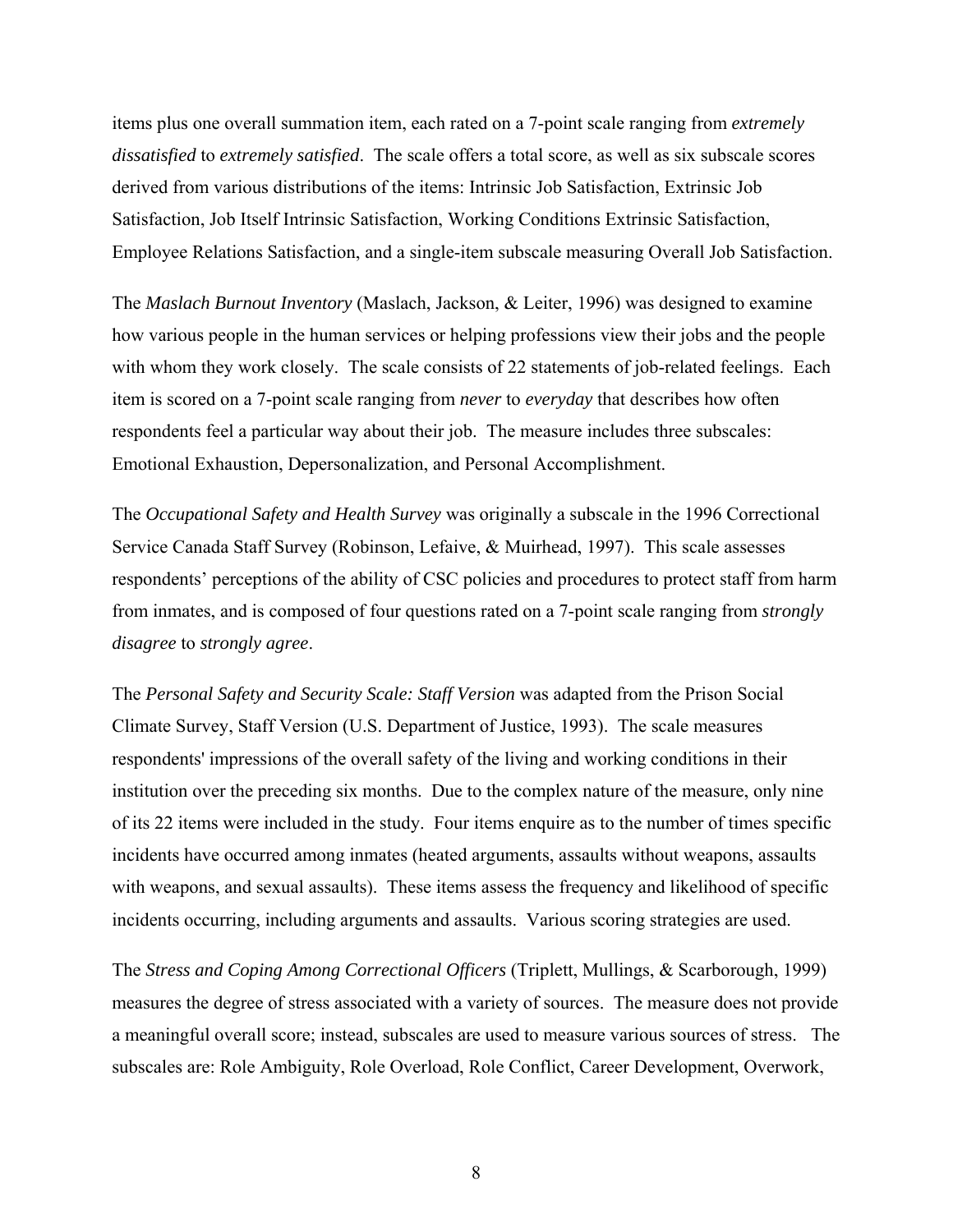and Safety. The measure's 27 items are scored on a 7-point scale ranging from *very strongly disagree* to *very strongly agree*.

*Supervisory Support and Stress Scales* (Cullen, Link, Wolfe, & Frank, 1985). Two of this tool's subscales measure workplace support (Supervisory Support and Peer Support), while one measures levels of stress (Work Stress). Workplace support is defined as resources that enable individuals to either resist or overcome potential stressors in their work environment, while levels of work stress are defined by the degree of anxiety or pressure officers feel while on duty. The scale includes 17 questions rated on a 7-point scale ranging from *very strongly agree* to *very strongly disagree*.

Finally, the *Paulhus Deception Scale* (Paulhus, 1998) was also included. This scale assesses the extent to which respondents' answers reflect an exaggerated or dishonest portrayal of themselves, and is used in interpreting the results of responses to other scales. It includes two subscales measuring the major forms of socially desirable responding: Self-Deceptive Enhancement and Impression Management. Self-Deceptive Enhancement refers to the tendency of respondents to give honest but inflated self-descriptions while Impression Management refers to a tendency to intentionally present oneself favourably in order to impress others. The measure's 40 items are scored on a 5-point scale ranging from *not true* to *very true*.

# *Offender Package*

The *Correctional Environment Status Inventory* (Wolfus & Stasiak, 1996) measures respondents' perceptions of the quality of the correctional environment of the institution in which they are incarcerated. It consists of the following six scales: Staff Cohesion, Staff Involvement, Staff Treatment Focus, Clarity and Organization, Offender Relationships, and Offender Treatment Orientation. The inventory's 66 items are rated on a 5-point scale ranging from *completely disagree* to *completely agree*. Though the inventory was developed based on the responses of male offenders, it has also been used with samples of women offenders (Delveaux & Blanchette, 2000; Syed & Blanchette, 2000).

The *Inventory of Interpersonal Problems* (Horowitz, Rosenberg, Baer, Ureno, & Villasenor, 1988) examines the degree of difficulty and distress associated with various interpersonal domains, including being too controlling or manipulative, being self-centered and resentful, and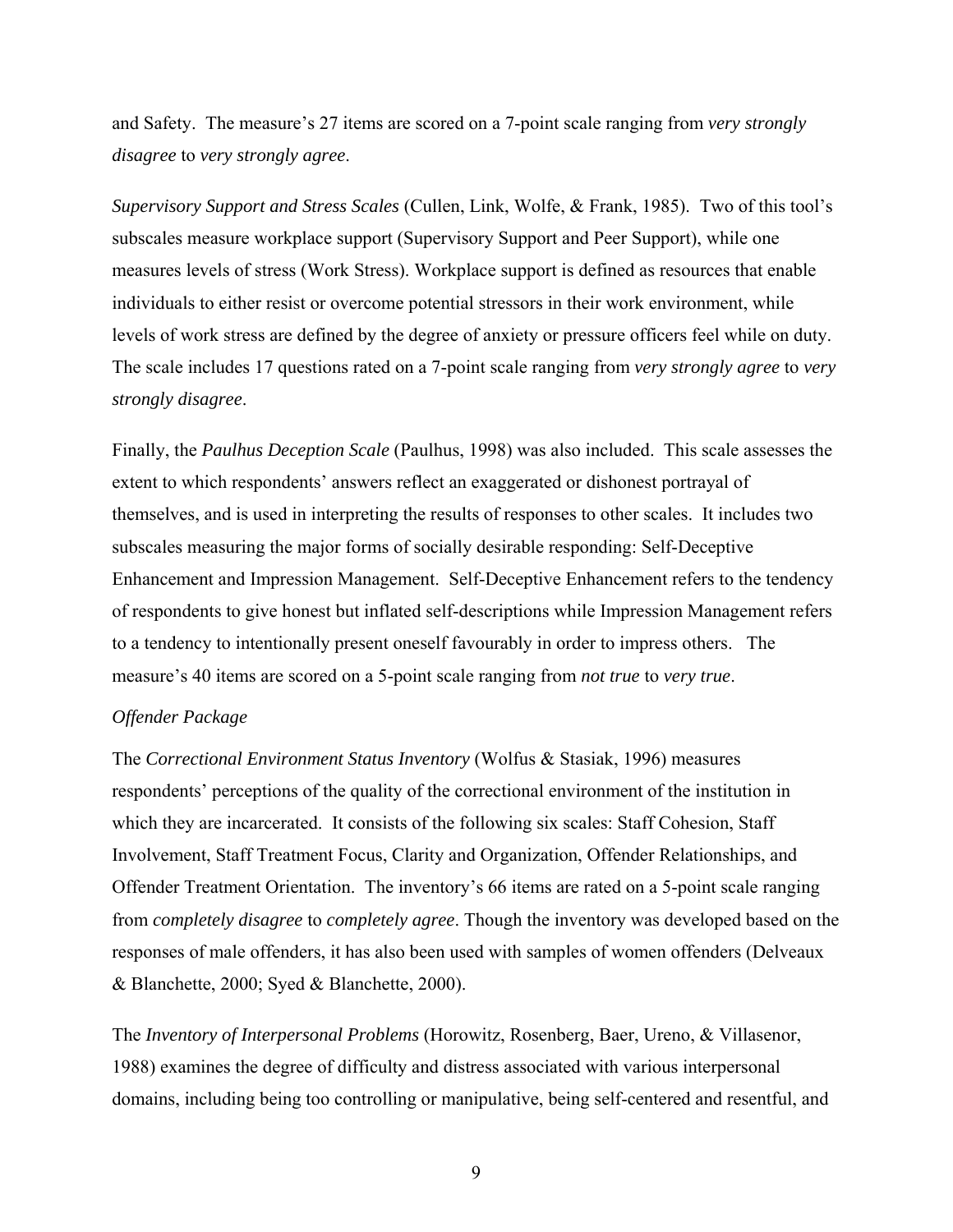being too intrusive and having difficulty respecting the boundaries of others. The scale includes 64 items assessing the distress respondents experience in a variety of situations, rated on a 5 point scale ranging from *not at all* to *extremely*. These items are combined to produce a total score and eight subscale scores: (1) Domineering / Controlling, (2) Vindictive / Self-Centred, (3) Cold / Distant, (4) Socially Inhibited, (5) Non-Assertive, (6) Overly Accommodating, (7) Self-Sacrificing, and (8) Intrusive / Needy.

The *Personal Safety and Security Scale: Inmate Version* was adapted for the present study from the Prison Social Climate Survey, Inmate Version (U.S Department of Justice, 1990). This scale measures respondents' impressions of the overall safety of the housing and working areas in their facility over the preceding six months. The items used in this study are the same as those used in the staff version.

The *Self-Control Schedule* (Rosenbaum, 1980) is a self-report instrument that assesses individual differences in learned resourcefulness, which refers to the breadth and depth of an individual's self-control repertoire. In the cognitive-behavioural context, self-control refers to an individual's ability to self-regulate internal responses such as emotions, cognitions, or pain, which may otherwise interfere with goal-directed behaviours. The scale includes only a total score, which consists of 36 items scored on a 6-point scale ranging from *very uncharacteristic of me* to *very characteristic of me*. Items tap several aspects of learned resourcefulness, including control of emotional and physiological responses, problem solving, delay of gratification, and regulatory self-efficacy. The scale has been used with samples of women offenders (Sly, Taylor,  $\&$ Blanchette, 2003).

The *Paulhus Deception Scale* was also included in the offender package. As described earlier in the Staff section, this scale is used to measure social desirability and to assist in the interpretation of the results of other scale responses. The scale has previously been used with samples of women offenders (Irving, Taylor, & Blanchette, 2001).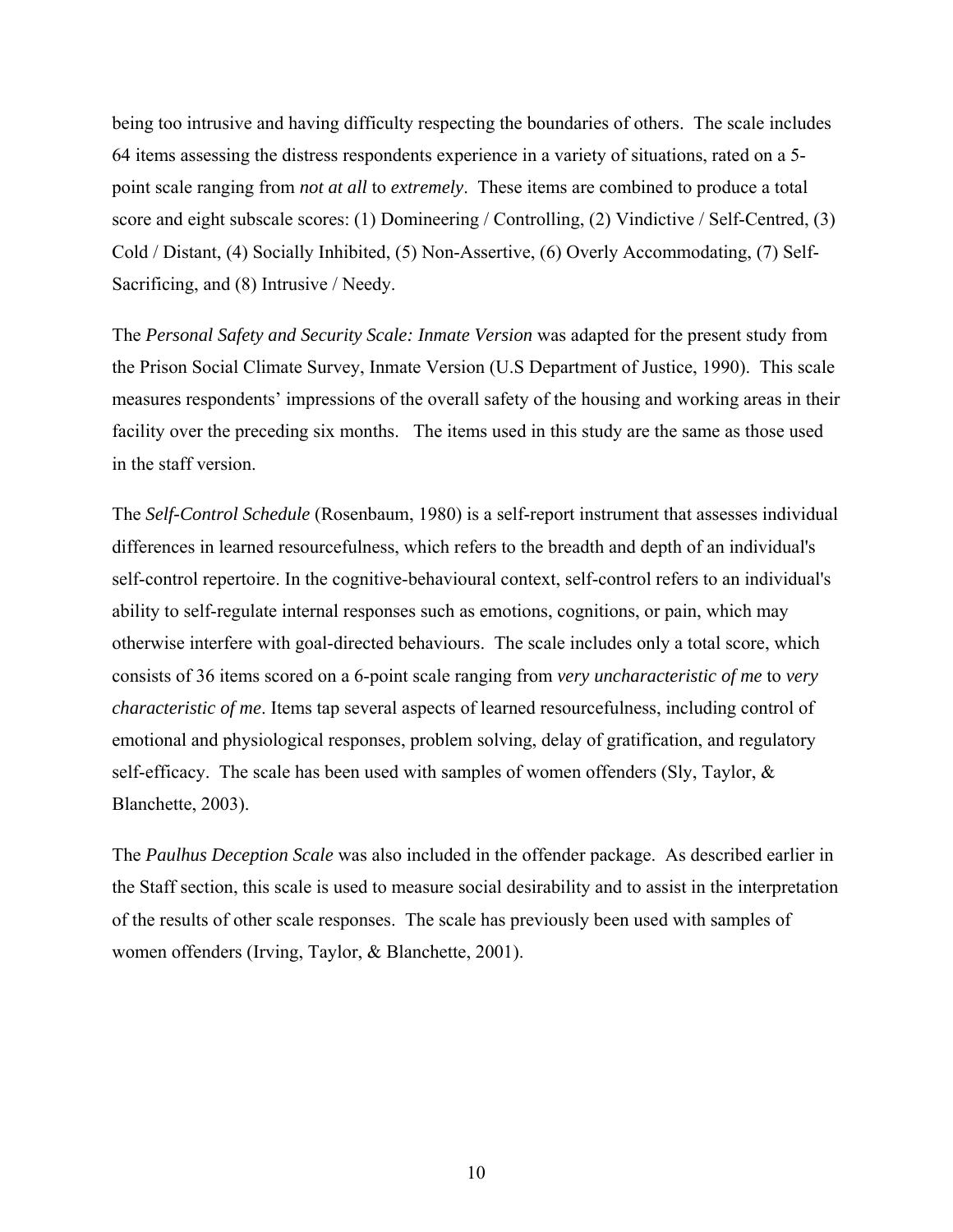#### <span id="page-18-0"></span>**Procedure**

During the summer and fall of 2002, prior to the completion and opening of the secure units at each site, researchers travelled to each of four regional women's facilities,  $5$  as well as to those men's facilities in which the women classified as maximum security were co-located, to complete the pre-test phase of data collection. This involved administering the quantitative packages and open-ended survey to all interested women and staff. Participation was voluntary and all participants completing quantitative test batteries signed informed consent forms. Confidentiality was ensured, as the respondents were asked not to identify themselves within the survey documentation.

Between summer of 2003 and fall of 2005, researchers returned to each of the regional women's institutions to collect post-test data.  $6$  At this time the quantitative questionnaire packages and the open-ended surveys were again administered to interested staff and inmates. Focus groups were completed with representatives of the general population women and interviews were conducted with the secure unit women, the primary workers, team leader, and assistant team leader of the secure unit, warden and deputy warden of the institution, and other interested staff. Again, participation was voluntary and confidential, and all interviewees, focus group participants, and quantitative battery respondents signed informed consent forms.

# **Analyses**

 $\overline{\phantom{a}}$ 

#### *Qualitative Data*

Content analysis was used to interpret qualitative data. Analyses were conducted separately by time period, mode of inquiry, institution, and for inmates and staff. A step-wise integration (across institutions, across mode of inquiry, across time periods, and for inmates and staff) was used in order to highlight differences and similarities. Though the total number of participants who provided feedback is provided, counts and proportions associated with each theme are not reported due to the impossibility of ascertaining whether any participants provided more than one type of qualitative data.

<span id="page-18-1"></span><sup>&</sup>lt;sup>5</sup> As mentioned earlier, Fraser Valley Institution opened in 2004.

<span id="page-18-2"></span><sup>&</sup>lt;sup>6</sup> The timing of post-test data collection varied because the secure unit openings were delayed at some sites.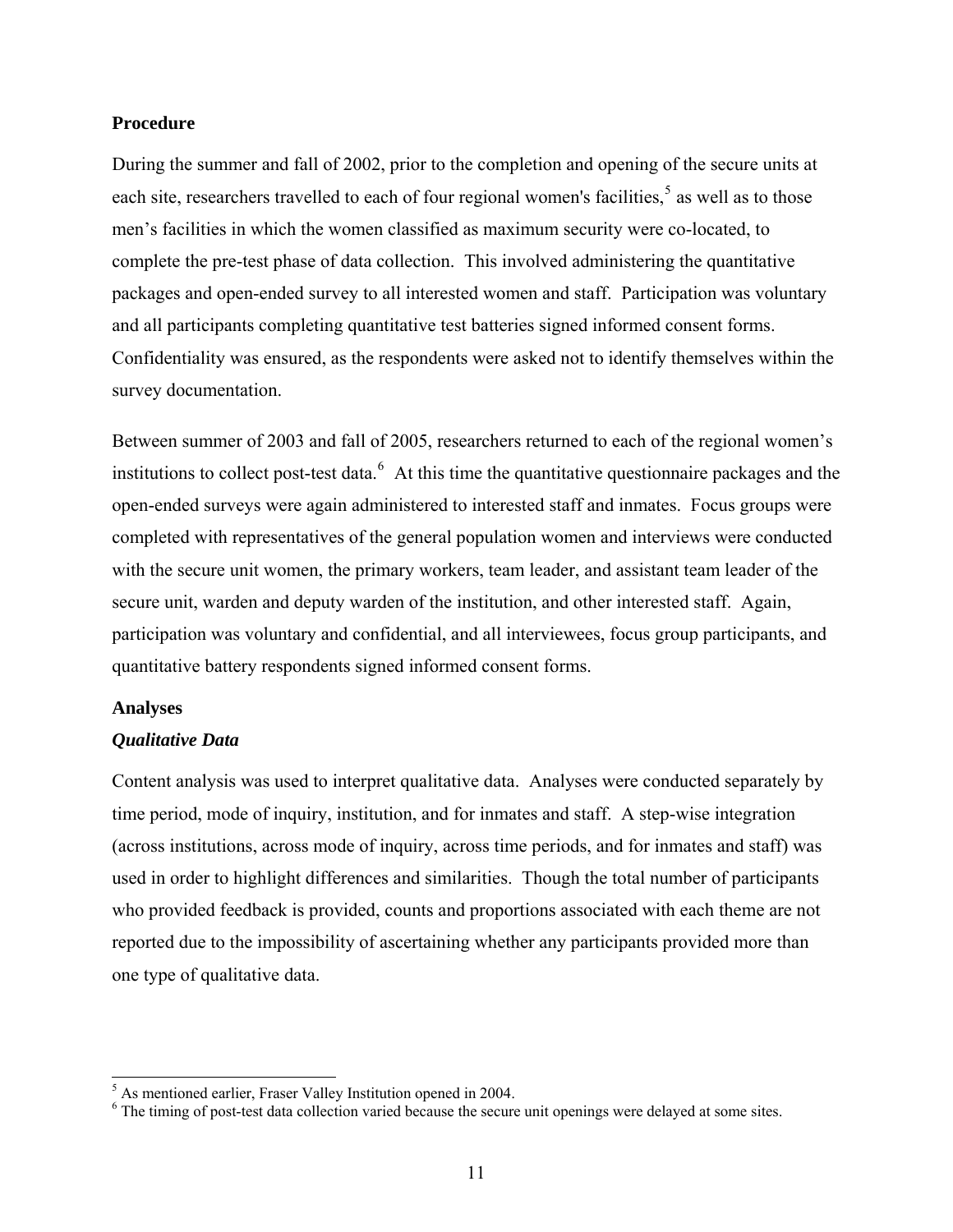# *Quantitative Data*

#### *Staff*

Since 32 general population and secure unit staff respondents participated in both the pre-test and post-test phases, paired sample and repeated measures analytical techniques were used. These techniques allow for the statistical elimination of variance in scores associated with respondent characteristics and irrelevant to the questions of interest, and therefore result in more precise results. A mixed linear model was used to conduct 2 (time: pre-test, post-test) x 2 (unit: general population, secure unit) analyses of variance.[7](#page-19-0) 

#### *Inmates*

 $\overline{\phantom{a}}$ 

Among the inmates, there were too few respondents who had completed both testing sessions to allow for repeated measures analyses; instead, the total sample of 132 offenders who completed either testing session was used. Of these 132 offenders, 65 participated at pre-test and 67 did so at post-test. All analyses were conducted assuming independence of the pre- and post-test samples.<sup>[8](#page-19-1)</sup> Data were analyzed using 2 within (time: pre-test, post-test) x 2 between (unit: general population, secure unit) analyses of variance.

#### *Reliability of Measures*

The internal consistency coefficients of the standardized measures were calculated at pre- and post-test for both staff and inmates. Any scales for which the conventional threshold value of .60 was not met were eliminated from analyses. As such, for staff, three subscales (the Working Conditions Extrinsic Satisfaction subscale of the Job Satisfaction Scale and the Overwork and Role Overload subscales of the Stress and Coping Among Correctional Officers) were eliminated; for inmates, all standardized scales were retained.

<span id="page-19-0"></span> $<sup>7</sup>$  The advantage of the mixed model over the general model in this context is that it takes into account those staff</sup> members who changed from one unit to another from pre- to post-test.

<span id="page-19-1"></span> $8$  Though this assumption is not strictly met (as some women participated at both pre- and post-test), the statistical tests used are sufficiently robust to provide appropriate results.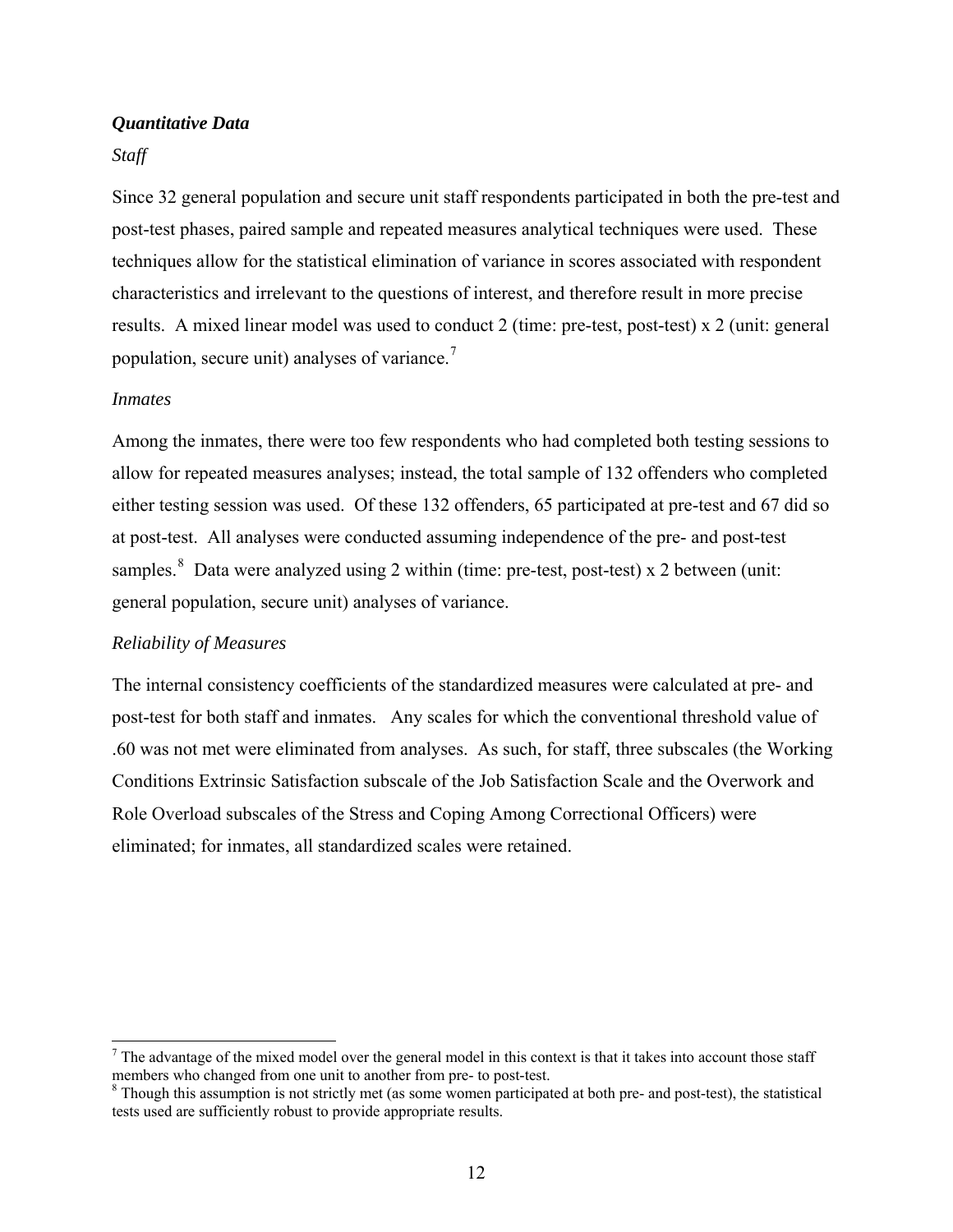# **Qualitative Results**

<span id="page-20-0"></span>This section summarizes the information acquired through interviews, focus groups, and openended surveys. The feedback is organized into six areas which aided in the interpretation of the data: Operations, Staffing, Programs, Security, Communication, and Supplementary Feedback. Throughout, a selection of participants' comments is included in order to illustrate the findings.

### **Sample**

Table 1 presents the number of participants who provided feedback via open-ended surveys and interviews at pre-test and at post-test.

|                    | Institution    |                |                |                   |                               |       |  |
|--------------------|----------------|----------------|----------------|-------------------|-------------------------------|-------|--|
| Mode of inquiry    | <b>EIFW</b>    | <b>GVIW</b>    | Joliette       | Nova <sup>a</sup> | Co-loc.<br>Units <sup>b</sup> | Total |  |
| Pre-test           |                |                |                |                   |                               |       |  |
| Inmates            |                |                |                |                   |                               |       |  |
| Open-ended surveys | 6              | $\overline{2}$ | 13             |                   | 12                            | 33    |  |
| Staff              |                |                |                |                   |                               |       |  |
| Open-ended surveys | 39             | 24             | 12             |                   |                               | 75    |  |
| Post-test          |                |                |                |                   |                               |       |  |
| Inmates            |                |                |                |                   |                               |       |  |
| Open-ended surveys | 16             | 10             | 12             | 12                |                               | 50    |  |
| Interviews         | $\overline{7}$ | 3              | $\overline{7}$ | $\overline{4}$    |                               | 21    |  |
| <b>Staff</b>       |                |                |                |                   |                               |       |  |
| Open-ended surveys | 42             | 12             | 8              | 14                |                               | 76    |  |
| Interviews         | $\overline{4}$ | 17             | 5              | 6                 |                               | 32    |  |

**Table 1. Number of Inmate and Staff Participants by Mode of Inquiry and Institution** 

<sup>a</sup> The staff and inmates at Nova did not complete an open-ended survey at pre-test as they were the initial institution visited and their feedback was the basis for deciding to include this mode of inquiry.

b Participants were solicited from the co-located units only at pre-test; among these 12 inmates, three were from the Regional Psychiatric Centre and nine were from Saskatchewan Penitentiary.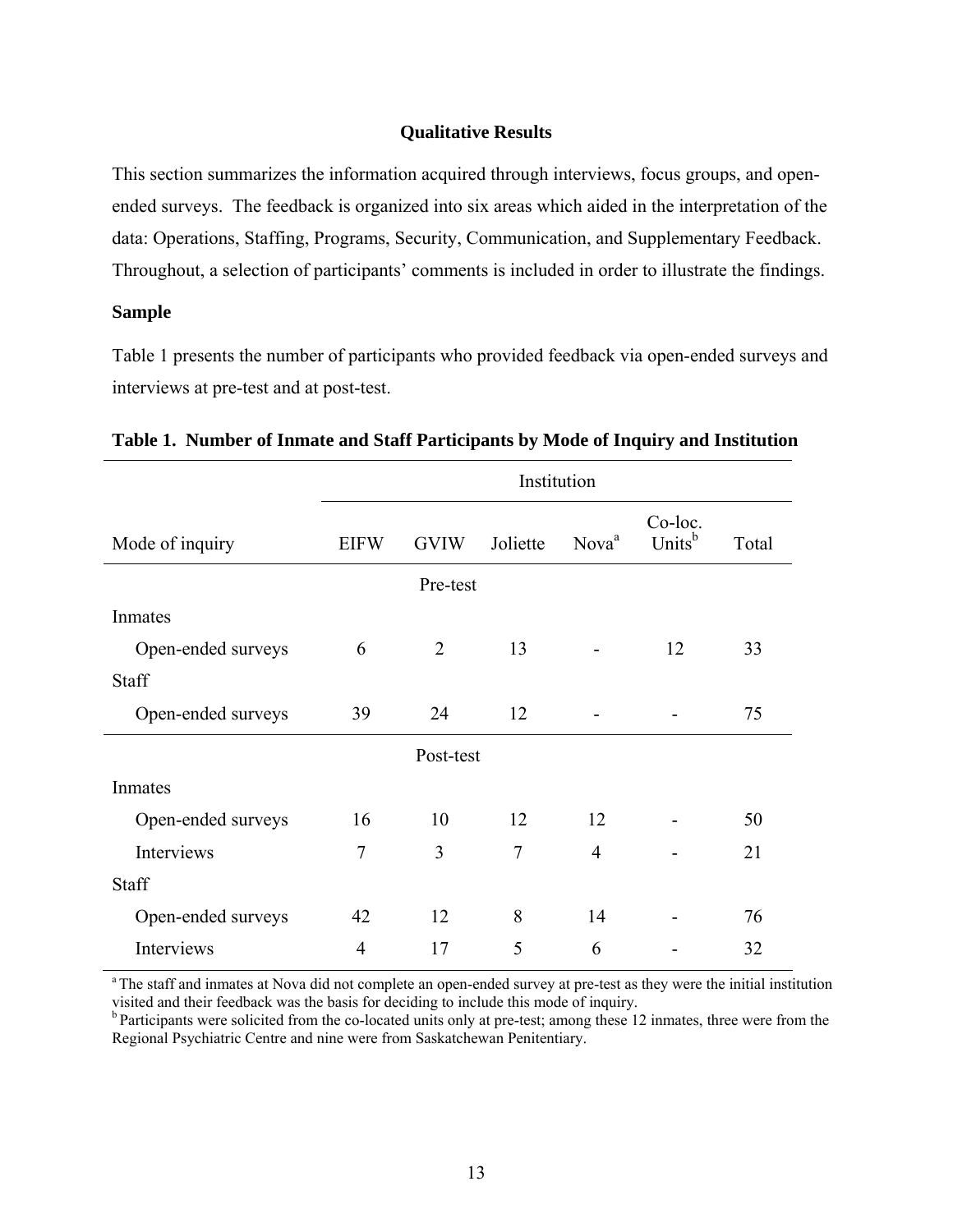<span id="page-21-0"></span>Focus groups were also conducted at each institution at post-test. Approximately six to ten women from the general population participated in each focus group. At Nova, the secure unit inmates had their own Inmate Committee distinct from that of the rest of the institution; consequently, two focus groups were conducted at this institution.

#### **Feedback**

#### *Operations*

The most central theme anticipated by all staff and GP women at pre-test involved concerns that the secure units would negatively impact institutional operations. For instance, staff and women anticipated obstacles such as restricted movement, less visiting time, and less recreation time for the GP women. Furthermore, staff mentioned that additional security requirements, more stringent rules and regulations, loss of privileges, and sharing facilities would be problematic. Post-test results bore out these concerns, as GP inmates did, in fact, report having reduced access to leisure activities and visitation, as well as restricted movement both when an inmate classified as maximum security was being moved and when an institution-wide lockdown was necessitated by an event in the secure unit. Moreover, the environment in the general population was perceived to have become more security-oriented as compared to before the opening. Respondents indicated that this has led to increased tension and stress for GP inmates.

At pre-test, staff also anticipated advantages related to transfers, stating that having the secure unit on site would facilitate the transfer of women classified as minimum or medium security to a maximum security environment if the situation warranted. The GP inmates did not foresee any advantages related to transfers, stating that the secure unit would provide an "easy way out" for staff and result in more GP women being transferred to maximum security. Post-test feedback, however, indicated that women were not reclassified to maximum security at a higher rate than prior to the openings. One institution was an exception; there, both GP and SU women indicated that reclassification to maximum security had taken place for inappropriate reasons, namely due to unconfirmed suspicion of certain behaviours and discrimination based on race and sexual orientation. Conversely, inmates at this institution indicated that those women who did exhibit violent behaviours were *not* reclassified to maximum security.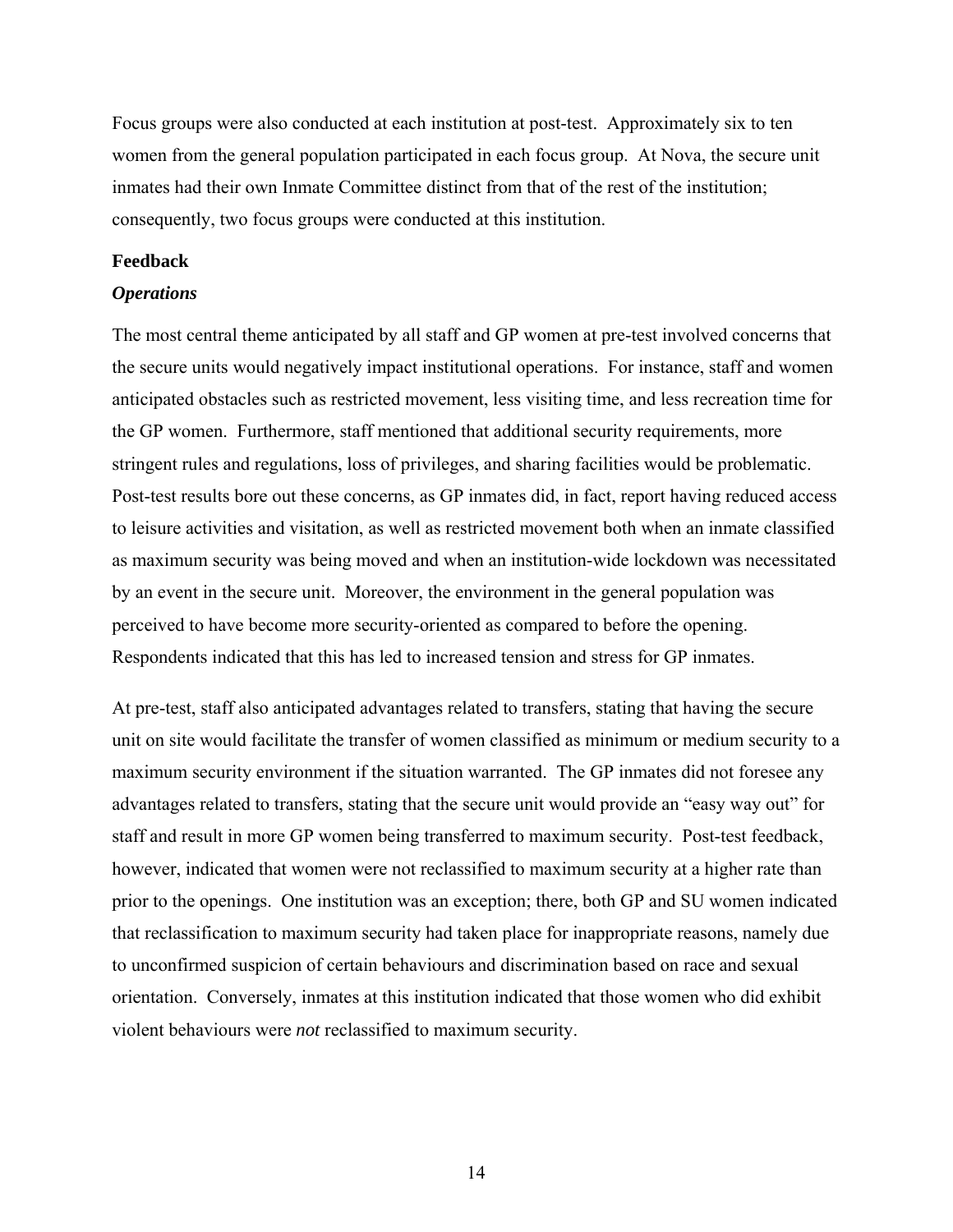<span id="page-22-0"></span>A concern mentioned only at post-test was the practice of assigning GP inmates to SU primary workers' caseloads. As the requirements of the secure unit have kept its staff there most of the time, there has been little time available for contact between GP inmates and their SU primary workers; the affected inmates reported feeling that their needs have not been met.

Respondents' comments in this area included the following:

"Restricted movement, less rec. [recreation] time, less V& C [visits and correspondence] time." (Staff, Pre-test)

"All of the freedoms that they had will be severely impacted by the presence of the max women." (Staff, Pre-test)

"May be easier for them to get maxed [reclassified to maximum security] for their behaviour." (Staff, Pre-test)

"Everything that goes on with the max women always affects the compound [general population], in every way you can think of." (Inmate, Post-test)

"I wish I had never experienced the opening of the max here. I've been here since the [facility's] opening, and it was much better before." (Inmate, Post-test)

"Other women in general population seem to be affected because max women use the segregation cells all the time so there are not any available to other women who are threatening suicide / self-harm. They are having to maintain themselves in general population until they blow." (Staff, Post-test)

"I feel the max is being abused by management and used for the wrong reasons and some of it comes down to purely racial discrimination and homophobia on the part of staff and management." (Inmate, Post-test)

# *Staff and Staffing Issues*

At pre-test, staff expressed concern about increased levels of stress, burnout, and the possibility of high staff turnover as a result of the openings. They also anticipated an increase in responsibilities, resulting in work overload. Further, GP staff expressed apprehension regarding acting as backup to the SU staff without supplementary training. Post-test responses bore out these concerns. Both staff and inmates reported that stress, frustration, morale, and burnout have been problems for the SU staff, as well as for the GP staff called upon to work in the secure unit. GP staff indicated that their stress and anxiety are related to the fact that they are being asked to work in the secure unit and they do not feel that their training is sufficient for them to do so. SU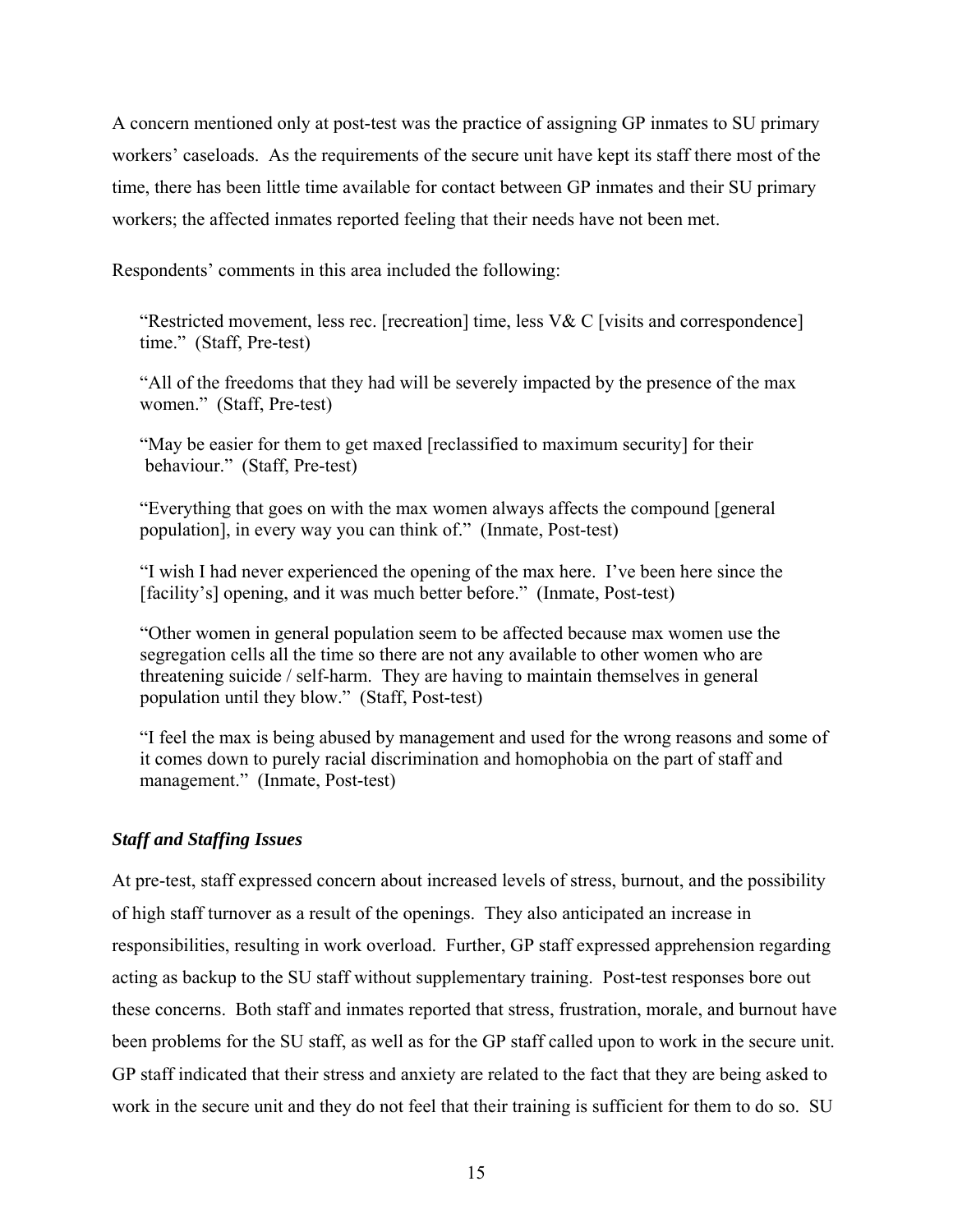staff, in turn, suggested that the dangers associated with their work, the emotional impact of violent incidents, and the burden of working with colleagues who are visibly and vocally unhappy about being assigned to the unit all contribute to their levels of tension.

The inmates also indicated that stress and related feelings have been problematic for staff. Some GP inmates indicated that GP staff who are called upon to work in the secure unit, when exposed to that environment, become frustrated and uneasy. GP inmates reported that when such staff return to GP, they can be impatient and behave in ways which are inconsistent with their previous behaviour.

Another prominent theme, at both pre- and post-test, was concern with regards to understaffing, inadequate training, inexperience, and lack of preparedness. At post-test, staff indicated that insufficient staffing in the secure units has led to overwork, inconsistent direction, reliance upon GP staff to supplement the SU rosters, and, in some cases, excessive or obligatory overtime. Staff recognized that low staffing levels also impacted inmates, as when insufficient staff were available to supervise SU inmates in programs and events with the GP inmates. In addition, GP inmates indicated that low staffing levels result in fewer escorted temporary absences (often because the GP staff member assigned to act as escort was called upon to work in the secure unit), cancelled programs (when program staff were routed to the secure unit), and delays in the completion of paperwork, including correctional plans and paperwork required by the National Parole Board. Finally, SU inmates indicated that the current staffing practices, which rely on GP staff to fill the SU rosters, have led to the dissemination of inconsistent information, as well as inconsistent enforcement of rules and regulations by staff, likely because some GP staff are less familiar with secure unit policies and procedures.

On a more positive note, some staff indicated at pre-test that they looked forward to the opportunity to learn new skills, and to interact with new co-workers. These themes arose at posttest also, though infrequently. Specifically, some staff indicated that they enjoyed the challenge of working with a more demanding inmate population, as well as the opportunity to use a wider repertoire of skills. Many staff also indicated that SU staff have become a very cohesive team. Regrettably, staff also mentioned divisiveness between SU and GP staff, confirming a pre-test concern.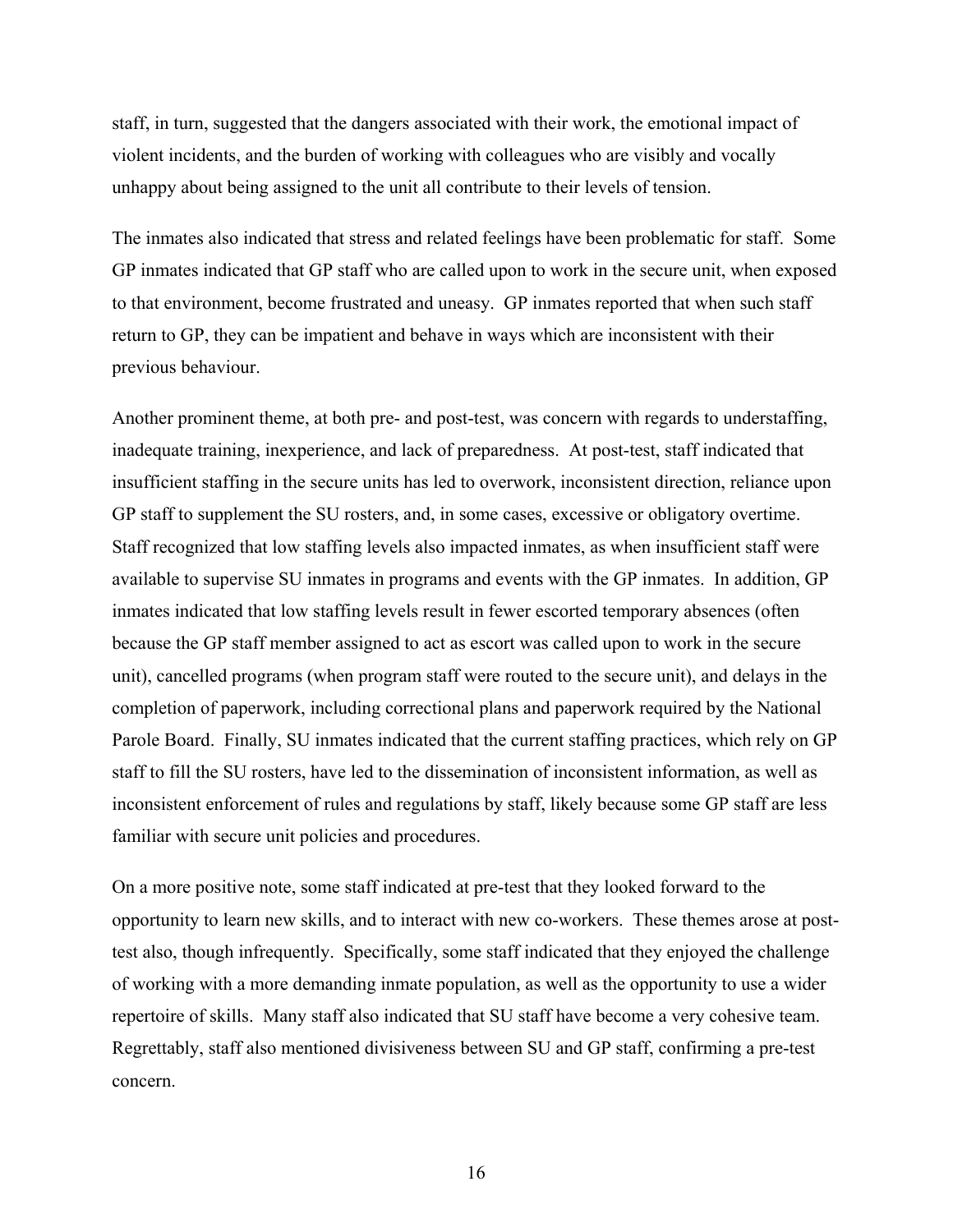<span id="page-24-0"></span>Relevant comments included:

"If a situation occurs in the secure unit, and backup is required, unless trained as max staff, I do not feel safe and comfortable responding." (Staff, Pre-test)

"Increase staff tension with each other, inmates, and management" (Staff, Pre-test)

"Inexperienced staff matched with extreme offenders." (Staff, Pre-test)

"I think it will be many years before the max unit will be a safe place to work. I have chosen not to apply because I do not feel comfortable with the number of new staff deployed to the unit." (Staff, Pre-test)

"There are lots of learning opportunities for myself, getting to meet and work with max women." (Staff, Pre-test)

"They should be staffed over there [Secure Unit] efficiently so that it doesn't affect us and they don't have to pull this staff if there is a crisis over there." (Inmate, Post-test)

"I've been here for a year now, and my correctional plan isn't even started – I've seen my PW [primary worker] three times." (Inmate, Post-test)

"The GP staff working in the SU have not been properly trained. They don't know the procedure and policy, they're making up their own rules." (Inmate, Post-test)

"Opening the secure unit has had a negative effect on my work environment to the point that it has affected my personal life. The increased levels of anxiety, tension, and emotional detachment have resulted in staff refusing to work in the secure unit, poor morale, and increased reliance on unhealthy stress relievers." (Staff, Post-test)

"Due to the number of violent incidents against staff, morale has never been lower. Staff are stressed out with the amount of overtime being imposed." (Staff, Post-test)

"There has been animosity generated between SU staff and GP staff since its [Secure Unit's] opening." (Staff, Post-test)

# *Programs*

All pre-test respondents anticipated that the secure units would provide an increase in appropriate programming and services available to women classified as maximum security; both staff and women viewed this outcome as an improvement over the programming offered to women in the co-located units. Post-test respondents, however, indicated that there were few beneficial programs or activities available. The one exception was Dialectical Behaviour Therapy, whose importance and utility were frequently mentioned.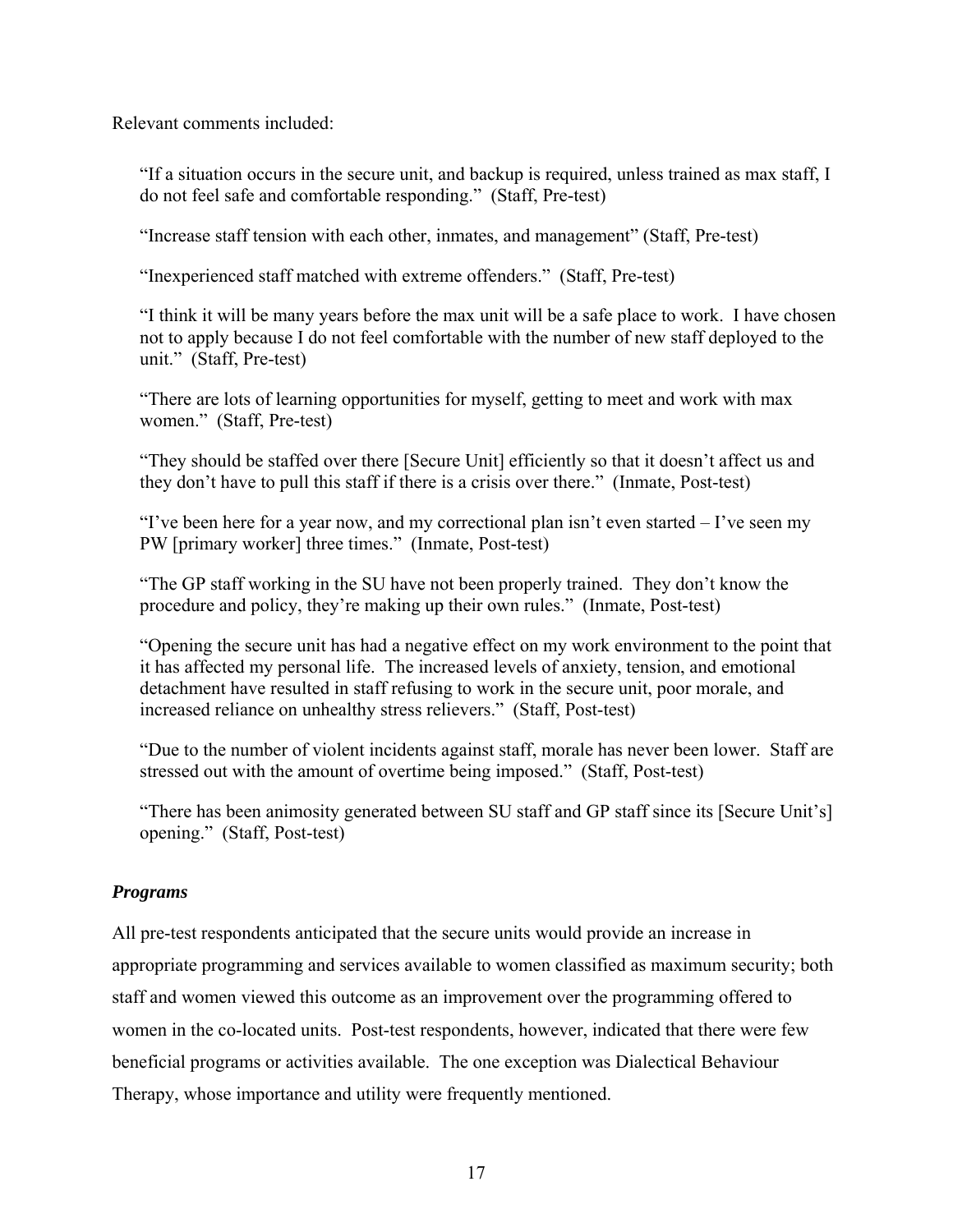For post-test respondents, there seem to be two components to this issue. First, respondents indicated that there have been too few programs and other opportunities for SU women. Both inmates and staff indicated that there were few programs, educational or employment opportunities, and other activities available to the inmates, and that they are consequently frustrated, bored, and in some cases, unmotivated. <sup>[9](#page-25-0)</sup> Of particular concern has been SU women's access to spiritual and religious care. Secondly, the activities which were available were not always considered ideal. Specifically, the employment opportunities, mainly cleaning, have not provided women with useful or transferable skills. Similarly, the programs and activities available were often not correctional programs. For example, when asked to list available programs, SU inmates more often mentioned such activities as hobby craft or horticulture than they did correctional programs.

Respondents' comments in this area included the following:

l

"We'll have more programs and activities [in the secure units than in the co-located units]." (Inmate, Pre-test)

"It will allow offenders to receive services and treatment more suited to their needs." (Staff, Pre-test)

"Due to the specialization of regional institutions, the treatment of inmates in the secure units should be better than in the co-located units." (Staff, Pre-test)

"Women take DBT [Dialectical Behaviour Therapy] that they might not normally access in GP – has been a positive experience." (Staff, Post-test)

"I feel there should be more groups like Anger Management, getting WOSAP [Women Offender Substance Abuse Program] back on track – to me it's [the opening of the secure unit] negative because they are not addressing the issues of inmates' needs." (Inmate, Posttest)

"It's a very boring unit. We have nothing to do but sit around and watch TV." (Inmate, Post-test)

"All the programs [in the secure unit] are 'fun' related – not core programs." (Staff, Posttest)

<span id="page-25-0"></span><sup>&</sup>lt;sup>9</sup> This was a particular issue at one institution, as the post-test data collection followed a hostage-taking incident by only three months. One of the consequences of the hostage-taking was a severe restriction on activities which involved the SU inmates leaving their pods.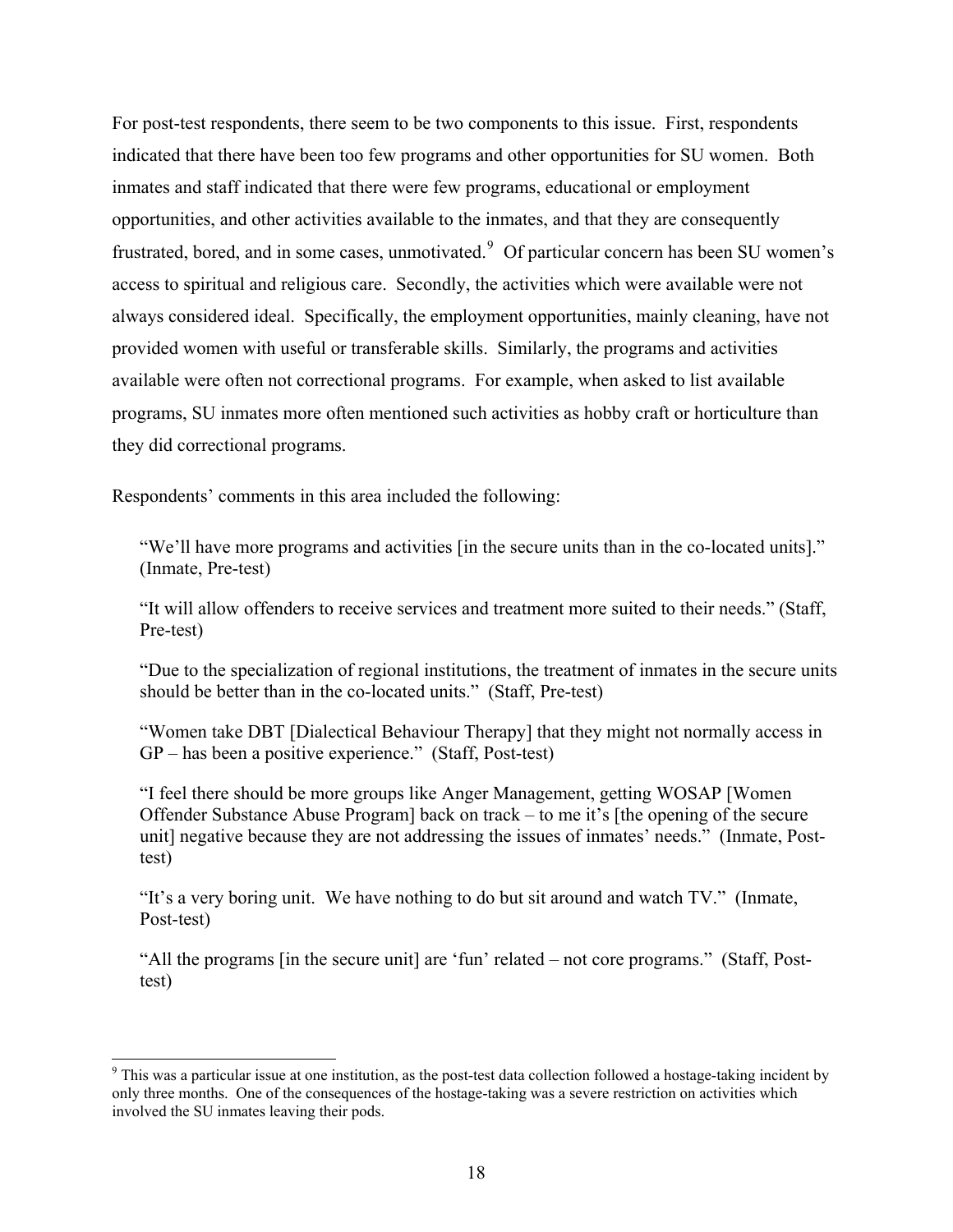#### <span id="page-26-0"></span>*Security*

 $\overline{\phantom{a}}$ 

At pre-test, the majority of the GP and SU staff voiced concerns regarding security issues related to being unprepared, lack of planning, and limited resources. They stated that the institutions did not have the right mindset or security to handle the SU women. SU staff argued that too few precautions had been put in place regarding the physical structure of the units and that there were "a number of deficiencies in the building itself".

These structural concerns were also mentioned at post-test. Both SU and GP staff indicated that components of the physical construction of the secure units posed security risks, including "blind spots" in the way the units are constructed, the lack of food slots in cell doors, insufficient security cameras, and doors which offer free egress. There was frustration among staff that their comments regarding these safety issues had not been attended to; in some cases, this has led to resentment of management, who were perceived as responsible for this lack of follow up.

Data suggested fewer complaints regarding procedural shortcomings. A number of GP and SU staff members, however, mentioned the necessity of providing refresher training in areas such as use of force and arrest and control in order to ensure staff and inmate safety. Moreover, some concern was expressed by GP and SU inmates and staff regarding the movement level system<sup>[10](#page-26-1)</sup> and the management protocol policies<sup>[11](#page-26-2)</sup> used to further classify women housed in the secure unit. Some staff members indicated that the progression to level four is too rapid, and that the reduction in security precautions associated with this decrease in movement levels is therefore also too rapid. Some staff and inmates (particularly at one institution) also suggested that work is necessary to improve the policies relating to management protocol inmates in order to ensure the safety of both staff and inmates.

Among post-test respondents, another finding was that the prevalence of incidents in the secure unit was higher than had been anticipated. Such incidents have, to date, included physical and verbal assaults (both inmate-staff and inmate-inmate), self-injury, a suicide by hanging, and a

<span id="page-26-1"></span><sup>&</sup>lt;sup>10</sup> Women classified as maximum security are also classified at one of four movement levels (*one* being the highest risk, *four* being the lowest); this level impacts movement privileges and security requirements.<br><sup>11</sup> The management protocol provides a framework for the management of women offenders (generally classified as

<span id="page-26-2"></span>maximum security) who are involved in an incident that causes serious harm to others or seriously jeopardizes the safety of others. The protocol provides the structure, monitoring, and supervision required to ensure safety of staff,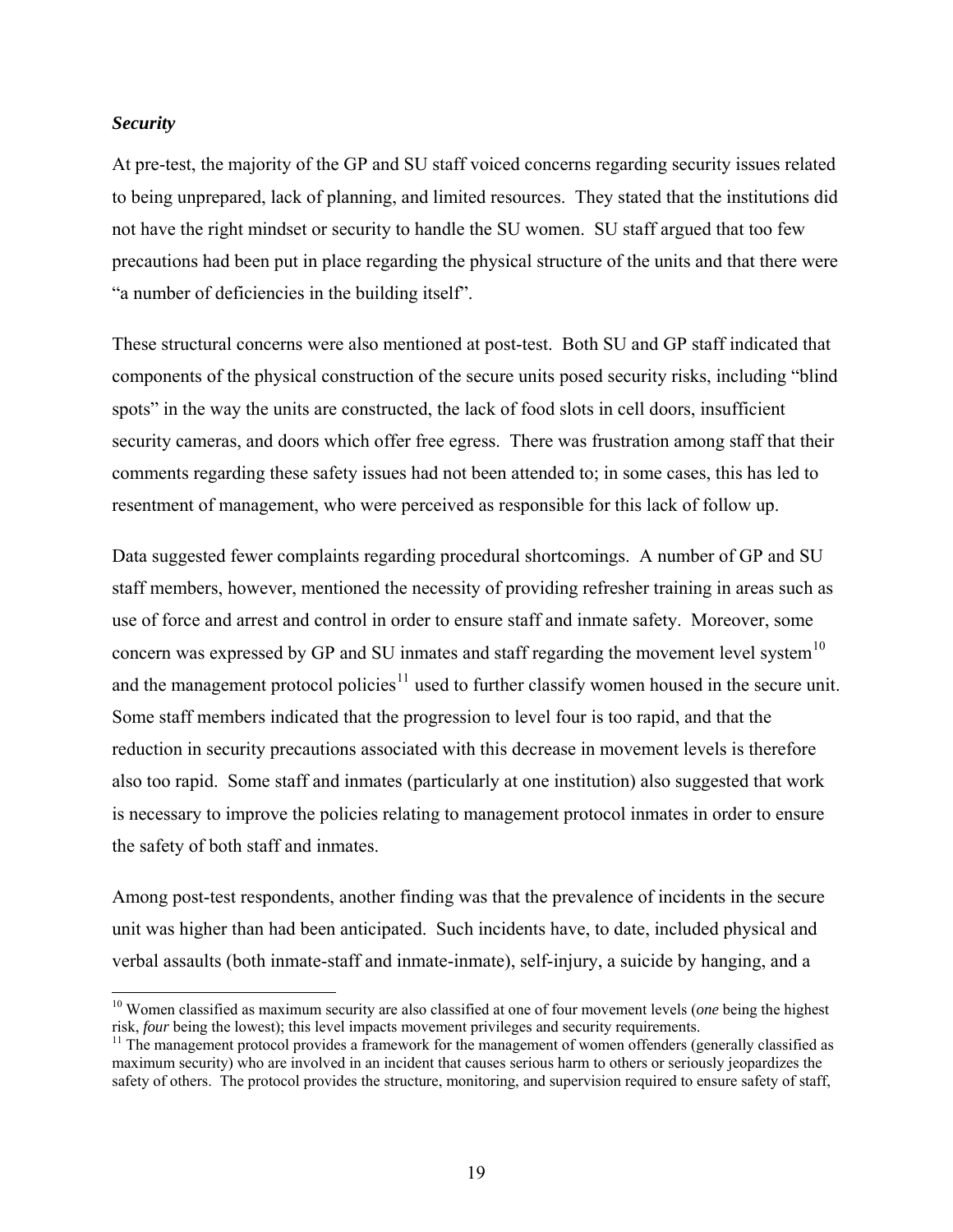<span id="page-27-0"></span>hostage-taking. It should be noted that staff at two institutions stated that there have been insufficient / untimely debriefings associated with these incidents, as well as insufficient access to Critical Incident Stress Management aid.

Some staff members felt that these incidents were partially attributable to inadequate access to specific tools, such as restraints and pepper spray. Others mentioned that they are discouraged by management from acting on their own initiative when accessing and utilizing tools such as pepper spray and handcuffs, particularly as it applies to transportation of an inmate.

Comments relevant to security included:

"I think they [the units] are too small – crowdedness will only invite violence against each other." (Inmate, Pre-test)

"I don't think enough precautions around the physical structure have been put in place. I don't agree with 'pink' jails, especially for maximum security." (Staff, Pre-test)

"I think the physical structure adds to the problem. It's like watching caged animals when you look down the pod." (Staff, Post-test)

"Most of these problems [with inmate movement] could have been avoided with better planning of the facility." (Staff, Post-test)

 "With each incident that occurred there was no debriefing or CISM [Critical Incident Stress Management] offered. I think debriefing was offered once and CISM once. More needs to be done for staff in terms of counselling." (Staff, Post-test)

"Our staff are not allowed to use tools that are available in male institutions, i.e., OC [pepper] spray, restraints, etc." (Staff, Post-test)

# *Communication*

 $\overline{\phantom{a}}$ 

Problems with communication were identified at both pre- and post-test. At pre-test, staff expressed a clear desire for improved lines of communication and increased support for staff decisions and knowledge. They emphasized the importance of addressing concerns raised by staff, arguing that the effective management of SU women would depend on such actions. At post-test, however, this issue continued to be of considerable concern, especially at EIFW and

other inmates, and the public, as well as the opportunity for the inmate to regain her credibility and slowly reintegrate back into the regular secure unit population.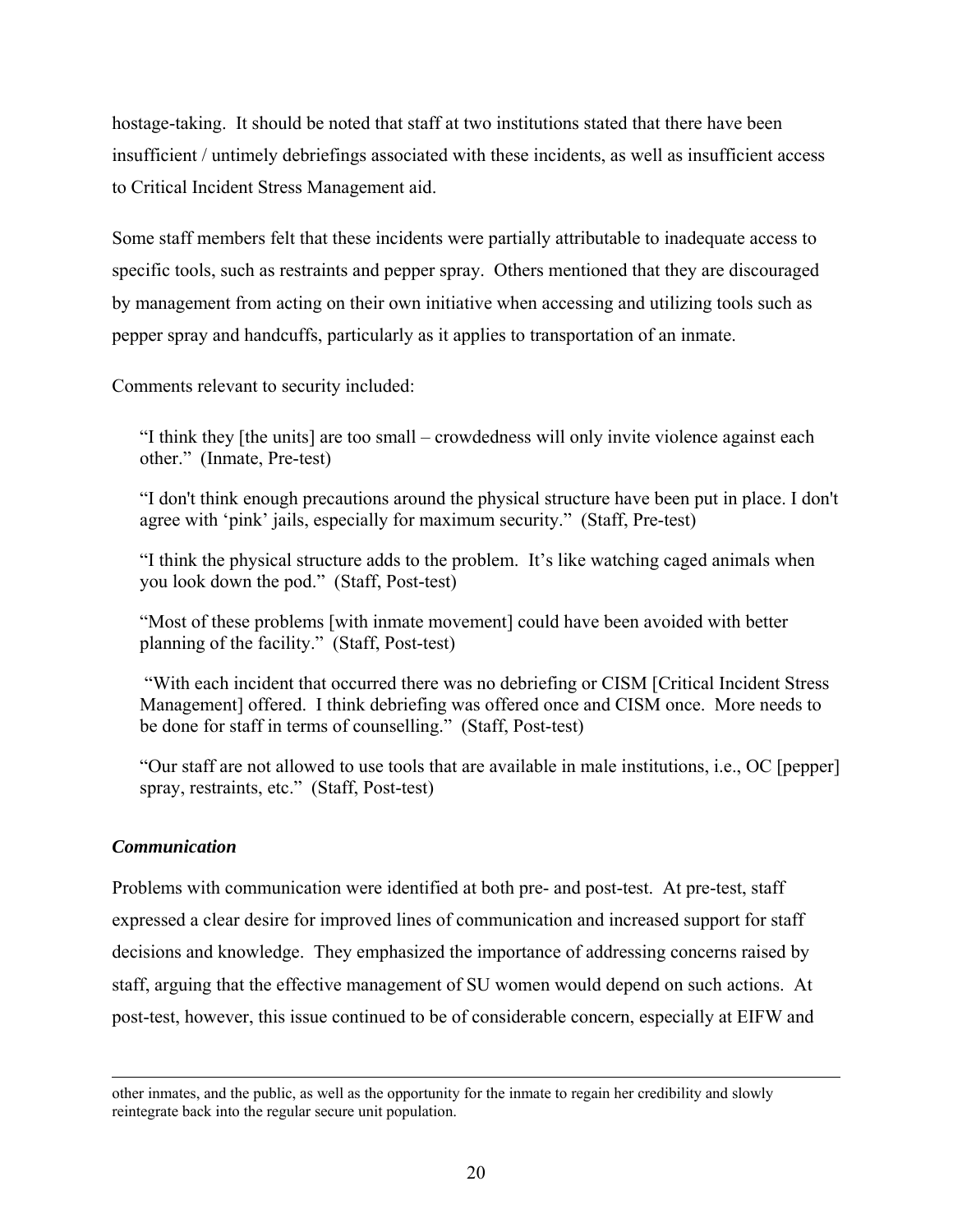GVIW. A number of staff members related that their input and concerns were disregarded by management, both within the secure unit and at an institutional level.

Communication between inmates and staff was also a concern at both testing periods. The SU women who provided feedback at pre-test felt that they had not been adequately advised and informed of what the secure unit openings would entail or what to expect. Some of the women at the co-located units expressed confusion regarding the opening, citing beliefs that once transferred they would be locked up for 23 hours each day and be isolated for extended periods of time. At post-test, these concerns had shifted somewhat; respondents were primarily concerned with insufficient communication around rules and regulations. Specifically, SU women indicated that staff enforcement of rules and policies was sometimes inconsistent (perhaps due to insufficient training of GP staff, as previously discussed). Moreover, a number of staff members indicated that expectations were not consistently communicated to SU inmates, as concessions and exceptions were often made in an effort to placate inmates. They indicated that this has resulted in the SU inmates receiving reinforcement of negative behaviour, and consequently learning that these behaviours are appropriate.

Relevant comments include:

"After being in Sask. Pen. [Saskatchewan Penitentiary] and having the chance to be out of my cell and take part in activities – I was told once I reach [regional facility] I will not be out of my cell for the whole day – big change." (Inmate, Pre-test)

"I think security staff need management to support their decisions." (Staff, Pre-test)

"I hope the support from all regions and headquarters will be there." (Staff, Pre-test)

 "Officers' opinions / expertise are ignored at a higher rate than before. Max managers make themselves scarce from the unit but still make all the decisions." (Staff, Post-test)

"Staff have not been supported. Management does not have knowledge base and tend not to support staff anyway." (Staff, Post-test)

"Inconsistent responses to inmates – often positive reinforcement for negative behaviours." (Staff, Post-test)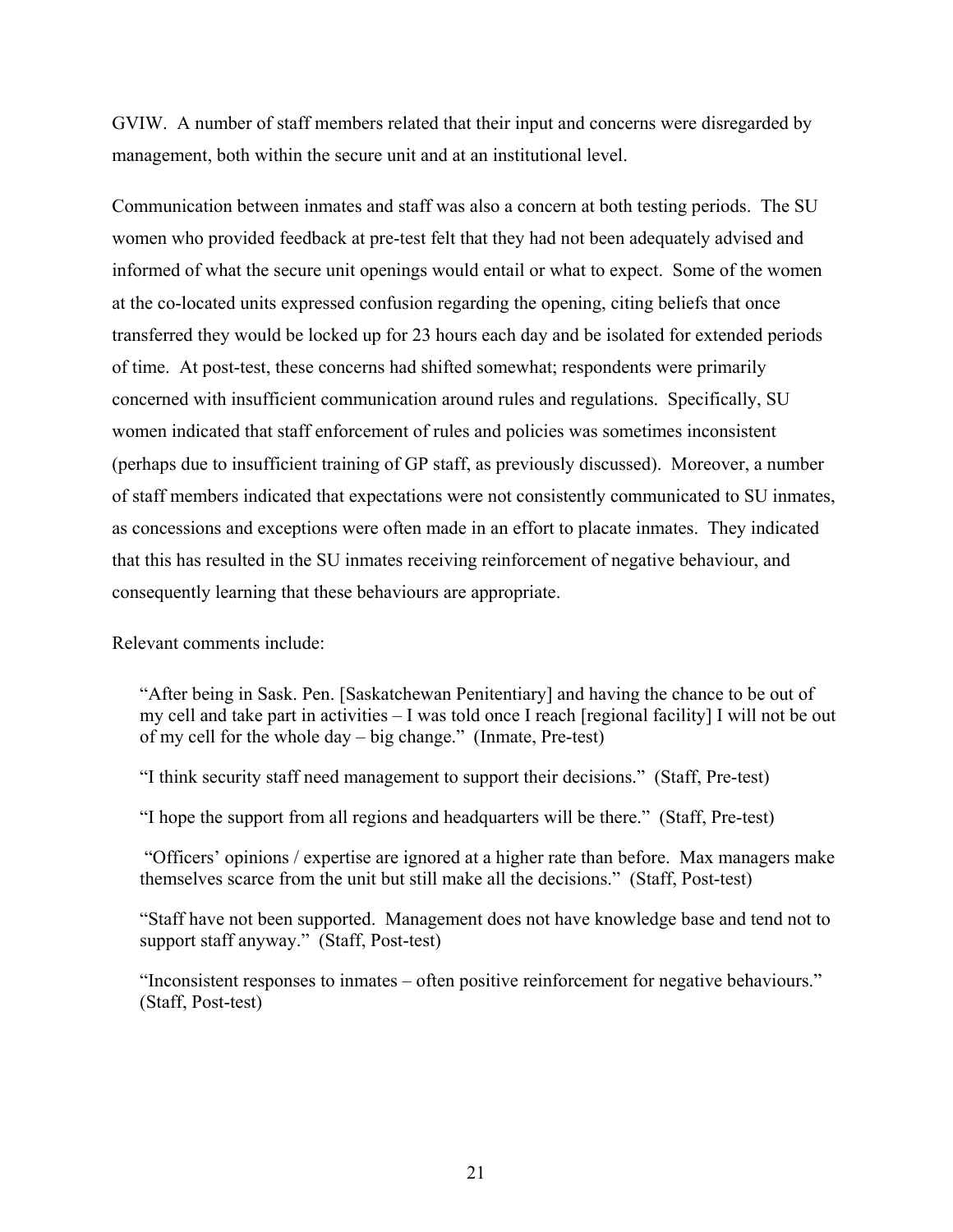# <span id="page-29-0"></span>*Supplementary Feedback*

 $\overline{\phantom{a}}$ 

Overall, the inmates' pre-test expectations regarding the secure units were negative. The GP women anticipated that the presence of the SU women would create nervousness and emotional strain, ultimately having a bad influence on the GP women. They expected that the environment created by the secure unit would result in a lack of respect and an increase in violence among GP women. The SU women also saw the opening of the secure units as being a negative change because of the necessity of adjusting to a new environment. Some women explained that they were adjusted to their current setting and would prefer to maintain the status quo.

At post-test, respondents' impressions of the units had not improved much. In fact, a number of GP and SU inmates and staff mentioned that the secure units should be fully self-contained or be grouped together in a distinct facility. It was suggested that this separation would reduce or eliminate the impacts of the secure unit on the GP staff and inmates (e.g., being asked to work in the secure unit, reduced access to leisure and visitation, restricted movement). Others suggested that rather than separating the entire secure unit from the main institution, only management protocol inmates should be located elsewhere. The possibility of a Secure Handling Unit for women offenders was also suggested.<sup>[12](#page-29-1)</sup>

Post-test respondents' feedback, however, also revealed an unexpected positive finding: GP inmates expressed a desire to have the SU women more strongly integrated into the institutional community, and to interact with them where possible. Moreover, GP inmates at one institution were especially concerned about the wellbeing of the SU inmates. They felt that in addition to being isolated, the SU women may be subject to overly restrictive or invasive measures – most notably, confinement using a restraint chair which they were shown on their tour of the unit.

One area where no clear conclusion emerged was with regards to SU women having more motivation to decrease their security classifications as a result of their proximity to GP. Though both GP and SU staff mentioned this as a possibility at pre-test, the majority of post-test respondents were unsure whether such an effect had occurred. A number of SU inmates

<span id="page-29-1"></span><sup>&</sup>lt;sup>12</sup> This suggestion came predominantly from respondents at one facility. Again, this may be attributable to the hostage-taking (one of the hostage-takers was a management protocol inmate) or to the fact that this institution had, at the time of the respective post-test data collection visits, housed more management protocol inmates than other institutions.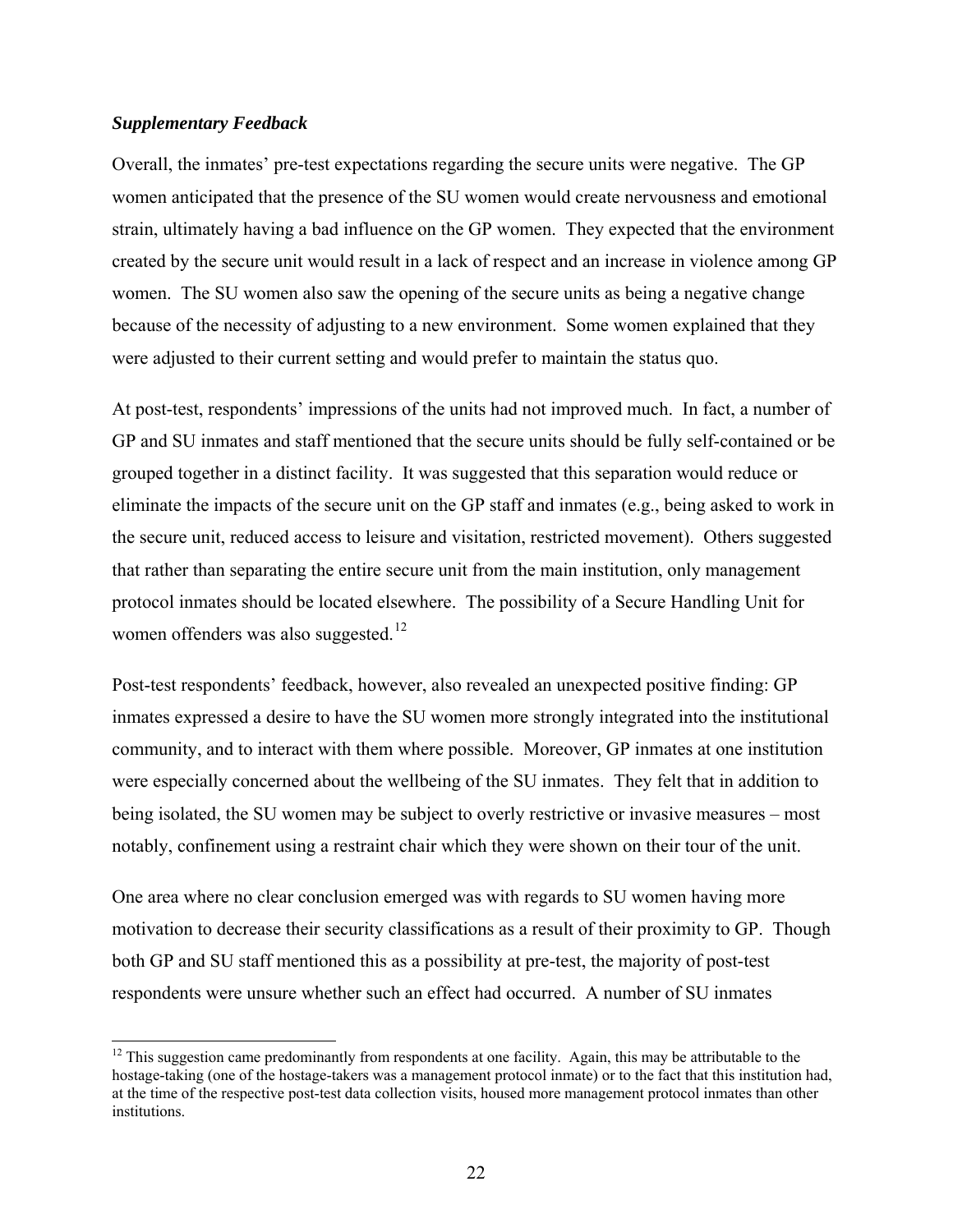indicated that having more opportunities to participate in activities with the GP women might increase their motivation in this regard.

Respondents' comments in this domain included:

"They [GP women] are scared, they remember the past and don't want to share the unit with maximum security inmates." (Staff, Pre-test)

"The max unit should not be here, I feel this unit should've been built somewhere else to reduce the stress level on the staff and minimum population." (Inmate, Pre-test)

"I feel that the SU should have been on a separate piece of land and not so close to GP." (Inmate, Post-test)

"We definitely need a female SHU [Special Handling Unit] – time and statistics will prove need." (Staff, Post-test)

"Management protocol inmates were an afterthought – should be housed elsewhere. They suck up staff resources from those women who truly want to cascade to medium." (Staff, Post-test)

"They [SU women] should be able to take part in leisure with us, they should be able to take part in programs which aren't offered up there. They should be able to do it with the medium and minimum." (Inmate, Post-test)

"I don't really care if I have to suffer the consequences of whatever may be happening in the SU, to me it's about unity." (Inmate, Post-test)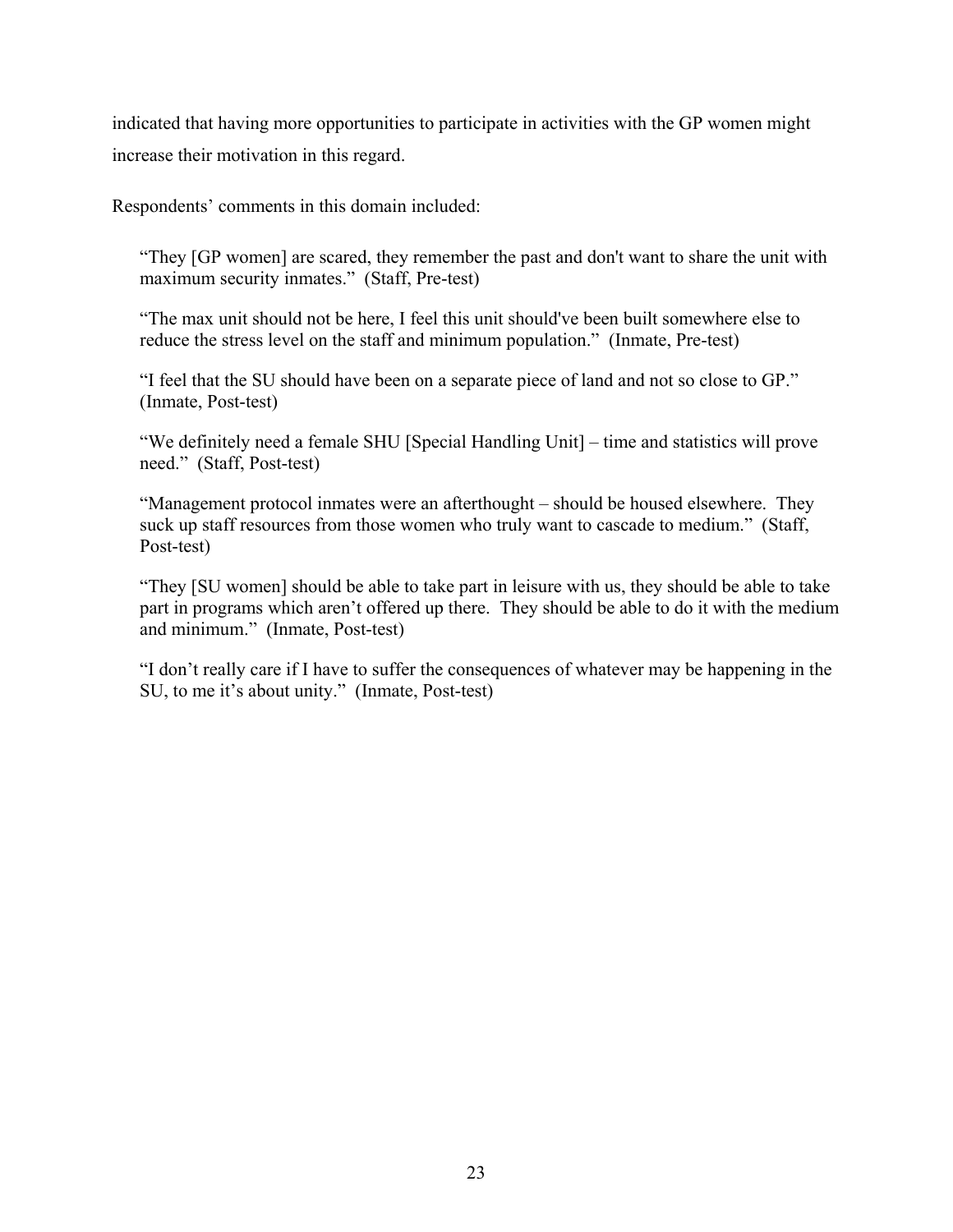# **Quantitative Results**

<span id="page-31-0"></span>This section summarizes information garnered from the battery of quantitative instruments. The results are presented separately for staff and women. In each case, a summary of the sample is presented first, followed by the results of analyses of the standardized measures.

# *Staff*

#### **Sample**

As previously mentioned, staff participants represented a matched pre-post sample. In other words, all staff participants included in the study completed the quantitative measures both at pre-test and at post-test. The results therefore address changes over time for the same participants.

#### *Institutional Information*

Of the 32 respondents, the greatest proportion worked at EIFW (50%); the remainder worked at GVIW (9%), Joliette (16%), and Nova (25%). On average, at pre-test, respondents had been working at their institution for about two years  $(M = 2.24, SD = 2.10)$ , with a range of 3 months to 7.1 years. The average length of time worked did not differ by institution.

Most respondents were working as primary workers (65% and 55% at pre- and post-test, respectively), though a considerable proportion were team leaders or assistant team leaders (10% and  $16\%$ ). Programs staff (6% and  $10\%$ ), health care staff (6% and 3%) and staff from other categories (13% and 16%), including parole officers, community reintegration officers, and case management officers, also participated. Changes in proportions from pre- to post-test represent staff members who changed jobs.

At pre-test, nearly all respondents (91%) worked in GP; at post-test, this proportion was reduced by a third (59%). Unsurprisingly, staff members who participated at pre-test had worked in their unit for a shorter length of time than had those who participated at post-test. Length of time worked also differed significantly by unit, with GP respondents working in their unit for an average of three years ( $M = 3.09$ ,  $SD = 2.02$ ), as compared to SU respondents who had been working in their unit for less than a year  $(M = 0.79, SD = 0.43)$ . Again, this is not surprising given that the secure units had been open for less than a year at post-test.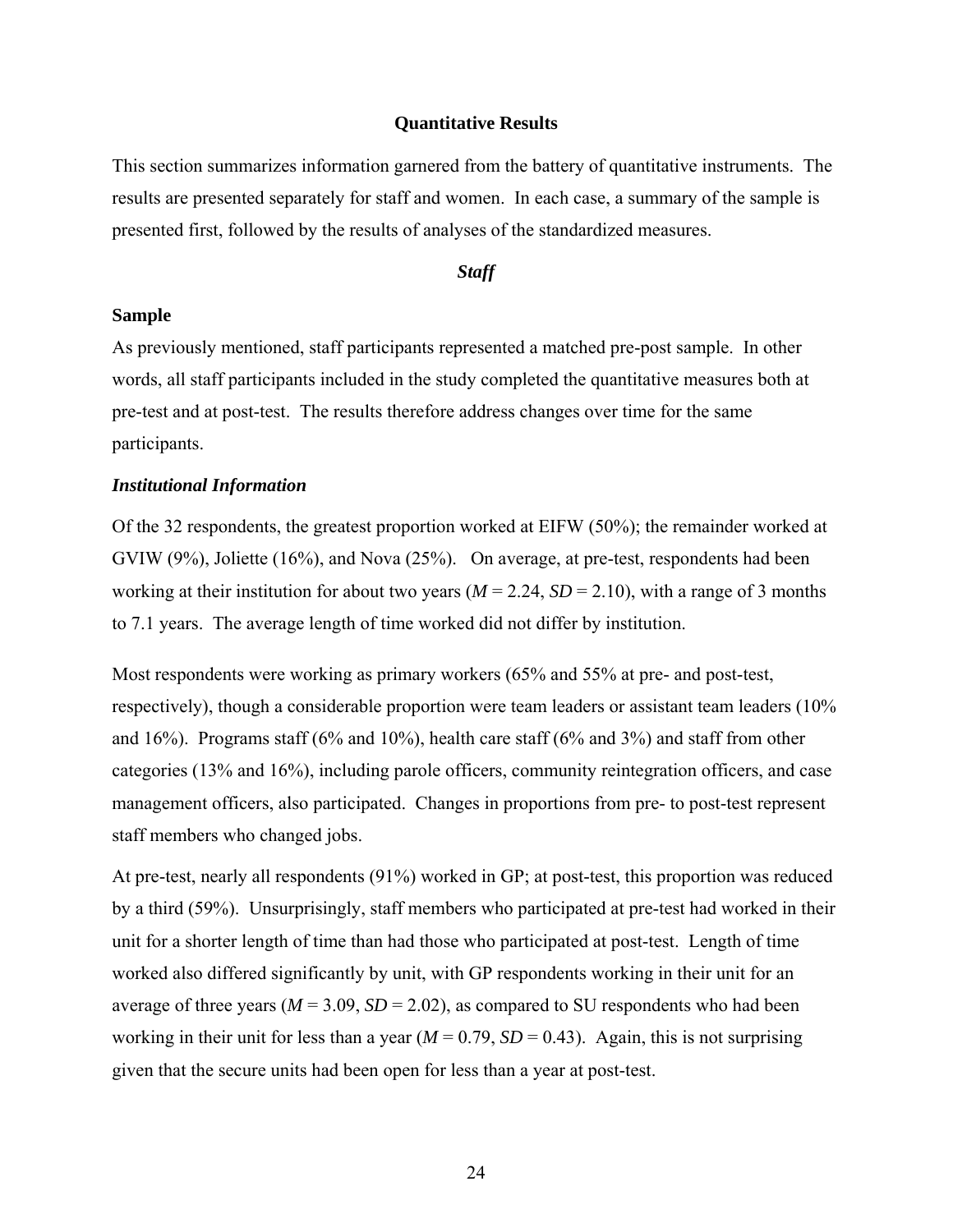### <span id="page-32-0"></span>*Demographic Information*

Of the 32 staff respondents, 78% were women and 22% were men. This sample was composed primarily of Caucasian respondents (87%). The rest of the sample was divided amongst Aboriginal (10%) and Black (3%) staff; no one identified as being from another visible minority.

Respondents' age ranged from 23.6 to 66.2 years, with an average of 38.7 years (*SD* = 11.12). On average, the respondents had completed a significant amount of post-secondary education. The majority of the sample were college or university graduates (24% and 58% respectively), while the remainder had either graduated from high school (6%) or completed a portion of a college diploma (6%) or university degree (6%).

Analyses revealed that there were no differences by testing session or unit in terms of gender, ethnicity, or education. Though age was also found not to differ from pre- to post-test or by unit, a test comparing the age of those who did and who did not change units from pre- to post-test approached significance,  $t(22) = 2.00$ ,  $p < 0.10$ ; participants who changed units were an average of 8.80 years younger than their counterparts who did not.

#### **Standardized Measures**

#### *Social Desirability*

 $\overline{\phantom{a}}$ 

Before assessing the relationships of each of time and unit with the battery of standardized measures, correlations were computed between scores on these measures and scores on the Paulhus Deception Scale, a measure of social desirability.<sup>[13](#page-32-1)</sup> These correlations are presented in Appendix D. At pre-test, scores on the self-deceptive enhancement scale were not correlated to scores on any of the standardized measures. Scores on the impression management subscale, on the other hand, were positively correlated with the Employee Relations Satisfaction subscale of the Job Satisfaction Survey  $(r = .32)$  and negatively correlated with three subscales of the Stress and Coping Among Correctional Officers scale  $(r = -.30 \text{ to } -.32)$ . The directions of these correlations demonstrate that staff had a tendency to positively exaggerate their satisfaction with employee relations, as well as to downplay their levels of stress relating to role ambiguity, role conflict, and career development.

<span id="page-32-1"></span><sup>&</sup>lt;sup>13</sup> Due to the nature of the questions in the Personal Safety and Security Scale (i.e., numbers and frequencies), this scale was not included in these analyses.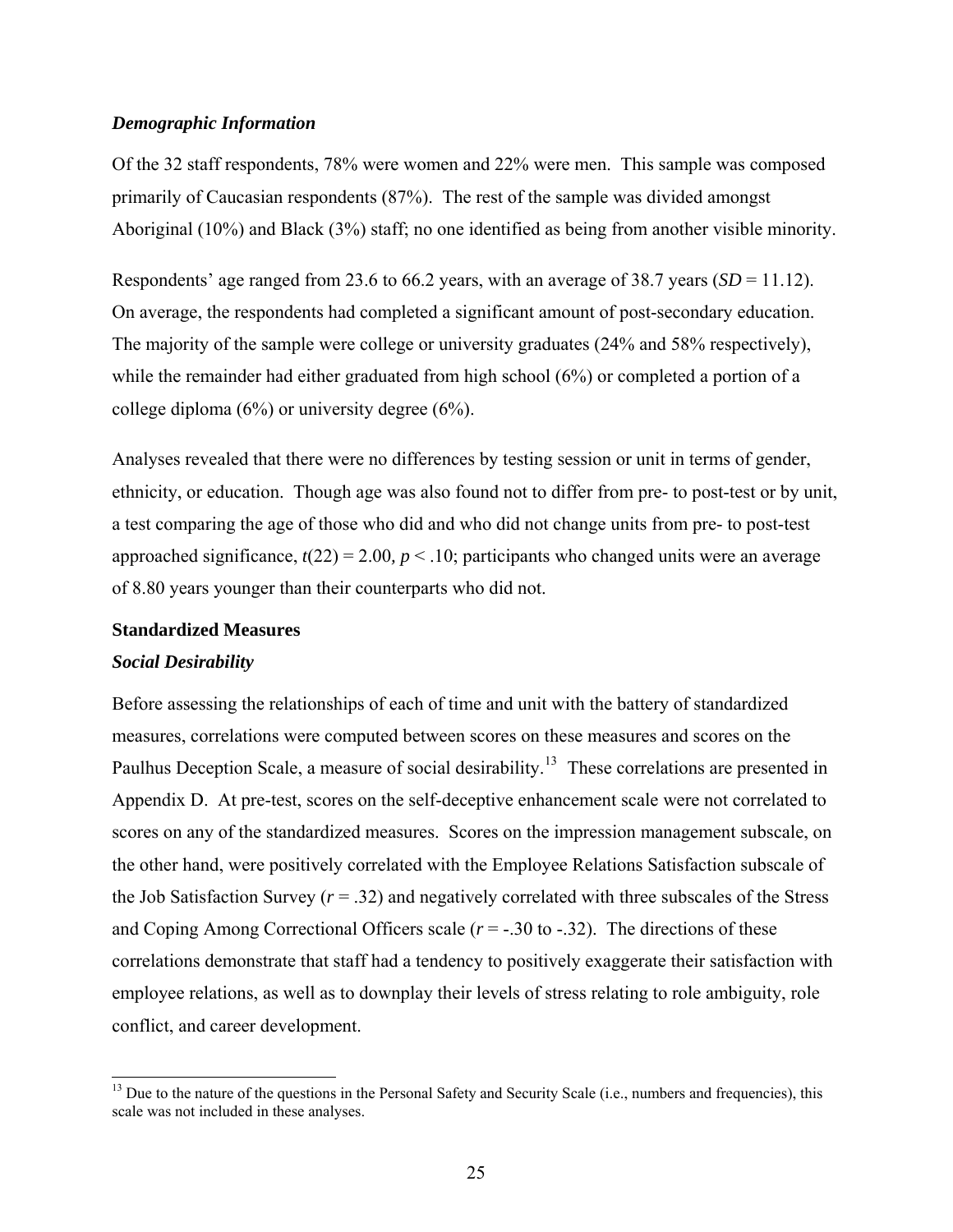This inclination towards portraying a positive impression was considerably more pronounced at post-test. After the opening of the secure units, scores on nearly half of the standardized measures' subscales (7 of 17) were significantly related to self-deceptive enhancement, and more than half of the subscales (10 of 17) were correlated with impression management. First, selfdeceptive enhancement was positively associated with both the Overall Job Satisfaction subscale of the Job Satisfaction Survey (*r* = .33) and the Personal Accomplishment subscale of the Maslach Burnout Inventory ( $r = .38$ ). These correlations demonstrate that staff try to see their job satisfaction and personal accomplishments more positively than is warranted. Conversely, self-deceptive enhancement was negatively correlated with two subscales of the Maslach Burnout Inventory  $(r = .40 \text{ to } .46)$ , two subscales of the Stress and Coping Among Correctional Officers scale (*r* = .-44 to -.46), and the Work Stress subscale of the Supervisory Support and Stress Scales  $(r = -31)$ . These correlations suggest that staff attempt to view their burnout due to emotional exhaustion and depersonalization, their stress related to role ambiguity and career development, and their work stress as less pronounced than warranted.

Turning to impression management, positive correlations were seen with three subscales of the Job Satisfaction Survey (*r* = .32 to .35), the Personal Accomplishment subscale of the Maslach Burnout Inventory  $(r = .35)$ , and the Supervisory Support subscale of the Supervisory Support and Stress Scales  $(r = .35)$ . Negative associations were found with the remaining two subscales of the Maslach Burnout Inventory ( $r = -0.47$  to  $-0.63$ ) and three subscales of the Stress and Coping Among Correctional Officers scale  $(r = -0.41 \text{ to } -0.52)$ . These findings demonstrate that staff tend to exaggerate their satisfaction, sense of being supported, and sense of accomplishment while minimizing their stress.

In general, social desirability was associated with a tendency to respond positively, both by exaggerating the positive and by minimizing the negative. These findings indicate that a certain amount of caution must be exercised in interpreting the relationships of unit and time with the battery of standardized measures, especially in relation to analyses including post-test results. Given the pattern of findings, this care should be particularly marked when results demonstrate positive impacts. Given that negative impacts would run counter to the pattern of exaggeration demonstrated in these analyses, they may be interpreted less cautiously.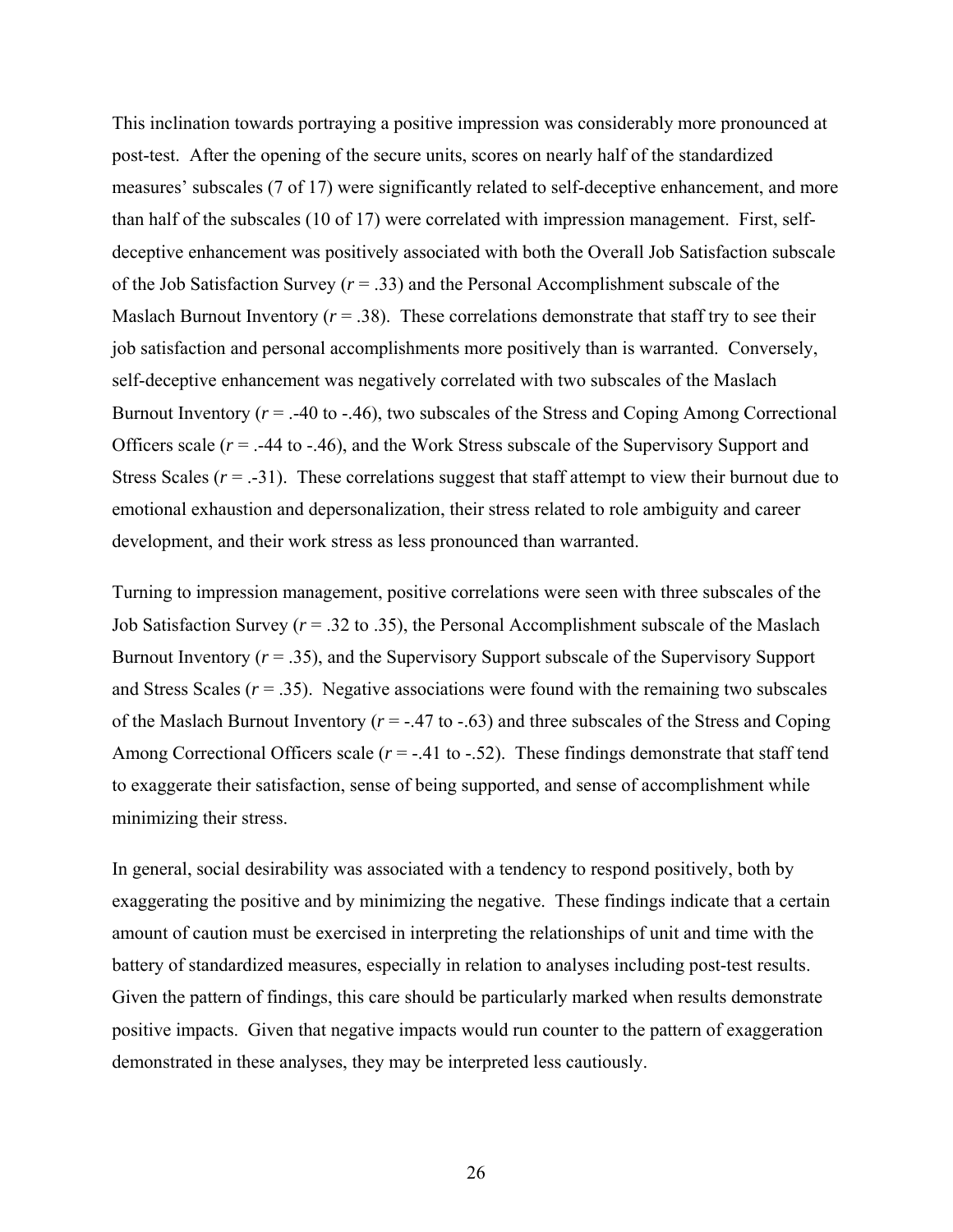<span id="page-34-0"></span>The means and standard deviations of scores on the standardized measures are presented in Table 2. These were calculated both by time and by unit.

|                                                 | Mean $(SD)$ by Time                  |                                       | Mean $(SD)$ by Unit                    |                              |  |
|-------------------------------------------------|--------------------------------------|---------------------------------------|----------------------------------------|------------------------------|--|
| Measure                                         | Pre-test<br>$(n = 6 \text{ to } 32)$ | Post-test<br>$(n = 6 \text{ to } 32)$ | <b>GP</b><br>$(n = 10 \text{ to } 47)$ | <b>SU</b><br>$(n = 4$ to 16) |  |
| <b>Job Satisfaction Survey</b>                  |                                      |                                       |                                        |                              |  |
| <b>Overall Job Satisfaction</b>                 | 5.26(1.00)                           | 4.66(1.43)                            | 5.19(1.15)                             | 4.25(1.34)                   |  |
| Intrinsic Job Satisfaction                      | 32.77 (6.79)                         | 29.88 (7.14)                          | 32.54(6.90)                            | 27.63 (6.43)                 |  |
| <b>Extrinsic Job Satisfaction</b>               | 36.73(5.42)                          | 34.68 (6.92)                          | 36.29(6.28)                            | 34.00 (6.08)                 |  |
| Job Itself Intrinsic<br>Satisfaction            | 20.48 (4.37)                         | 18.50(4.43)                           | 20.43 (4.21)                           | 16.69(4.17)                  |  |
| <b>Employee Relations</b><br>Satisfaction       | 24.21 (6.12)                         | 21.81 (6.58)                          | 23.86 (6.67)                           | 20.50(5.10)                  |  |
| Total Score <sup>a+</sup>                       | 74.90 (12.01)                        | 68.90 (13.85)                         | 73.95 (12.85)                          | 65.88 (12.82)                |  |
| <b>Maslach Burnout Inventory</b>                |                                      |                                       |                                        |                              |  |
| Emotional Exhaustion <sup>a</sup>               | 21.34(9.16)                          | 25.59 (11.82)                         | 23.11 (10.84)                          | 24.88 (10.83)                |  |
| Depersonalization <sup>b+</sup>                 | 8.45 (4.86)                          | 9.41(6.84)                            | 7.98(5.67)                             | 11.69(6.04)                  |  |
| Personal Accomplishment                         | 33.23 (8.32)                         | 32.72 (7.08)                          | 33.30 (7.38)                           | 32.00 (8.56)                 |  |
| Occupational Safety and<br><b>Health Survey</b> |                                      |                                       |                                        |                              |  |
| Total Score <sup>a+b+</sup>                     | 18.39(5.57)                          | 14.47(6.54)                           | 17.60(6.11)                            | 13.25(5.98)                  |  |
| Personal Safety and Security<br>Scale           |                                      |                                       |                                        |                              |  |
| Number heated arguments                         | 29.93 (37.84)                        | 17.59 (31.38)                         | 24.46 (35.94)                          | 21.00 (32.87)                |  |
| Number assaults without<br>weapons              | 2.32(1.52)                           | 3.81(2.90)                            | 2.68(1.93)                             | 4.21(3.29)                   |  |
| Number assaults with<br>weapons $a^{+}$         | 1.00(0.63)                           | 1.67(1.22)                            | 1.30(1.06)                             | 1.60(1.14)                   |  |

| Table 2. Staff's Mean Scores on Standardized Measures |
|-------------------------------------------------------|
|-------------------------------------------------------|

*(table continues)*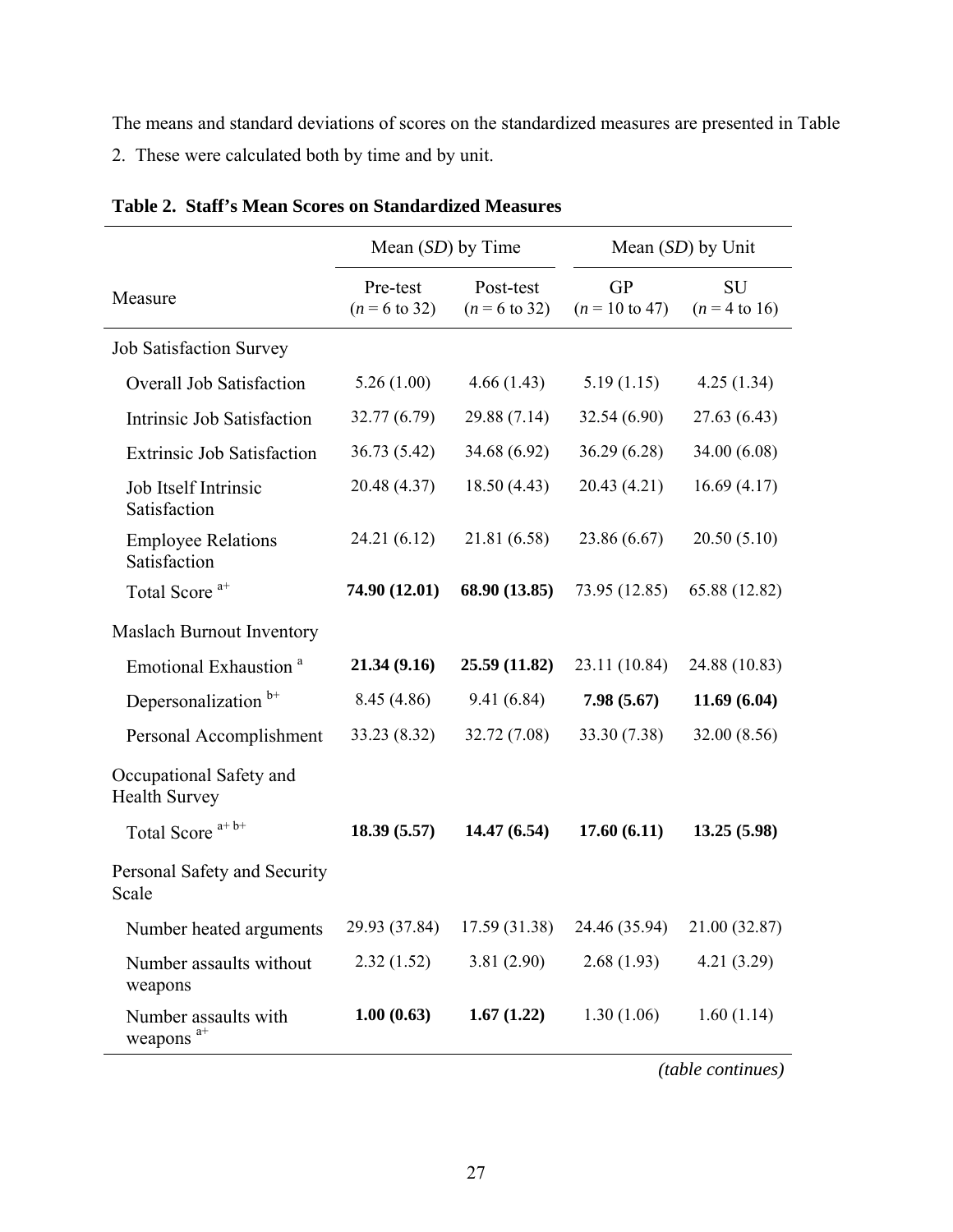|                                                                    | Mean $(SD)$ by Time                  |                                       | Mean $(SD)$ by Unit                    |                              |  |
|--------------------------------------------------------------------|--------------------------------------|---------------------------------------|----------------------------------------|------------------------------|--|
| Measure                                                            | Pre-test<br>$(n = 6 \text{ to } 32)$ | Post-test<br>$(n = 6 \text{ to } 32)$ | <b>GP</b><br>$(n = 10 \text{ to } 47)$ | <b>SU</b><br>$(n = 4$ to 16) |  |
| Number sexual assaults                                             | 1.56(0.73)                           | 0.71(0.49)                            | 3.33(1.71)                             | 2.50(2.12)                   |  |
| Frequency inmates have<br>weapons                                  | 3.25(1.71)                           | 3.72(1.46)                            | 3.33(1.71)                             | 2.50(2.12)                   |  |
| Frequency staff use force<br>on inmates <sup>c</sup>               | 1.80(0.79)                           | 2.90(1.07)                            | 2.44(1.08)                             | 3.29(1.07)                   |  |
| Frequency inmates use<br>force on staff <sup><math>a+</math></sup> | 1.90(0.72)                           | 3.25(1.04)                            | 2.40(1.10)                             | 2.80(1.14)                   |  |
| Likelihood of inmate<br>being assaulted                            | 1.84(0.78)                           | 2.23(0.79)                            | 1.90(0.76)                             | 2.44(0.81)                   |  |
| Likelihood of staff being<br>assaulted                             | 1.47(0.84)                           | 1.91(0.78)                            | 1.56(0.85)                             | 2.06(0.68)                   |  |
| <b>Stress and Coping Among</b><br><b>Correctional Officers</b>     |                                      |                                       |                                        |                              |  |
| Role Ambiguity                                                     | 12.61 (5.09)                         | 13.31 (4.91)                          | 12.36(4.93)                            | 14.75(4.81)                  |  |
| Role Conflict                                                      | 17.19(5.88)                          | 18.88(6.10)                           | 17.98(6.10)                            | 18.25 (5.92)                 |  |
| <b>Career Development</b>                                          | 18.27 (8.47)                         | 20.83 (7.90)                          | 18.11 (8.47)                           | 23.50(6.15)                  |  |
| Safety <sup>b</sup>                                                | 21.80 (5.97)                         | 23.97 (7.05)                          | 21.11 (6.36)                           | 28.13 (4.01)                 |  |
| Supervisory Support and<br><b>Stress Scales</b>                    |                                      |                                       |                                        |                              |  |
| <b>Supervisory Support</b>                                         | 27.94 (5.20)                         | 21.48 (7.14)                          | 26.63(6.19)                            | 25.00(7.16)                  |  |
| Peer Support                                                       | 22.61(5.65)                          | 22.23 (5.81)                          | 22.15 (5.93)                           | 23.19 (5.04)                 |  |
| <b>Work Stress</b>                                                 | 23.68 (5.91)                         | 26.42(7.19)                           | 24.87 (6.41)                           | 25.56 (7.59)                 |  |

Note. Due to the small sample sizes used, trends where  $p < .15$  are also indicated.<br><sup>a</sup> Significant main effect of time at  $p < .05$ ; <sup>a+</sup> Trend for main effect of time at  $p < .15$ .

<sup>b</sup> Significant main effect of unit at  $p < .05$ ; <sup>b+</sup> Trend for main effect of unit at  $p < .15$ .<br><sup>c</sup> Significant interaction effect of time and unit at  $p < .05$ .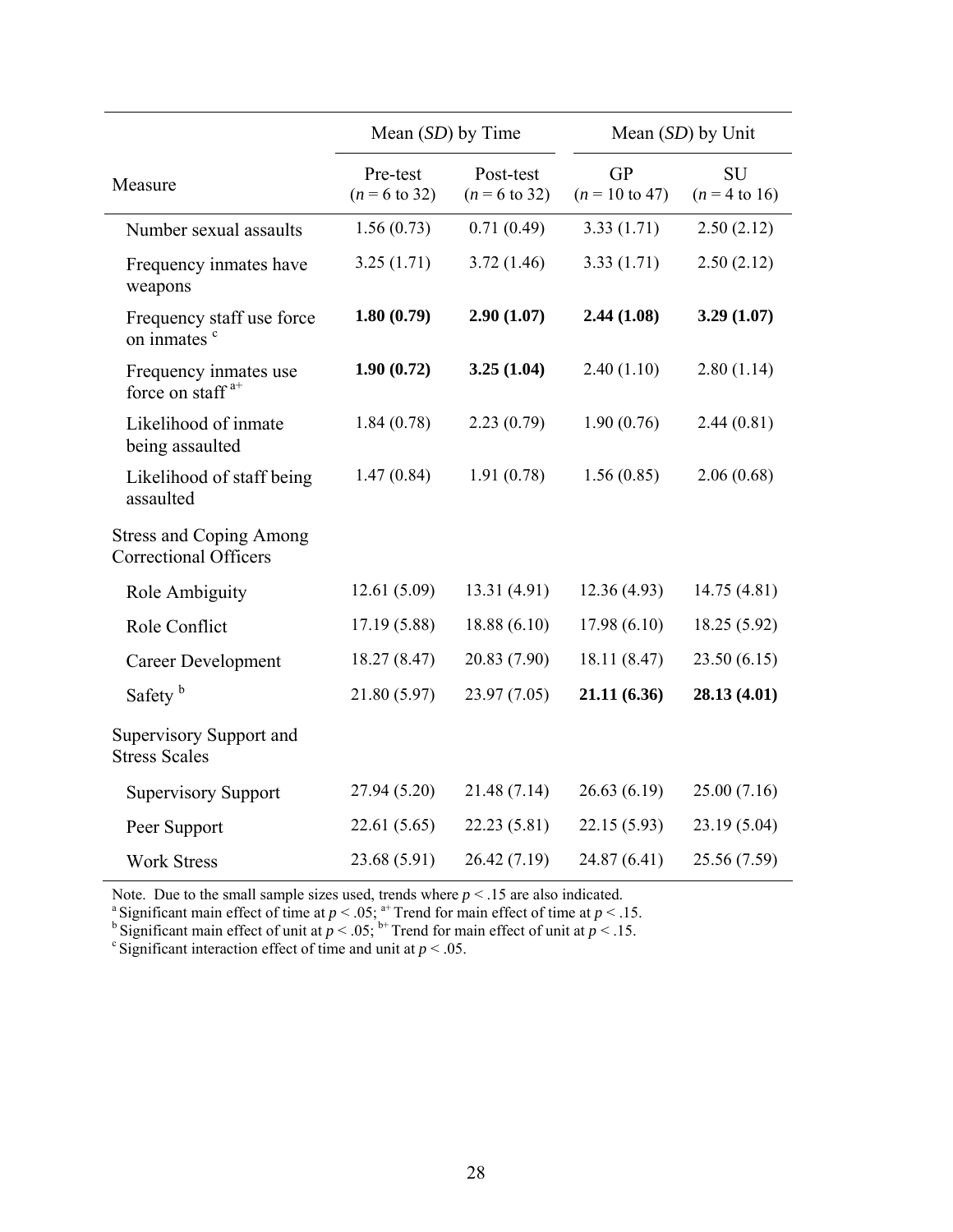#### *Job Satisfaction and Stress*

The pre- to post-test difference on the Job Satisfaction Scale approached significance, demonstrating that respondents were less satisfied with their jobs at post-test than at pre-test. Examination of responses on the Supervisory Support and Stress Scales, however, indicated that there were no differences in the staff respondents' perceptions of supervisory support, peer support, or work stress from pre- to post-test. However, respondents' scores on the Emotional Exhaustion subscale of the Maslach Burnout Inventory were significantly higher at post-test than at pre-test, indicating that after the secure units opened, staff experienced more emotional exhaustion-related burnout than previously. Notably, this finding persisted in spite of staff's tendency to minimize their emotional exhaustion-related burnout after the unit's opening.

In comparing GP and SU staff, differences were also found. Though there were no differences on the Job Satisfaction Scale or the Supervisory Support and Stress Scales, differences approaching significance were noted on the Depersonalization subscale of the Maslach Burnout Inventory. Specifically, the difference on this subscale suggested that SU staff experienced more burnout related to depersonalization, or sense of detachment from one's body and experiences, than did GP staff.

# *Safety*

There were differences in perceived level of safety found both across time (pre-post) and by site (GP versus SU). First, scores on the Occupational Safety and Health Survey decreased over time, suggesting that after the secure units opened, staff had lower confidence in CSC's policies and procedures vis-à-vis their ability to prevent staff from being harmed by inmates. According to the Personal Safety and Security Scale, the perceived frequency with which assaults with weapons and incidents of inmate use of force on staff occur also both approached significance. Moreover, scores on the Safety subscale of the Stress and Coping among Correctional Officers Scale were significantly higher for SU respondents than for GP respondents, indicating the SU staff experienced more stress associated with their perceived safety.

The difference in scores by unit on the Occupational Safety and Health Survey also approached significance, suggesting that relative to GP respondents, SU respondents were less certain of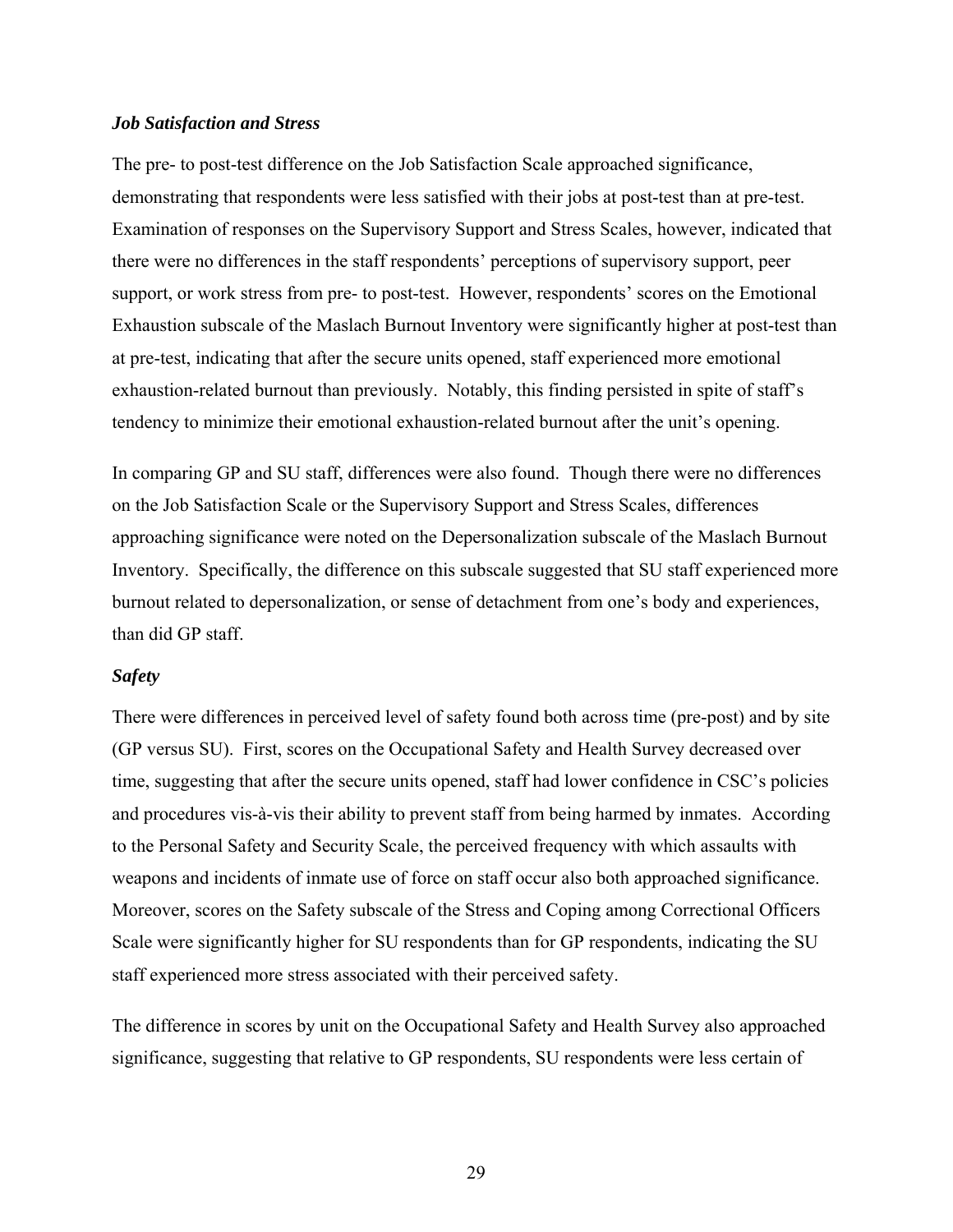CSC's ability to prevent harm from inmates. However, no differences were detected by unit on the Stress and Coping among Correctional Officers Scale.

Finally, an interaction effect of time and unit was detected with regards to the frequency with which staff use force with inmates. As can be seen in Figure 1, though both GP and SU staff perceived such use of force to have increased in frequency from pre- to post-test, the perceived increase was greater for SU respondents.

**Figure 1. Interaction Effect of Time and Unit on Frequency of Staff Use of Force on Inmates** 

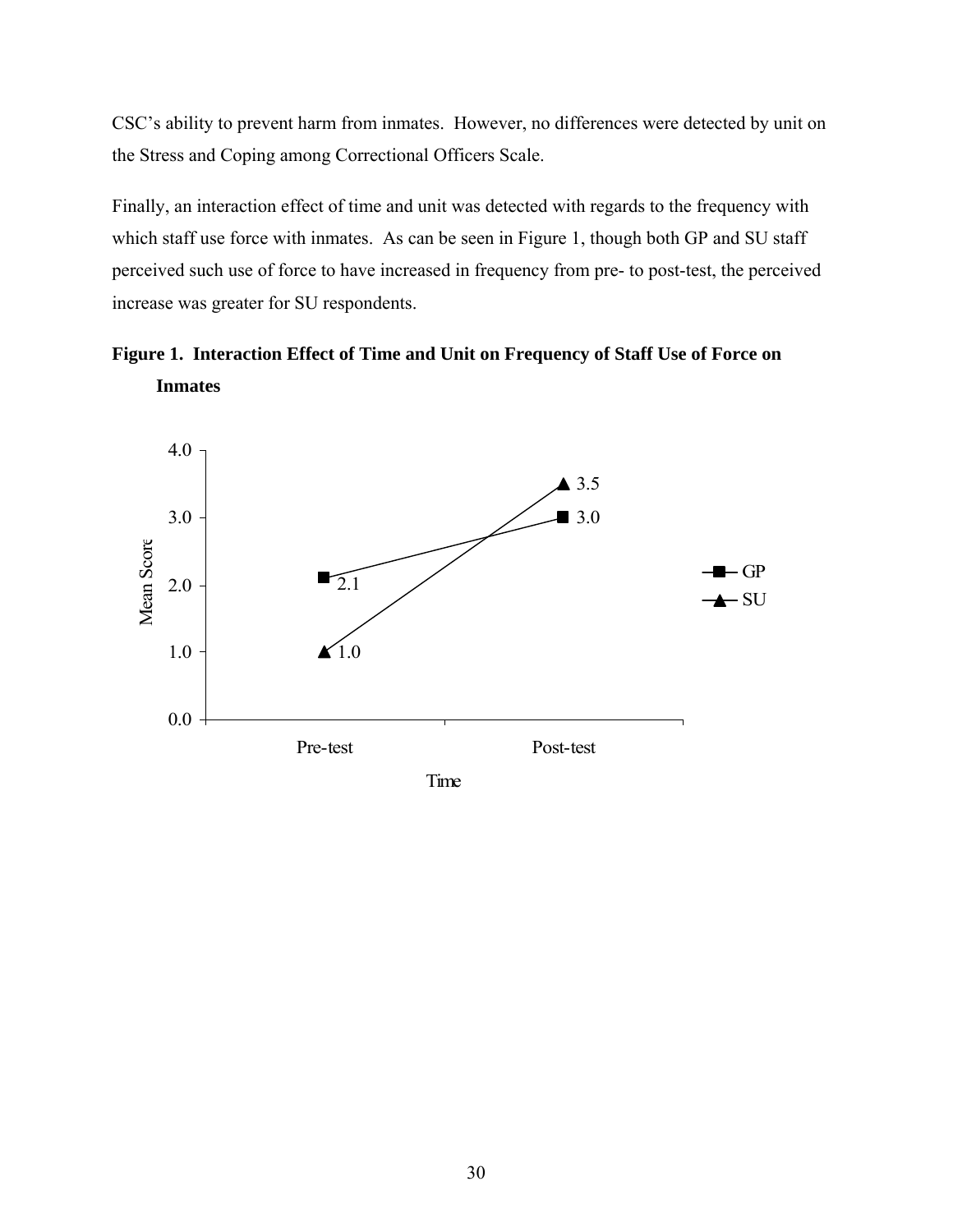### *Offenders*

#### **Sample**

### *Institutional Information*

The proportions of the total sample of 132 women housed at each institution at pre-test and posttest is shown in Table 3. At each phase of testing, the largest proportion of inmate respondents was living at Joliette. In the post-test and total samples, the proportions of respondents from EIFW, GVIW, and Nova were approximately equal; at pre-test, however, EIFW and GVIW were underrepresented.

| Institution                           | Pre-test | Post-test                | Total |
|---------------------------------------|----------|--------------------------|-------|
| <b>Edmonton Institution for Women</b> | 10%      | 26%                      | 18%   |
| Grand Valley Institution for Women    | $9\%$    | <b>22%</b>               | 15%   |
| Joliette Institution                  | 30%      | 32%                      | 31%   |
| Nova Institution for Women            | 20%      | 20%                      | 11%   |
| Regional Psychiatric Centre           | 3%       | $\overline{\phantom{a}}$ | $2\%$ |
| Saskatchewan Penitentiary             | 15%      | $\overline{\phantom{a}}$ | $7\%$ |
| <b>Regional Reception Centre</b>      | $9\%$    | -                        | $5\%$ |
| Springhill Institution                | $4\%$    | $\overline{\phantom{a}}$ | $2\%$ |

**Table 3. Percentage of Respondents Housed at Each Institution at Pre- and Post-test** 

Note. The Regional Psychiatric Centre, Saskatchewan Penitentiary, the Regional Reception Centre, and Springhill Institution are included only at pre-test as these are the men's institutions where women offenders were co-located prior to the secure units' opening.

On average, inmates had been housed at their institution for about a year and a half (*M* = 1.70,  $SD = 2.14$ ), with a range of 1 month to 10.2 years. Of the women, 89% were housed in the general population. The remaining respondents were from the maximum security and secure units. On average, respondents had been housed in their units for over three quarters of a year  $(M = 0.81, SD = 1.02)$ , with a range of 1 month to 5 years. These time periods did not differ by testing period, institution, or unit.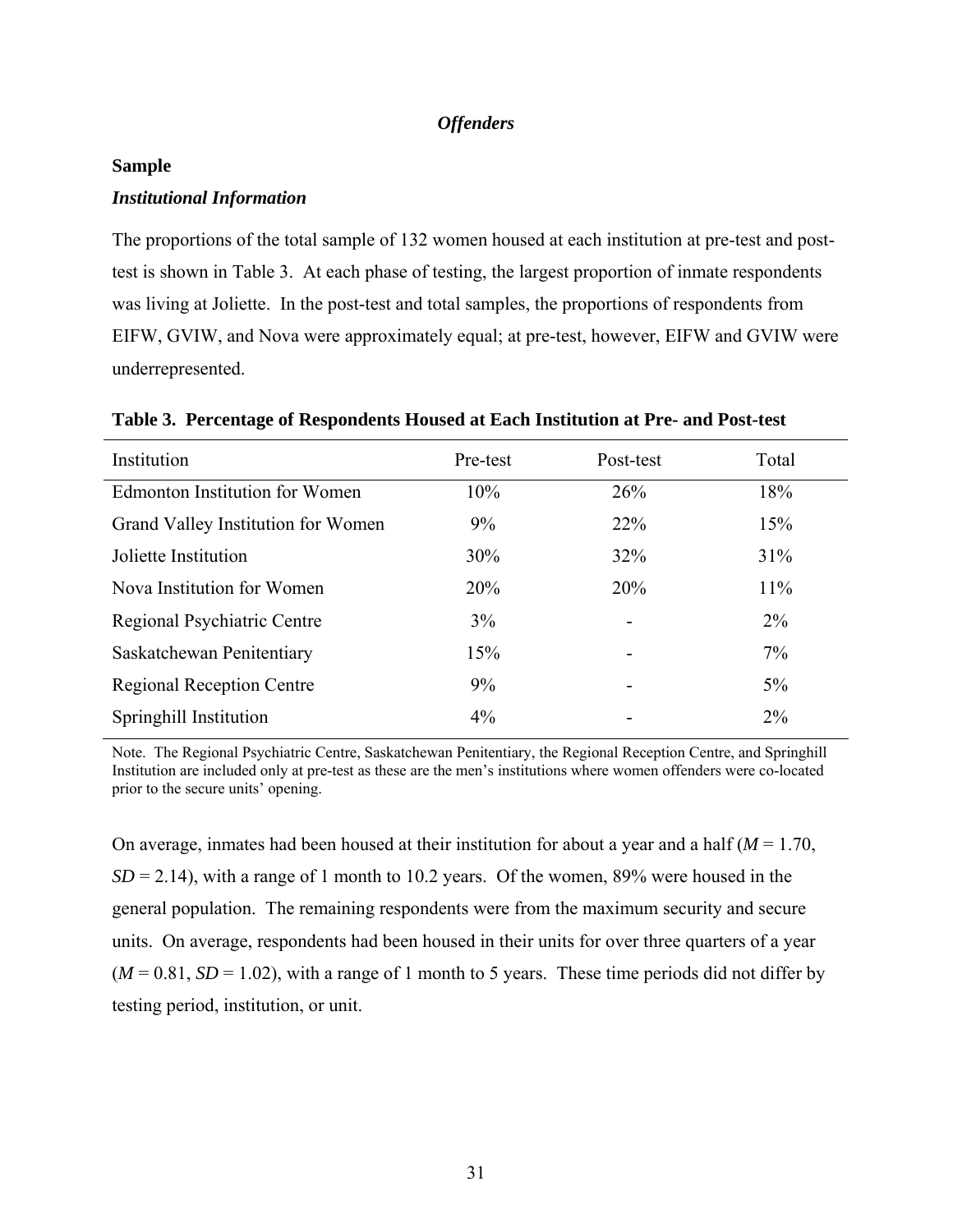# *Demographic Information*

Of those participants who provided information with regards to ethnicity, 68% were Caucasian, 20% were Aboriginal, 8% were Black, and 4% were members of another visible minority. The women's average age was 36.9 years (*SD* = 10.5), with a range of 19.9 to 64.0 years. Half of the women had not completed high school (50%), while about a quarter had obtained a high school diploma (24%). Smaller proportions of the respondents had begun post-secondary education (15%) or had received a post-secondary diploma or degree (11%). Finally, over half (56%) of the women had previously been incarcerated. There were no differences in these proportions and averages according to testing session or unit.

#### **Self-Report Data**

# *Participation in Pro-Social Activities*

Participation in pro-social activities was assessed by self-report (as part of the background survey included in the standardized battery). Average hourly participation in these activities is presented in Table 4 both by time and unit.

|                                                                   | Mean $(SD)$ by Time                   |                               | Mean $(SD)$ by Unit                    |                                       |
|-------------------------------------------------------------------|---------------------------------------|-------------------------------|----------------------------------------|---------------------------------------|
| Variable                                                          | Pre-test<br>$(n = 27 \text{ to } 50)$ | Post-test<br>$(n = 37$ to 48) | <b>GP</b><br>$(n = 58 \text{ to } 87)$ | <b>SU</b><br>$(n = 6 \text{ to } 11)$ |
| Time spent in work $(hrs/wk)^{a, b}$                              | 29.48 (23.06)                         | 20.50 (19.53)                 | 26.26 (22.71)                          | 12.55(10.48)                          |
| Time spent in educational<br>activities ( $hrs/wk$ ) <sup>c</sup> | 13.06(15.33)                          | 17.60(43.15)                  | 17.49 (36.43)                          | 4.79(5.80)                            |
| Time spent in programs (hrs/wk)                                   | 15.97(12.10)                          | 14.29(16.11)                  | 15.70 (14.99)                          | 13.57(11.07)                          |
| Time spent in spiritual or<br>religious activities (hrs/wk)       | 8.89 (10.58)                          | 12.29 (31.48)                 | 11.11(6.25)                            | 8.50(9.30)                            |
| Time spent in activities with staff<br>(hrs/wk)                   | 2.37(3.95)                            | 3.24(7.24)                    | 2.89(6.24)                             | 4.33(6.28)                            |
| Time spent in recreational<br>activities (hrs/wk)                 | 19.04 (12.80)                         | 18.96 (25.27)                 | 19.50(21.05)                           | 20.64 (14.60)                         |

### **Table 4. Inmates' Time Spent in Pro-Social Activities**

<sup>a</sup> Significant main effect of time at  $p < .05$ .<br><sup>b</sup> Significant main effect of unit at  $p < .05$ .

 $\textdegree$  Significant interaction effect of time and unit at *p* < .05.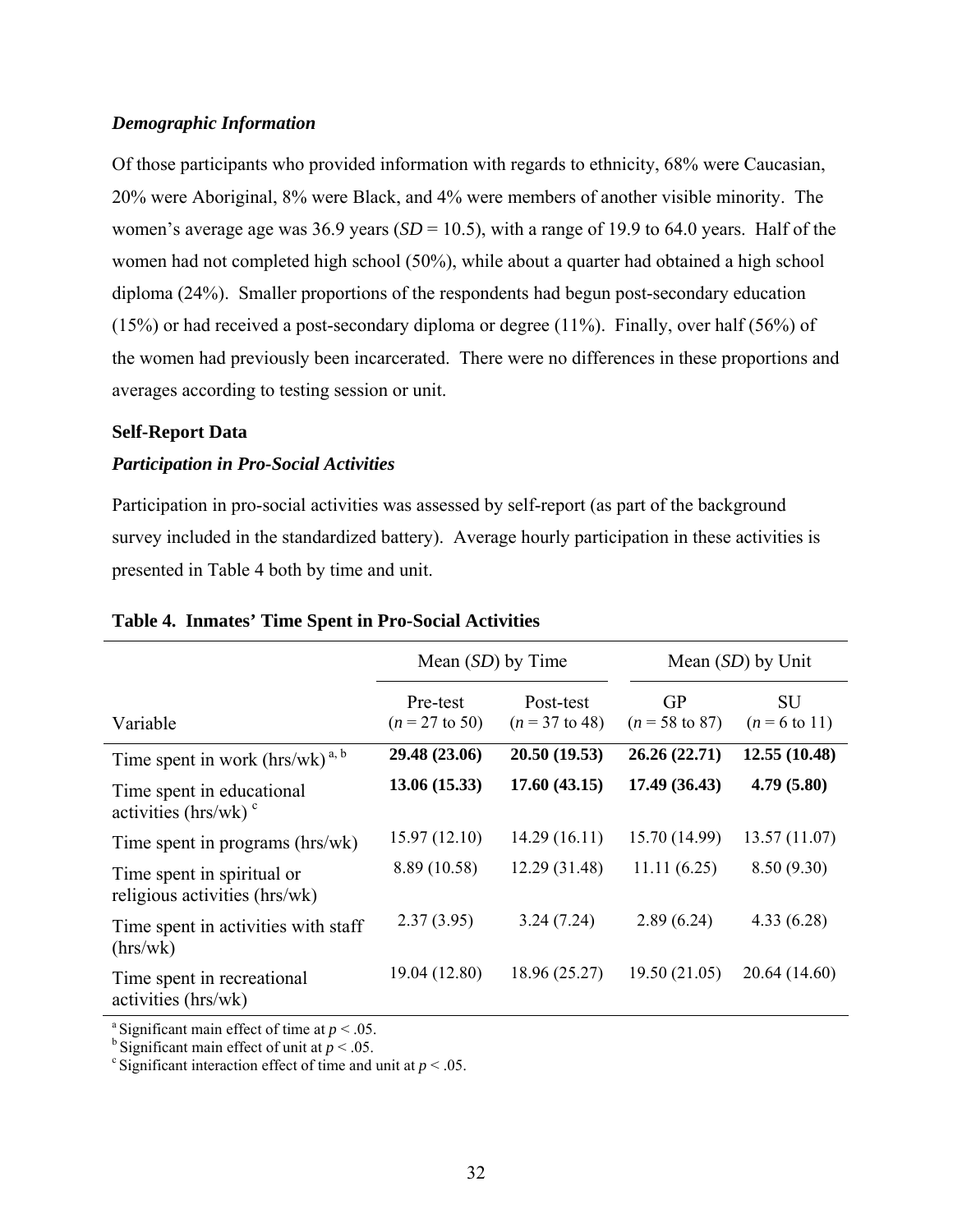#### *Work and Education*

Differences were detected in the self-reported amount of time spent weekly in both work-related activities and educational activities. Women's involvement in work and vocational activities was lower at post-test than it was at pre-test. Additionally, SU women spent about half as much time engaging in work-related activities compared to their GP counterparts.

With regards to self-reported time spent in educational activities, a significant interaction effect of time and unit was detected; the main effects were therefore not considered. As can be seen in Figure 2, while the time spent in such activities increased from pre- to post-test for GP women, it decreased slightly for SU women. This indicates that though GP women participated in a greater amount of educational activities at each testing period, the gap between the GP and SU women increased from pre- to post-test.





#### *Programs and Activities*

No differences were found by time or unit on weekly amount of time spent in programs (e.g., substance abuse, cognitive and living skills), time spent in spiritual or religious activities, time spent in activities with staff, or on time spent in recreational activities. These results indicate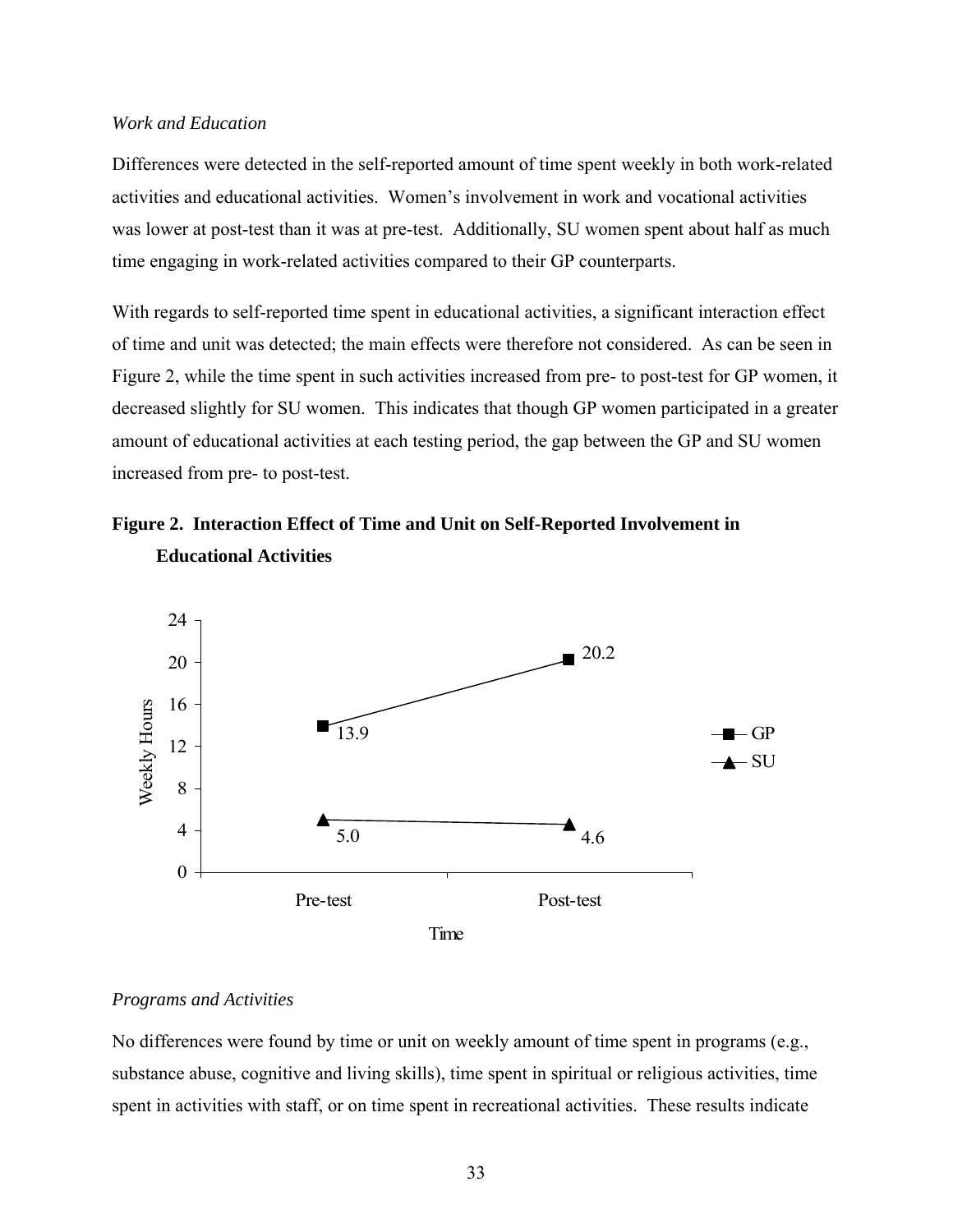that both pre- and post-test respondents, and GP and SU respondents, engaged in programs and other pro-social activities for similar amounts of time each week.

#### **Standardized Measures**

#### *Social Desirability*

Again, associations between the standardized measures and the Paulhus Deception Scale were calculated in order to ascertain the extent to which social desirability played a role in women's responding. Fewer such associations were found for the women than had been found for staff. At pre-test, three subscales, as well as the total score, of the Inventory of Interpersonal Problems were found to be negatively associated with self-deceptive enhancement  $(r = -0.31 \text{ to } -0.39)$ , demonstrating that women see themselves as having fewer interpersonal problems than is really the case. At this time point, none of the measures were associated with impression management.

At post-test, two of the same subscales of the Inventory of Interpersonal Problems continued to be negatively correlated with self-deceptive enhancement  $(r = -0.30)$ , though these correlations were of lesser magnitude than at pre-test. After the units' opening, the total score of the Self-Control Schedule was positively associated with impression management  $(r = .39)$ , demonstrating that women had a tendency to exaggerate their ability to self-regulate their emotions and cognitions.

Notably, none of the subscales of the Correctional Environment Status Inventory were associated with social desirability at either testing period, demonstrating that data stemming from this measure can be considered particularly candid. The data relating to several subscales of the Inventory of Interpersonal Problems, as well as to the Self-Control Schedule, must be interpreted with more caution, though the number and magnitude of significant correlations is not great.

Means and standard deviations for the standardized measures for all inmate respondents are presented in Table 5 both by time and by unit.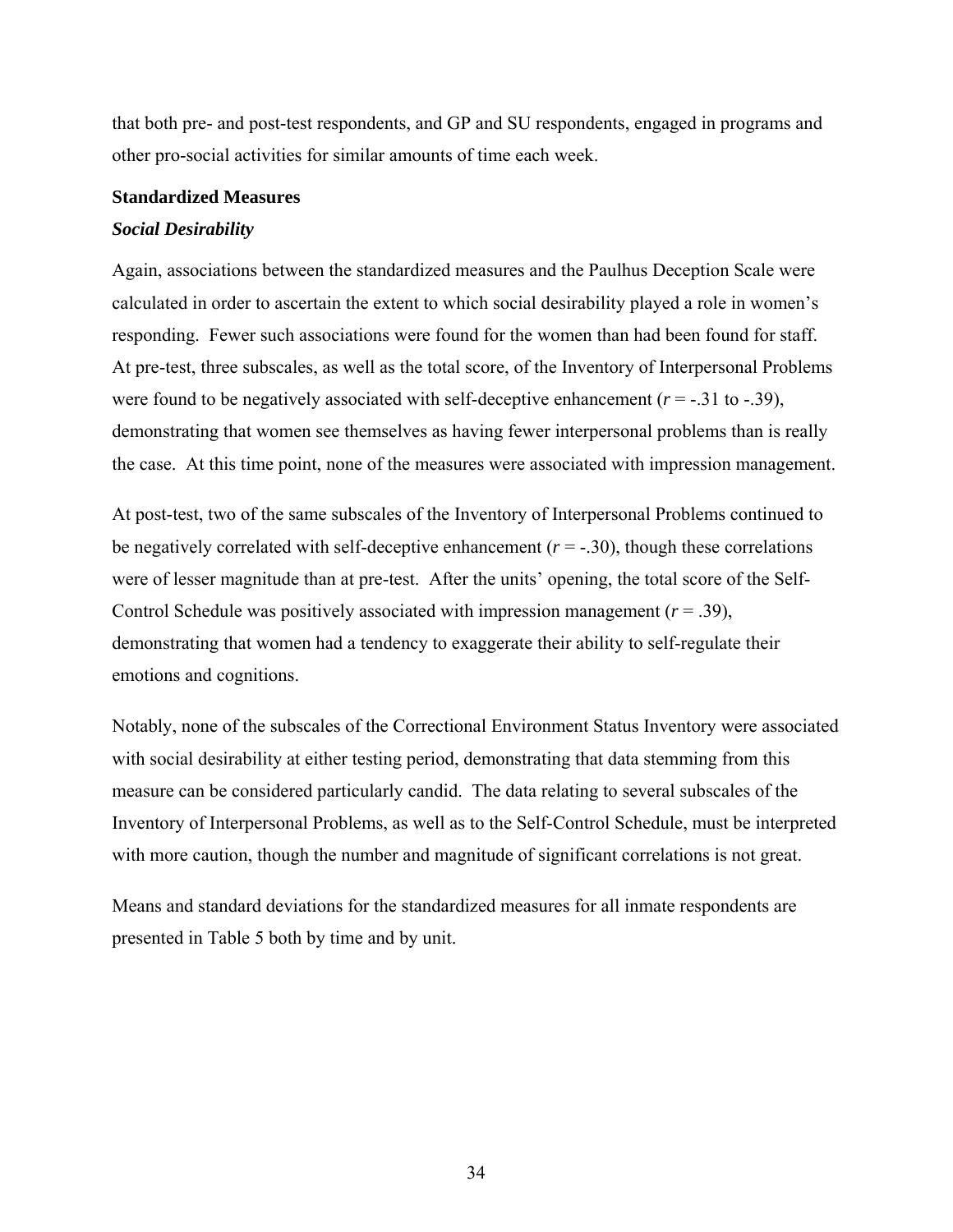|                                                     | Mean $(SD)$ by Time                   |                                        | Mean $(SD)$ by Unit                     |                                       |
|-----------------------------------------------------|---------------------------------------|----------------------------------------|-----------------------------------------|---------------------------------------|
| Measure                                             | Pre-test<br>$(n = 35 \text{ to } 61)$ | Post-test<br>$(n = 32 \text{ to } 58)$ | <b>GP</b><br>$(n = 57 \text{ to } 100)$ | <b>SU</b><br>$(n = 8 \text{ to } 12)$ |
| Correctional Environment<br><b>Status Inventory</b> |                                       |                                        |                                         |                                       |
| Staff Cohesion <sup>a</sup>                         | 24.00 (4.54)                          | 27.22 (5.30)                           | 25.33(5.20)                             | 28.50 (5.26)                          |
| <b>Staff Involvement</b>                            | 40.51 (13.99)                         | 42.95 (15.91)                          | 42.78 (15.51)                           | 35.00 (9.10)                          |
| <b>Staff Treatment Focus</b>                        | 35.98 (11.94)                         | 38.59 (13.77)                          | 37.86 (12.90)                           | 32.10 (10.86)                         |
| Clarity and Organization                            | 26.73(5.46)                           | 27.23(6.62)                            | 26.98 (6.38)                            | 25.50(6.33)                           |
| Offender Relationships <sup>b</sup>                 | 39.31 (7.59)                          | 39.69 (10.05)                          | 40.27 (8.99)                            | 33.82 (6.13)                          |
| <b>Offender Treatment</b><br>Orientation            | 39.63 (5.35)                          | 41.30 (5.89)                           | 40.55(5.71)                             | 38.50 (6.33)                          |
| Inventory of Interpersonal<br>Problems              |                                       |                                        |                                         |                                       |
| Domineering / Controlling                           | 6.28(5.07)                            | 7.22(5.90)                             | 7.03(5.69)                              | 4.38(4.41)                            |
| Vindictive / Self-Centred                           | 8.96 (4.66)                           | 9.81(6.76)                             | 9.64(5.97)                              | 5.75(4.92)                            |
| Cold / Distant                                      | 8.37(6.44)                            | 10.52(7.76)                            | 9.59(7.38)                              | 6.38(6.21)                            |
| Socially Disinhibited                               | 9.71(6.33)                            | 11.69(6.69)                            | 10.73(6.64)                             | 10.50(5.71)                           |
| Non-Assertive <sup>a</sup>                          | 10.42(7.42)                           | 13.12(7.77)                            | 11.48(7.58)                             | 14.00(8.19)                           |
| Overly Accommodating <sup>a</sup>                   | 9.58(7.19)                            | 12.18 (6.88)                           | 10.99(7.06)                             | 10.25(7.54)                           |
| Self-Sacrificing                                    | 10.40(6.96)                           | 13.12(7.37)                            | 11.89(7.23)                             | 9.38(6.30)                            |
| Intrusive / Needy <sup>a</sup>                      | 6.48(5.73)                            | 8.86(6.15)                             | 7.97(6.06)                              | 5.38(6.28)                            |
| <b>Total Score</b>                                  | 70.04 (37.62)                         | 88.65 (44.42)                          | 79.25 (43.05)                           | 66.00 (33.96)                         |
| Personal Safety and Security<br>Scale               |                                       |                                        |                                         |                                       |
| Number heated arguments                             | 26.52 (35.55)                         | 40.90 (115.58)                         | 34.12 (89.23)                           | 25.92 (35.12)                         |
| Number assaults without<br>weapons                  | 6.29(16.43)                           | 6.09(15.08)                            | 6.60(16.98)                             | 4.20(2.49)                            |
| Number assaults with<br>weapons                     | 1.86(8.51)                            | 2.20(8.28)                             | 2.22(8.98)                              | 0.89(1.62)                            |

# **Table 5. Inmates' Average Scores on Standardized Measures**

*(table continues)*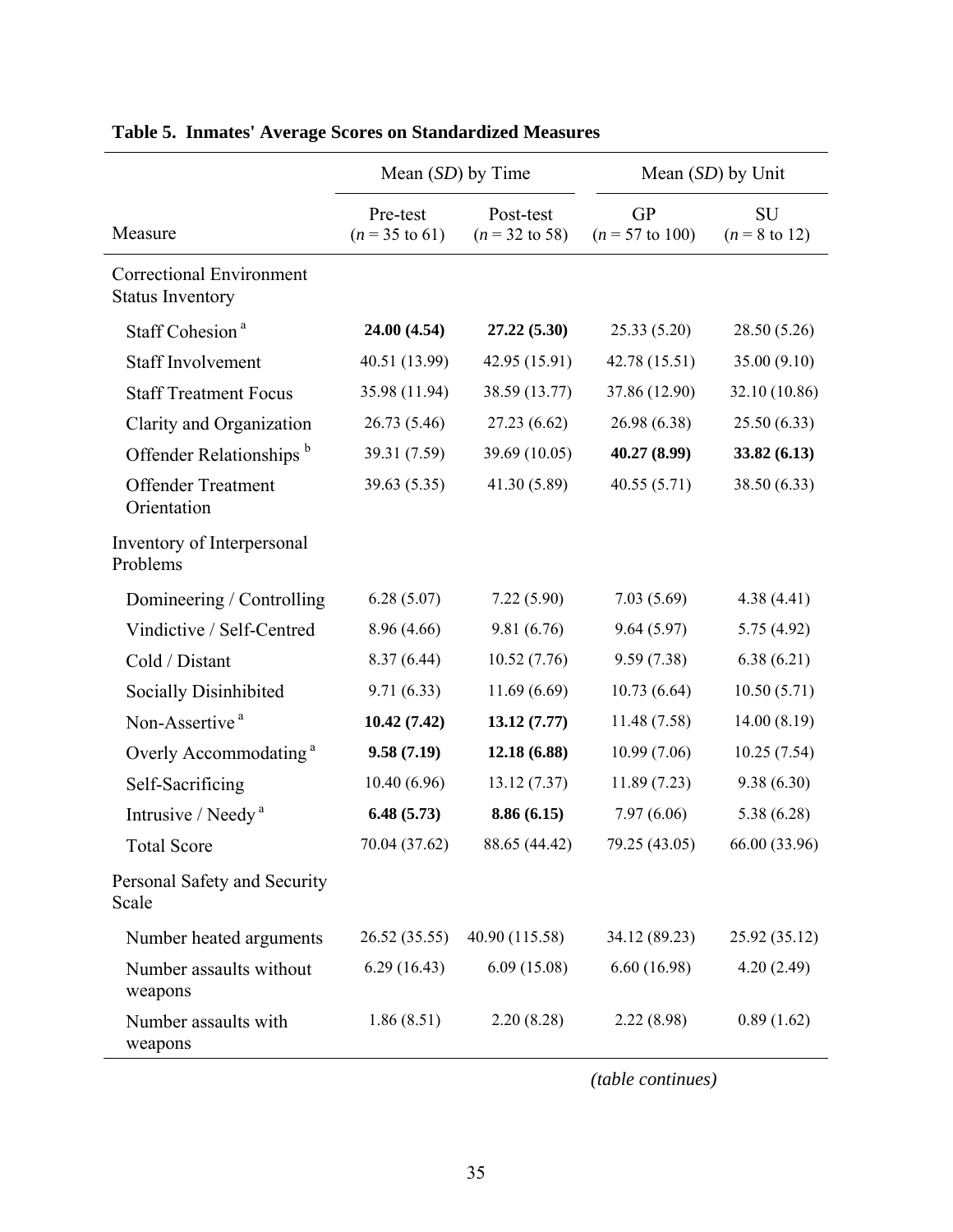|                                                      |                                       | Mean $(SD)$ by Time                    |                                         | Mean $(SD)$ by Unit                   |
|------------------------------------------------------|---------------------------------------|----------------------------------------|-----------------------------------------|---------------------------------------|
| Measure                                              | Pre-test<br>$(n = 35 \text{ to } 61)$ | Post-test<br>$(n = 32 \text{ to } 58)$ | <b>GP</b><br>$(n = 57 \text{ to } 100)$ | <b>SU</b><br>$(n = 8 \text{ to } 12)$ |
| Number sexual assaults                               | 0.26(0.77)                            | 1.21(4.07)                             | 0.84(3.16)                              | 0.10(0.32)                            |
| Frequency inmates have<br>weapons <sup>b</sup>       | 1.63(1.55)                            | 1.73(1.79)                             | 1.56(1.62)                              | 3.18(1.54)                            |
| Frequency staff use force<br>on inmates b            | 1.80(1.47)                            | 1.78(1.40)                             | 1.60(1.34)                              | 3.09(1.44)                            |
| Frequency inmates use<br>force on staff <sup>b</sup> | 1.19(1.30)                            | 1.20(1.15)                             | 1.08(1.16)                              | 2.60(1.07)                            |
| Likelihood of inmate<br>being assaulted              | 1.38(0.98)                            | 1.48(1.19)                             | 1.33(1.09)                              | 2.00(0.77)                            |
| Likelihood of staff being<br>assaulted b             | 1.09(0.90)                            | 1.06(1.04)                             | 0.97(0.91)                              | 1.83(1.03)                            |
| Self-Control Schedule                                |                                       |                                        |                                         |                                       |
| <b>Total Score</b>                                   | 28.14 (31.98)                         | 32.14 (335.6)                          | 30.54 (32.01)                           | 24.57 (40.69)                         |

<sup>a</sup> Significant main effect of time at  $p < .05$ .

<sup>b</sup> Significant main effect of unit at  $p < .05$ .

#### *Institutional Environment and Safety*

There were a number of differences in the perceptions of the institutional environment held by the GP and the SU women. For four of the items of the Personal Safety and Security Scale, scores were significantly higher for SU women than their GP counterparts, indicating that SU women perceive it to be more likely that inmates have weapons on them or in their quarters, that staff be assaulted, that inmates use force on staff, and that staff use force on inmates. Additionally, GP respondents' scores were significantly higher than were SU respondents' scores on the Offender Relationships subscale of the Correctional Environment Status Inventory. This difference reveals that GP women perceived staff to have better relationships with inmates than did SU women.

In terms of pre- to post-test differences, a significant difference was found in the Staff Cohesion subscale of the Correctional Environment Status Inventory. This demonstrates that the inmate respondents perceived the institutional staff to be a more cohesive group at post- than at pre-test.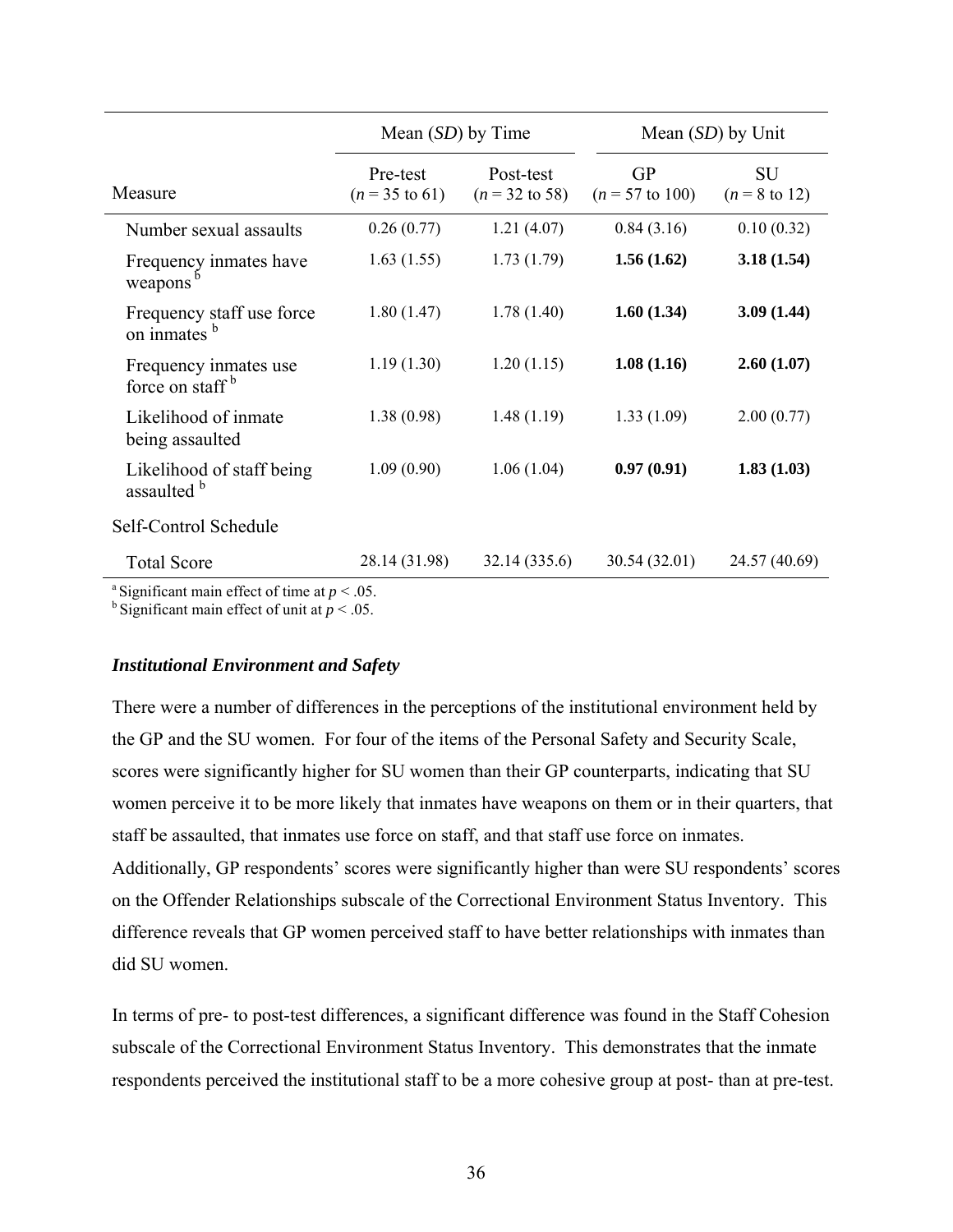# *Interpersonal Problems*

No differences were detected on the measures of interpersonal problems (Inventory of Interpersonal Problems, Self-Control Schedule) in comparing GP and SU women's responses. However, three of the Inventory of Interpersonal Problems' eight subscales, as well as the total score, differed significantly from pre- to post-test. More specifically, mean scores increased from pre- to post-test on the Non-Assertive subscale, the Overly Accommodating subscale, and the Intrusive / Needy subscale, demonstrating that the women had more interpersonal problems of various types at post-test than at pre-test.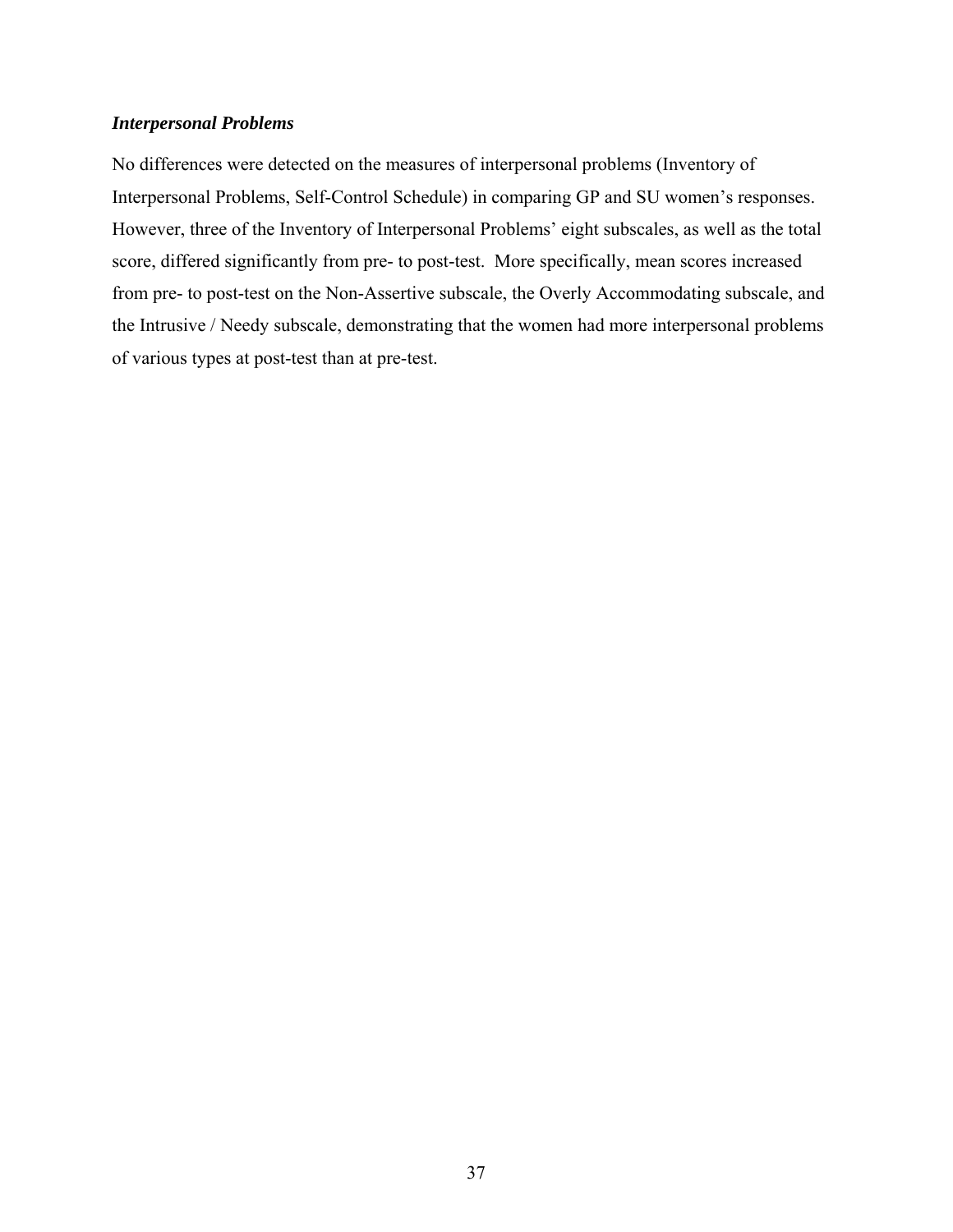# **STUDY 2**

# **Method**

# **Participants**

Participants were all women incarcerated at the four regional women's institutions (excluding Fraser Valley Institution) and at the four co-located institutions, for periods of six months prior to and after the opening of the secure units. The 60 women (34 pre-test and 26 post-test) for whom an official security level decision had not yet been finalized were excluded from the sample, leaving a total of 506 participants for whom data were available. Of these, there were 253 in each of the pre-test (prior to the openings) and post-test (after the openings) samples. Some women  $(n = 91)$  were included in both the pre- and post-test samples as they remained incarcerated throughout both time periods.

# **Description of Measures**

This component of the evaluation was purely quantitative, and comprised reviews of inmate files maintained in the Offender Management System, the Service's automated offender information database. This data sampling strategy, unlike that in Study 1, did not depend on voluntary participation, and encompassed the total federally sentenced woman (inmate) population at the relevant times. Moreover, this data source provided a second perspective on the women's participation in pro-social activities and institutional adjustment.

# *Pro-Social Activities*

 $\overline{\phantom{a}}$ 

The files of the women offenders were verified for participation in pro-social activities. This included participation in *visits* generally, and for private family visits specifically, as well as participation in *employment and educational activities and programs*. Participation in employment and educational activities was assessed globally. Participation in programs was assessed both globally (i.e., any program) and in a number of specific areas: substance abuse, violence prevention, cognitive and living skills, women-specific programs, psychology, and 'other' programs (e.g., personal development,  $HIV / AIDS$ ).<sup>[14](#page-45-0)</sup>

<span id="page-45-0"></span><sup>&</sup>lt;sup>14</sup> Originally, sex offender, chaplaincy, and Aboriginal-specific program categories were planned as well, but as only one woman participated in programs of each of these categories, they were subsumed into the 'other' category.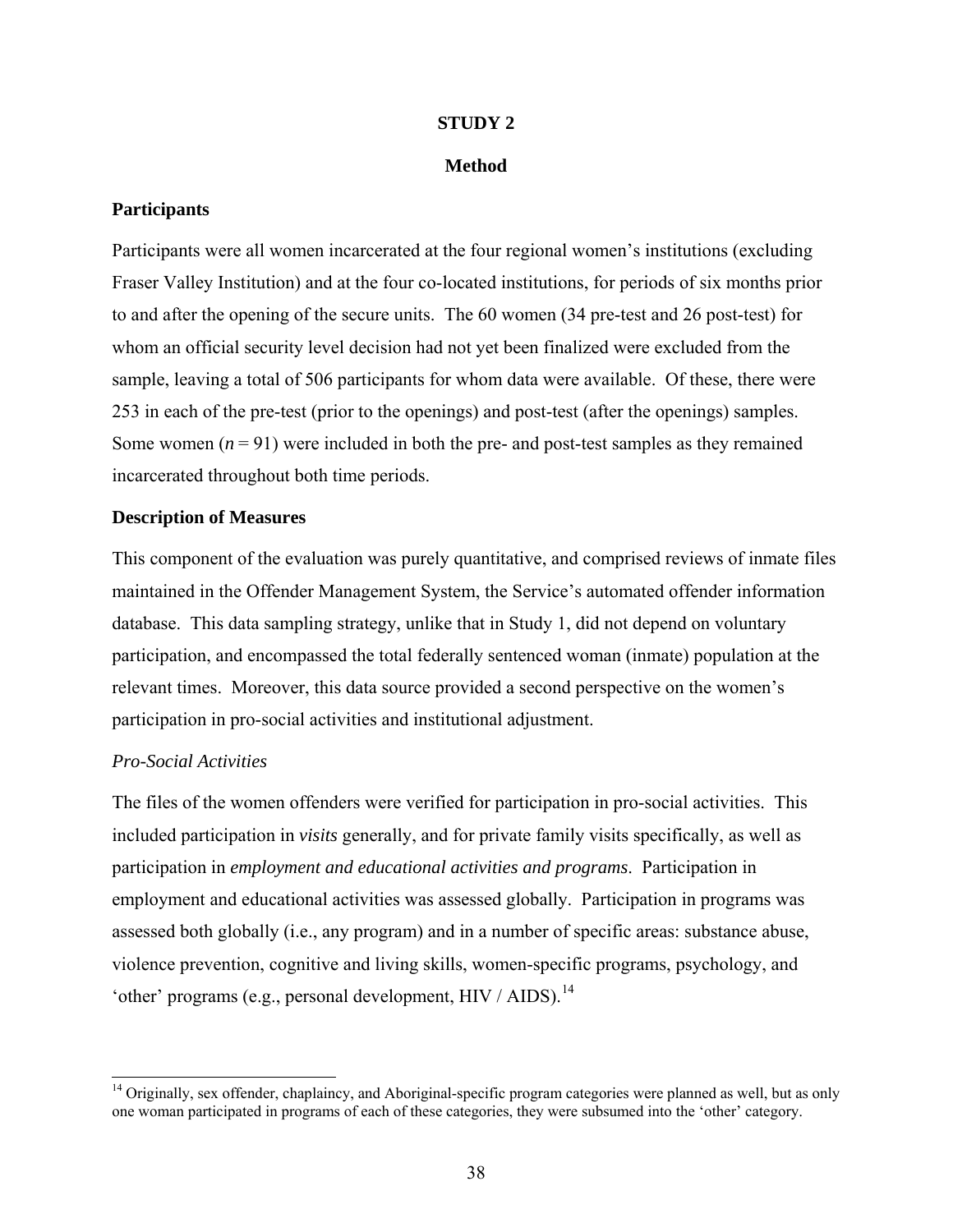#### *Poor Institutional Adjustment*

Women's records were also examined for participation in institutional incidents and other behaviours indicative of institutional adjustment problems. First, women's participation in *institutional incidents* (as an instigator or an associate) was examined, both globally and specifically: assault incidents (including inmate fights, assaults on inmates, and assaults on staff), self-harm incidents (suicide, attempted suicide, and self-inflicted injury), substance abuse incidents (under the influence), disturbance incidents (minor disturbance, fire, damage to government property, cell extraction), and disciplinary incidents (possession or transportation of contraband, disciplinary problems, intelligence, possession of unauthorized item, other incidents) were all noted. Second, each woman's file was examined for indications of *positive drug test results.* Third, each woman's *involuntary admissions to administrative segregation* were examined. Admissions to segregations were assessed globally as well as specifically: admissions due to being in danger and due to jeopardizing the safety of the institution or another individual.<sup>[15](#page-46-0)</sup>

# **Procedure**

Electronic file records were examined retrospectively for periods of six months prior to and after the opening of the secure units. The last date of each six month period coincided with the last date of on-site data collection at each institution, ensuring comparability of findings from the two studies. For those offenders who had been admitted or transferred during this six month period, data were examined only since the admission or transfer date.

#### **Analyses**

Since coding for the number of instances of each of the above variables resulted in positively skewed distributions, all variables were instead coded dichotomously as 'present' or 'not present'. This necessitated the use of non-parametric analytic procedures; a number of hierarchical log-linear models were computed for each variable.<sup>[16](#page-46-1)</sup>

<span id="page-46-1"></span><span id="page-46-0"></span><sup>&</sup>lt;sup>15</sup> An additional category (due to interfering with an investigation) was omitted as it included only one participant. <sup>16</sup> Goodness of fit statistics were used to compare seven models for each variable: independence of unit, time, and the variable of interest; unit and time non-orthogonal but not related to the variable of interest; unit (only) related to variable of interest; time (only) related to variable of interest; unit and time each related to variable of interest; all two-way associations between variables; and the saturated model, involving the three-way interaction of unit, time, and the variable of interest. For each variable, the most parsimonious model which adequately represented the data was selected.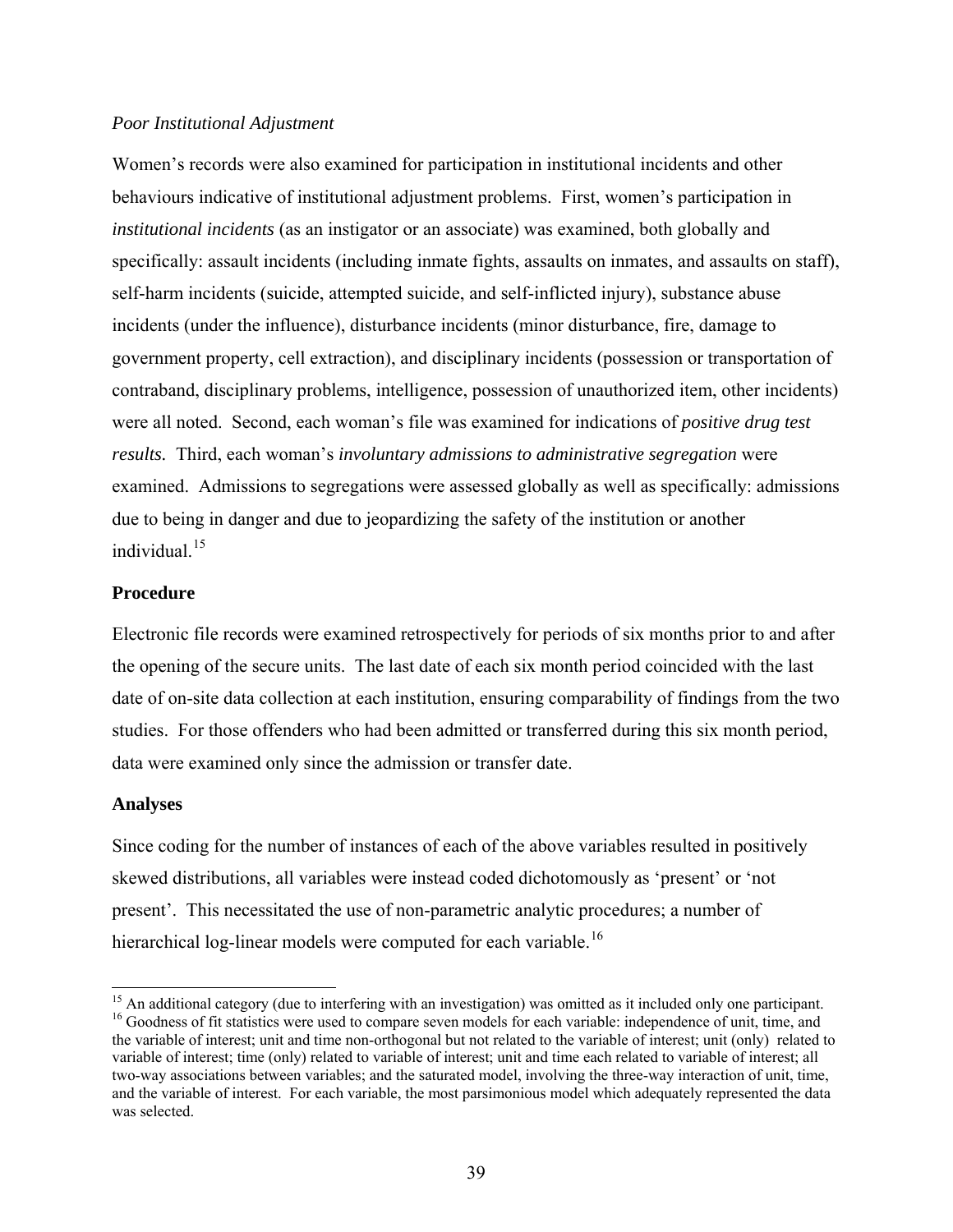#### **Results**

#### **Sample**

# *Institutional Information*

The proportions of the total sample of 506 women housed at each institution can be seen in Table 6**.** EIFW housed the largest proportion of women.

| Institution                           | Pre-test<br>$(n = 253)$ | Post-test<br>$(n = 253)$ | Total<br>$(N = 506)$ |
|---------------------------------------|-------------------------|--------------------------|----------------------|
| <b>Edmonton Institution for Women</b> | 25%                     | 32%                      | 29%                  |
| <b>Grand Valley Institution</b>       | 22%                     | 27%                      | 25%                  |
| Joliette Institution                  | 23%                     | 25%                      | 24%                  |
| Nova Institution                      | $11\%$                  | 16%                      | 14%                  |
| Regional Psychiatric Centre           | $4\%$                   |                          | $2\%$                |
| Saskatchewan Penitentiary             | 8%                      | ۰                        | $4\%$                |
| <b>Regional Reception Centre</b>      | $3\%$                   |                          | $1\%$                |
| Springhill Institution                | $4\%$                   |                          | $2\%$                |

Of the 253 pre-test participants, 83% were incarcerated in GP and 17% were incarcerated at maximum security. Of the 253 post-test participants, 87% were incarcerated in GP and 13% were incarcerated in the SU.

### *Demographic Information*

Of the women, 63% were Caucasian, 24% were Aboriginal, 8% were Black, and 4% another visible minority. Though these distributions did not differ by time, they did by unit,  $\chi^2(3, N =$  $504$ ) = 18.34,  $p < .001$ . Specifically, the SU included a larger proportion of Aboriginal women (43% as compared to 21%) than did the GP sample. The women's ages ranged from 19.9 to 65.8 years, with a mean of 35.5 years (*SD* = 9.69). Average age did not differ either from pre- to post-test or by unit.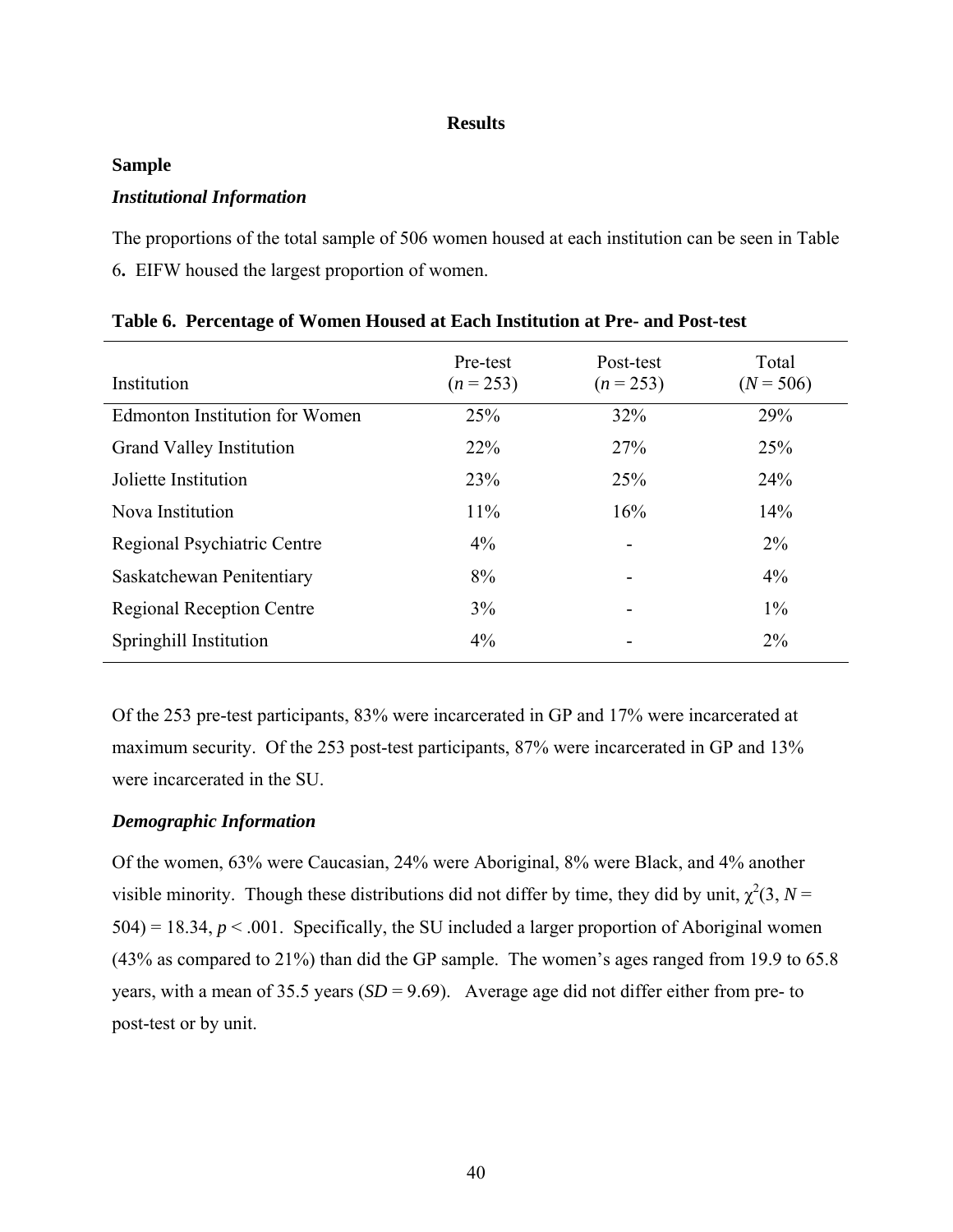### **Offender Management System Data**

# *Participation in Pro-Social Activities*

The proportions of women whose Offender Management System file indicated participation in pro-social activities are presented in Table 7 both by time and by unit.

|                              | By Time                 |                          |                        | By Unit                 |
|------------------------------|-------------------------|--------------------------|------------------------|-------------------------|
| Indicator                    | Pre-test<br>$(n = 253)$ | Post-test<br>$(n = 253)$ | <b>GP</b><br>$(n=430)$ | <b>SU</b><br>$(n = 76)$ |
| <b>Visits</b>                |                         |                          |                        |                         |
| All visits $b$               | 59%                     | 61%                      | 63%                    | 42%                     |
| Private family visits        | 7%                      | 8%                       | 8%                     | 4%                      |
| Employment                   |                         |                          |                        |                         |
| All employment <sup>a</sup>  | 55%                     | 65%                      | 60%                    | 62%                     |
| Education                    |                         |                          |                        |                         |
| All education <sup>a</sup>   | 34%                     | 51%                      | 42%                    | 46%                     |
| Programs                     |                         |                          |                        |                         |
| Any program <sup>a</sup>     | 80%                     | 92%                      | 86%                    | 87%                     |
| Substance abuse <sup>a</sup> | 19%                     | 24%                      | 24%                    | $7\%$                   |
| Violence prevention          | 4%                      | 2%                       | 4%                     | $1\%$                   |
| Cognitive / living skills    | 27%                     | 21%                      | 25%                    | 16%                     |
| Women-specific               | 11%                     | 16%                      | 14%                    | 11%                     |
| Psychology <sup>c</sup>      | 16%                     | 23%                      | 16%                    | 38%                     |
| Other <sup>a</sup>           | 4%                      | $1\%$                    | 2%                     | $1\%$                   |

|  | Table 7. Percentage of Offenders Participating in Pro-Social Activities |  |
|--|-------------------------------------------------------------------------|--|
|  |                                                                         |  |

<sup>a</sup> Best-fitting model includes association of time and variable of interest.

**b** Best-fitting model includes association of unit and variable of interest.

c Best-fitting model includes association of time and variable of interest as well as unit and variable of interest.

For about half of the indicators of participation in pro-social activities, analyses demonstrated that time, unit, and the variable of interest were not related to one another. On the other hand, more women participated in employment and educational activities, programming generally, and substance abuse programming at post- than at pre-test. Additionally, the proportion of women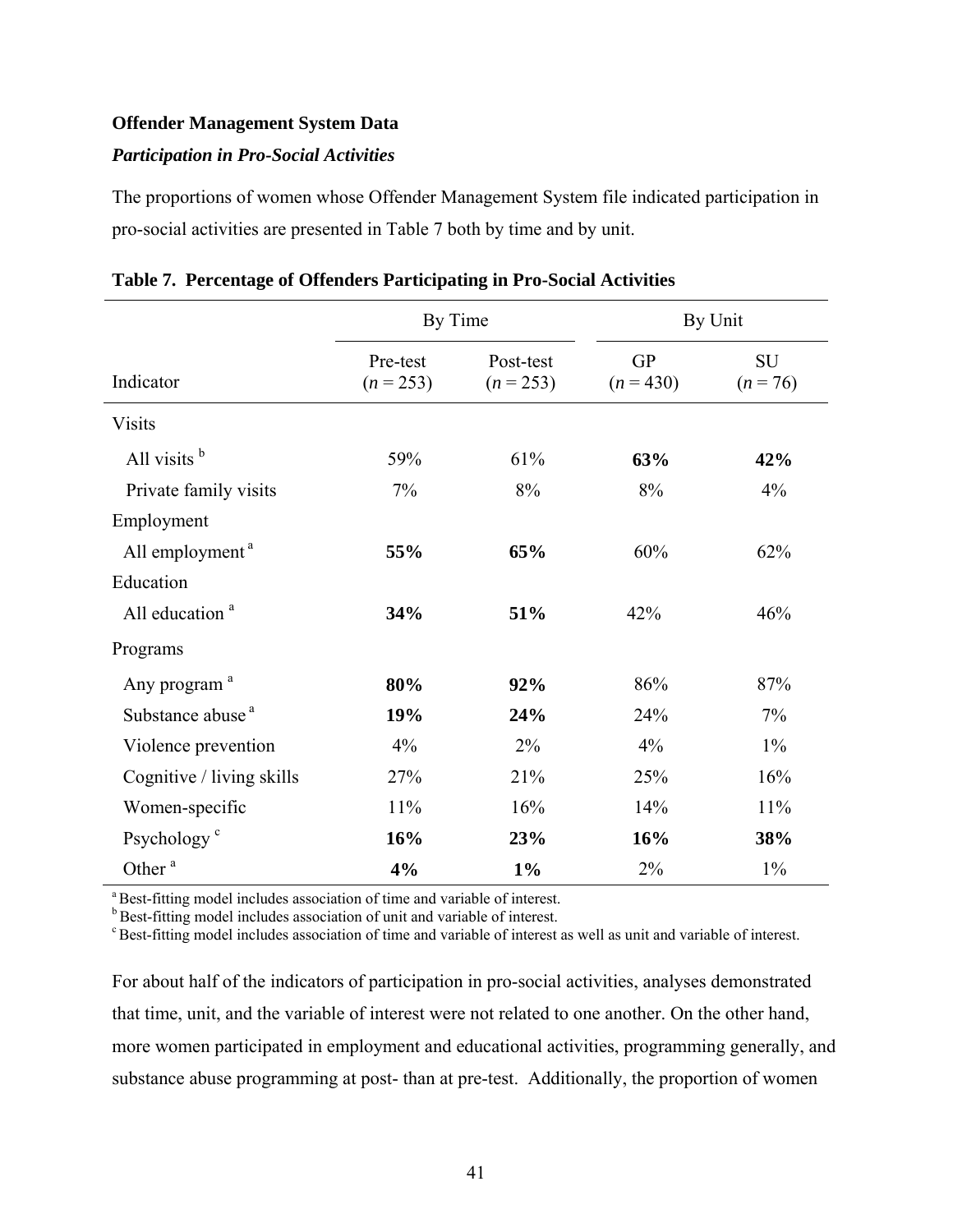participating in psychological programming increased from pre- to post-test overall, with fewer GP than SU women receiving visits at each testing session. Conversely, fewer women participated in 'other' programs at post-test. Finally, more GP women than SU women received visits.

# *Poor Institutional Adjustment*

Table 10 presents, separately by time and by unit, the proportions of women whose Offender Management System files included indications of institutional maladjustment.

|                                                      | By Time                 |                          |                          | By Unit                 |
|------------------------------------------------------|-------------------------|--------------------------|--------------------------|-------------------------|
| Indicator                                            | Pre-test<br>$(n = 253)$ | Post-test<br>$(n = 253)$ | <b>GP</b><br>$(n = 430)$ | <b>SU</b><br>$(n = 76)$ |
| <b>Institutional Incidents</b>                       |                         |                          |                          |                         |
| All incidents b                                      | 39%                     | 44%                      | 34%                      | 83%                     |
| Assault <sup>b</sup>                                 | 17%                     | 20%                      | 13%                      | 47%                     |
| Self-harm <sup>b</sup>                               | 4%                      | 5%                       | 3%                       | 14%                     |
| Substance abuse                                      | $1\%$                   | $2\%$                    | $1\%$                    | 3%                      |
| Disturbance <sup>b</sup>                             | 6%                      | $8\%$                    | 3%                       | 29%                     |
| Disciplinary <sup>b</sup>                            | 30%                     | 30%                      | 24%                      | 66%                     |
| Drug Test Results                                    |                         |                          |                          |                         |
| All positive results <sup>a</sup>                    | 4%                      | 7%                       | 6%                       | $1\%$                   |
| <b>Involuntary Segregation</b><br>Admissions         |                         |                          |                          |                         |
| All admissions <sup>b</sup>                          | 26%                     | 26%                      | 17%                      | 75%                     |
| Danger to inmate b                                   | 4%                      | 8%                       | 3%                       | 21%                     |
| Jeopardize safety of<br>institution / individual $b$ | 22%                     | 23%                      | 15%                      | 62%                     |

# **Table 8. Percentage of Offenders Displaying Indicators of Poor Institutional Adjustment**

<sup>a</sup> Best-fitting model includes association of time and variable of interest.

**b Best-fitting model includes association of unit and variable of interest.** 

In all cases except for incidents relating to substance abuse, a relationship was found between either time or unit and the indicator of poor institutional adjustment. Across all women, there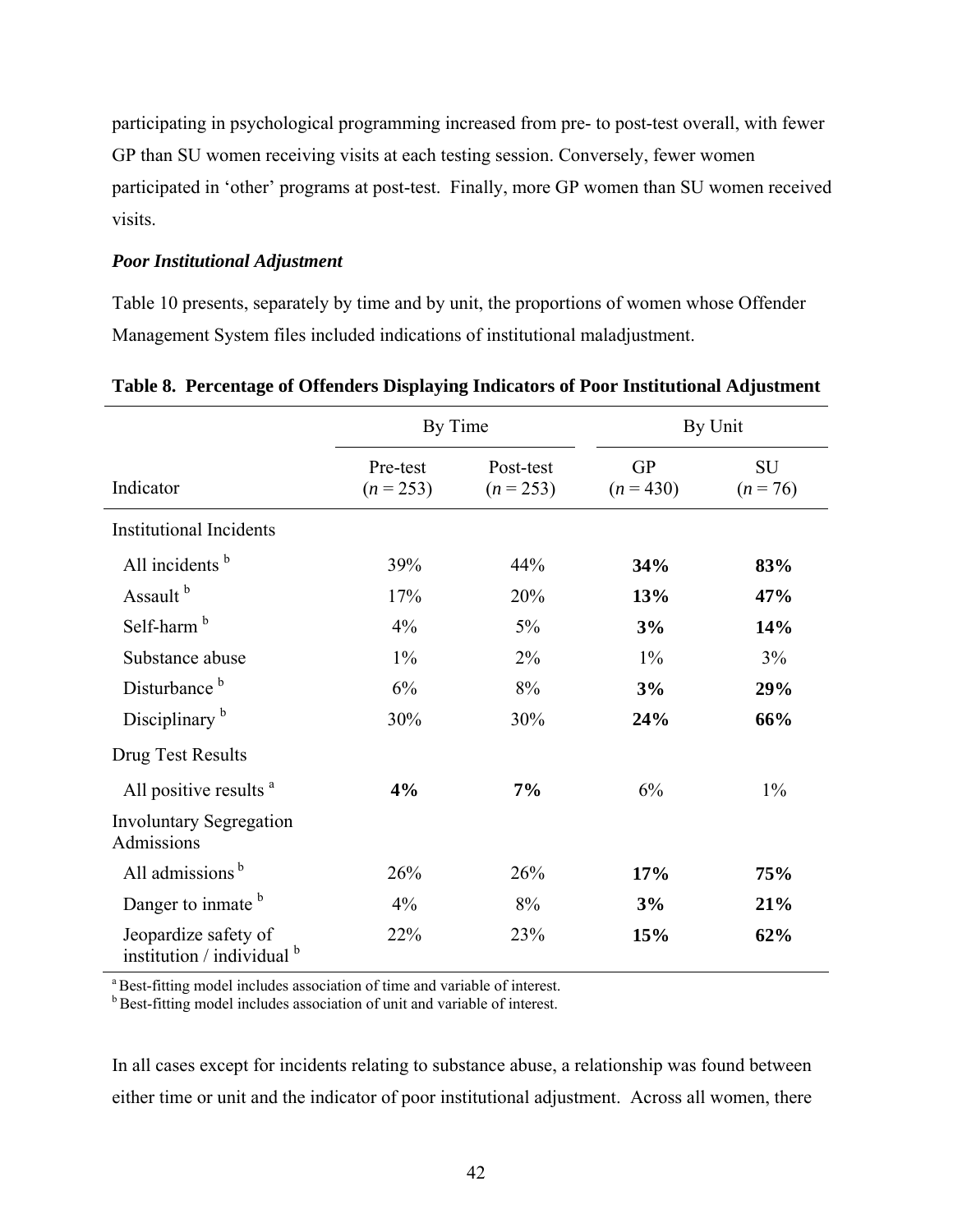were more positive urinalysis results at post- than at pre-test. In terms of participation in institutional incidents and of involuntary segregation admissions, however, the differences were at the unit level, with greater proportions of SU women than GP women displaying these indicators of poor institutional adjustment. Taken together, these results suggest, not surprisingly, that the SU women display a more problematic profile in terms of institutional adjustment than do the GP women.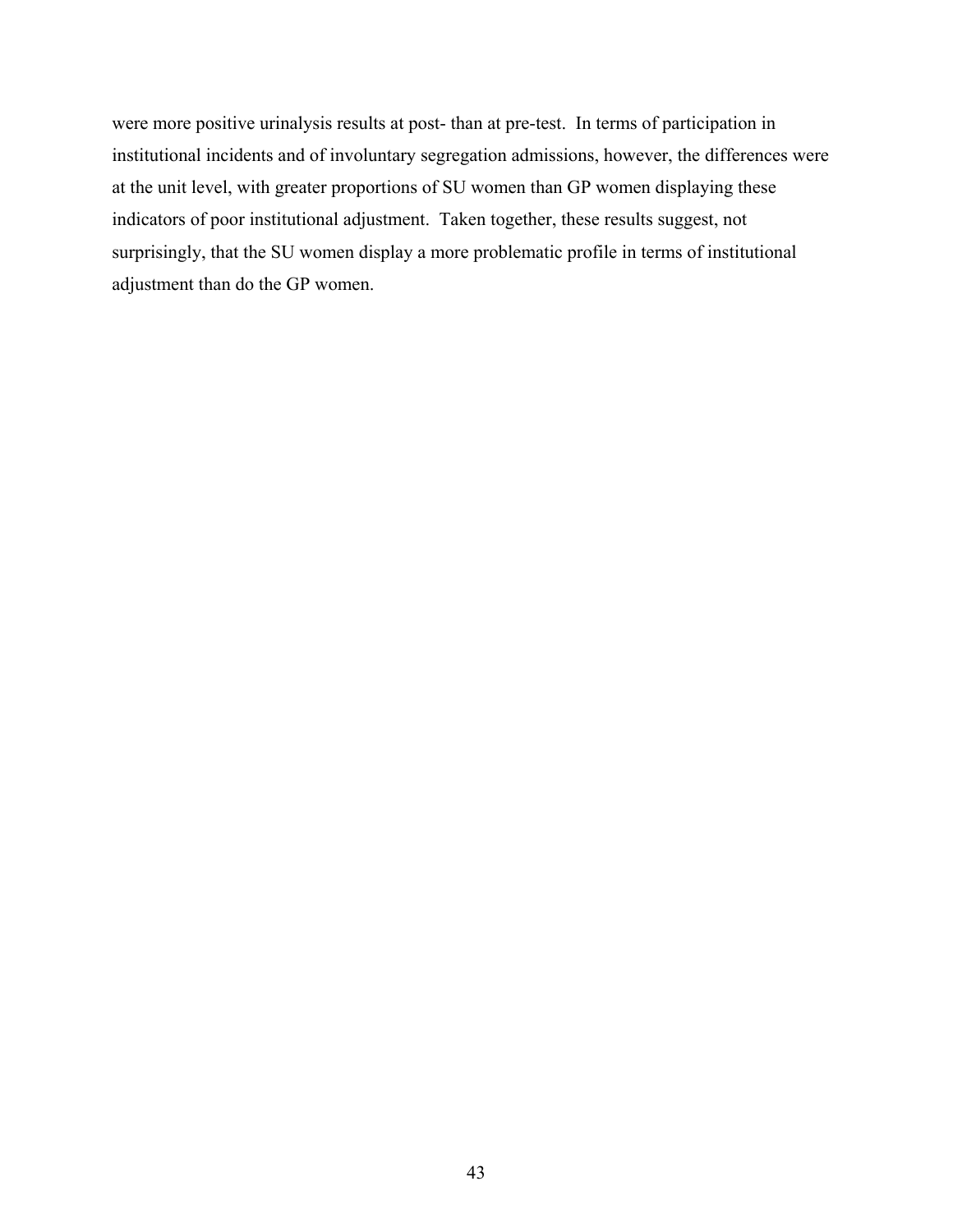#### **DISCUSSION**

#### **Study Limitations**

Study 1 is limited in part by its generalizability. Not all institutions were represented in the same numbers, either from pre- to post-test, or by mode of inquiry. Due to the aggregative nature of data analyses, the study's results are most representative of those institutions where many staff and inmates participated in the study. Moreover, those staff and inmates who agreed to participate in the study may differ in some way from those who did not; it is impossible to determine the extent to which the study's results are reflective of self-selection bias.

A further limitation, for the quantitative component of the study specifically, is that of sample size. As there are relatively few women offenders in the federal correctional system, and therefore, few staff working with them, it is difficult to recruit sufficient participants for statistical purposes. The size of the study's sample impacts statistical analyses in two interrelated ways. First, it decreases the likelihood that statistical analyses will be able to detect effects in the data. This concern is particularly salient for the staff sample, which, due to matching across testing periods, was reduced to only 32 persons. The fact that statistical trends were considered for this sample, however, helps to mitigate this limitation. Second, the small sample size limits the more detailed analyses that can be completed. Specifically, too few participants and staff members completed the standardized assessment measures to allow for separate analyses by institution, yet the fact that there were some differences by institution within the qualitative data suggests that such analyses would have produced informative results.

#### **Summary of Findings**

This study aimed to assess the impacts of the openings of the secure units on all affected parties: women classified as maximum security and staff working with them, as well as women classified as minimum and medium security and staff who work with them. Both qualitative and quantitative techniques were used to evaluate the effects of the openings. As the analysed data reflect only impacts occurring within approximately six months of the opening, findings reflect only *immediate* impacts. Nonetheless, a number of areas for potential improvements emerged.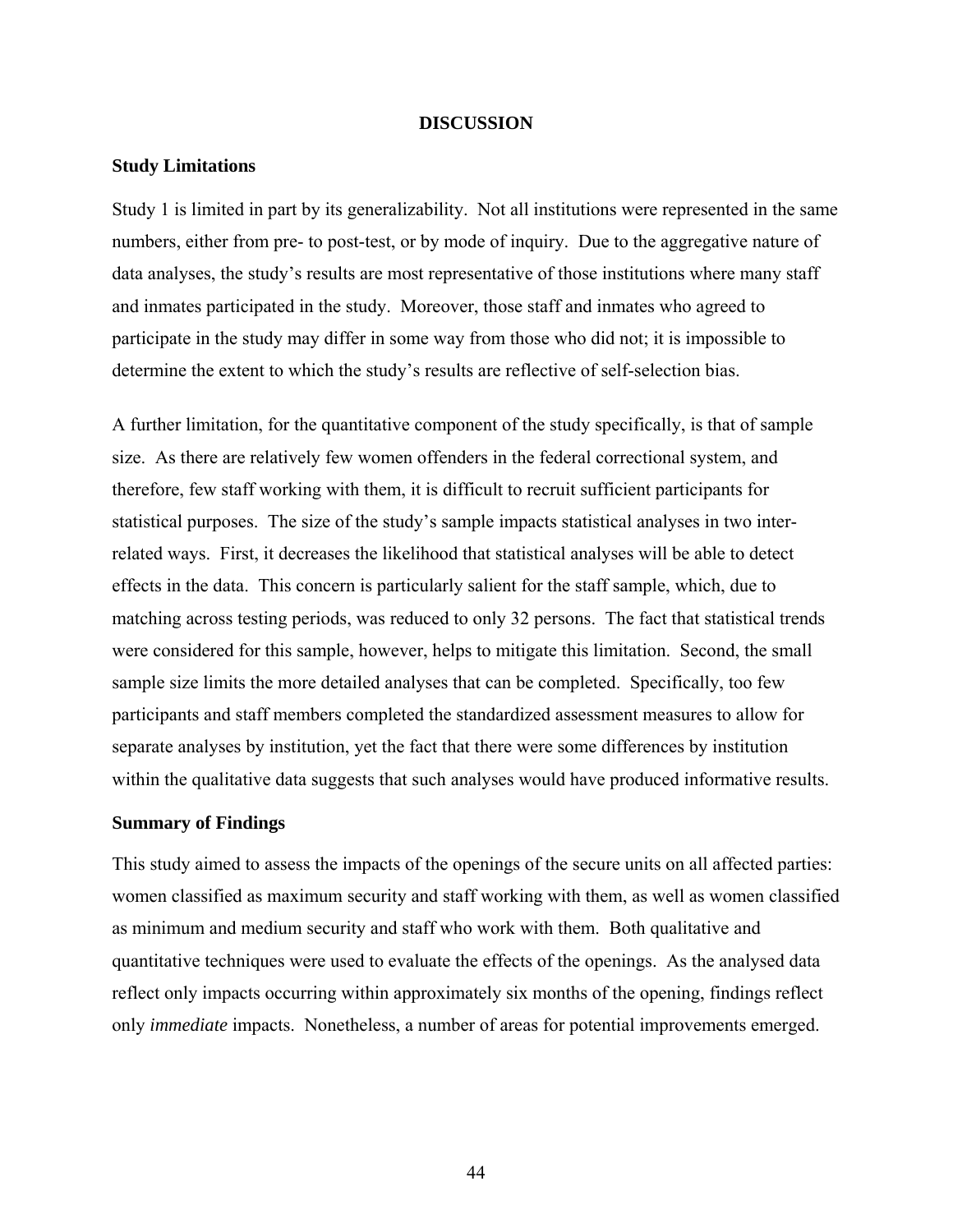#### *Do the secure units meet the needs of the women classified as maximum security?*

In general, these data suggest that there have been marginal improvements in the extent to which the needs of the secure unit women are being met, but that there is room for amelioration. According to self-reported data, the women's involvement in most programs, visits, spiritual activities, and recreational activities did not increase once transferred from the co-located units to the regional women's institutions. A number of staff and inmates also indicated that the programs offered tended not to be correctional programs necessary for completion of correctional plan objectives. (The exception was Dialectical Behaviour Therapy, which was appreciated by women and staff alike.) The results of Study 2, however, showed that a larger proportion of women were involved in educational activities, as well as substance abuse programming and programming generally after the openings, revealing marginal improvement in these areas.

With regards to involvement in work-related activities, the data were less clear. While women reported spending less time in work and vocational training after the units' opening, OMS data demonstrated that the proportion of women involved in work increased after the units' opening. There are two possible explanations for this discrepancy. It may be that those women who provided self-report data were not representative of the relevant population of women. Alternatively, these results may be attributable to the different definition of involvement in workrelated activities used for each analysis. While the self-report data measured hours per week involved in work, the OMS data represented whether the women had participated in work-related activities at all during the six month period under study. It is possible, then, that these results indicate that more individual women were involved in work after the units' openings, but that each woman is working fewer hours. It is impossible, however, to know which of these alternate explanations is correct, and therefore these results are inconclusive.

Regardless, it is noteworthy that many secure unit respondents suggested that the work tasks available were too limited to fill their time and did not allow for the acquisition of transferable skills (e.g., cleaning for 30 minutes each day). Accordingly, a few women expressed that they were bored, and in some cases, unmotivated. Since the completion of this study, this concern has also been reported elsewhere (Glube, Audette, Henriksen & Stobbe, 2007).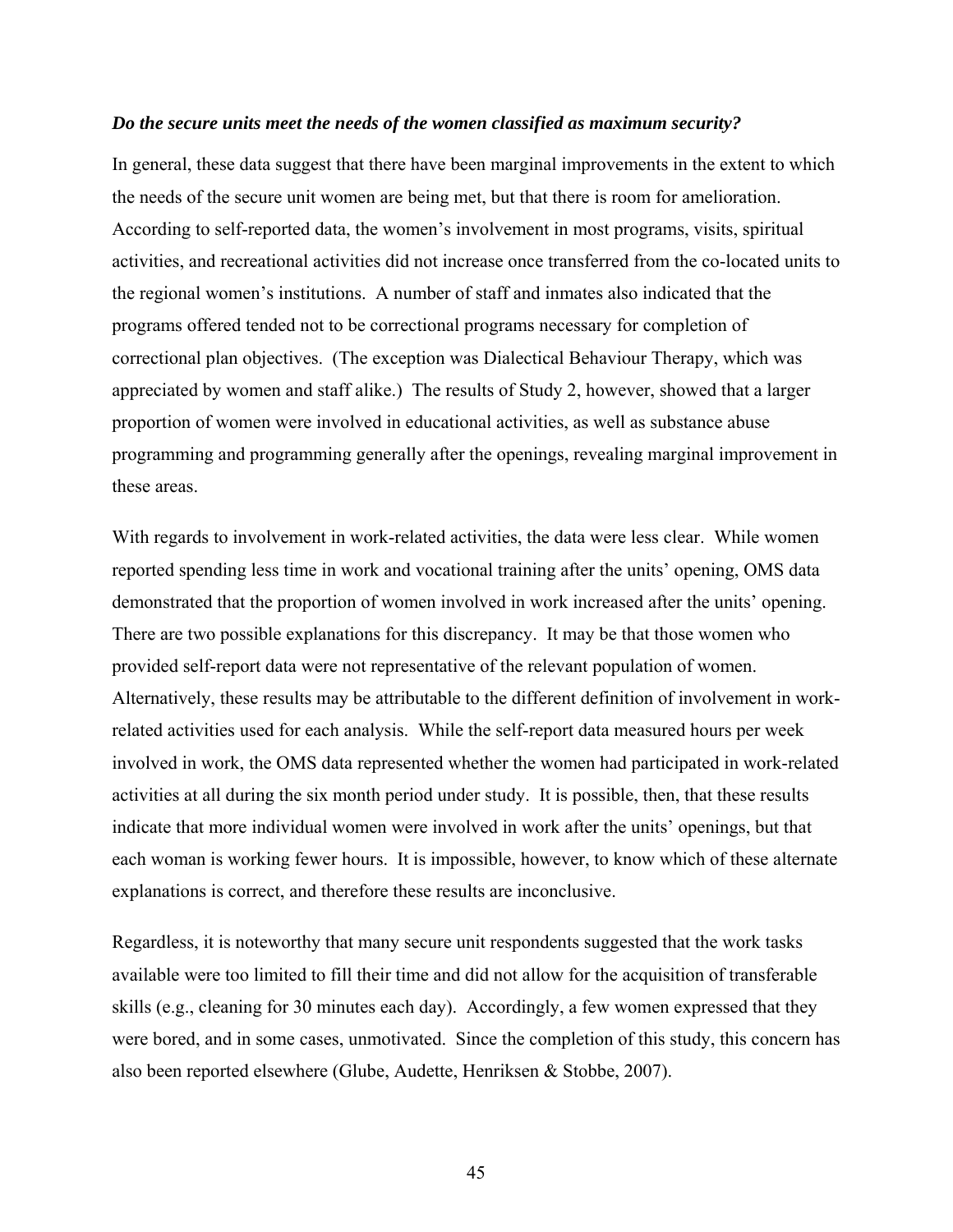The secure unit women also reported frustration regarding communication and relationships. The women felt that there was room for improvement in this area both prior to the opening of the units and afterwards, when they indicated that information and directions received were sometimes inconsistent, particularly when general population staff were called upon to work in the secure units. Additionally, quantitative data indicated that, relative to the general population women, the secure unit women perceived staff to have poorer relationships with offenders. Finally, the women reported more interpersonal problems after being transferred to the units than they did prior to their transfers.

This did not, however, lead to an increase in institutional misbehaviour. Involvement in incidents and involuntary segregation admissions remained unchanged from prior to after the units' opening, though the proportion of positive urinalysis analyses increased. This suggests that in the main, despite increased frustrations, the women's behaviour remained stable. One possible reason for this is the availability of Dialectical Behaviour Therapy, in which the majority of the women participated; Dialectical Behaviour Therapy has previously been found to assist high need women offenders in managing their emotions and behaviours (Sly & Taylor, 2003).

#### *Do the secure units affect the secure unit staff?*

It is clear that the opening of the units had direct and profound impacts on the staff working there. Most of the secure unit staff who provided qualitative data indicated that their levels of stress, frustration, and burnout have increased, while their job satisfaction and morale have decreased. A number of the respondents indicated that the stress is so serious that it affects their personal lives. Sources of stress included the perceived dangers associated with working with women classified as maximum security, a perceived lack of support from management, pressure to work excessive overtime, and concerns relating to safety.

Quantitative results revealed that secure unit staff were more concerned about their safety than were their counterparts working in the general population. Moreover, after the openings, staff were experiencing more burnout and had less confidence in the ability of the Service's policies and procedures to protect them from harm from inmates. They were also experiencing more burnout related to depersonalization than were general population staff. This may have been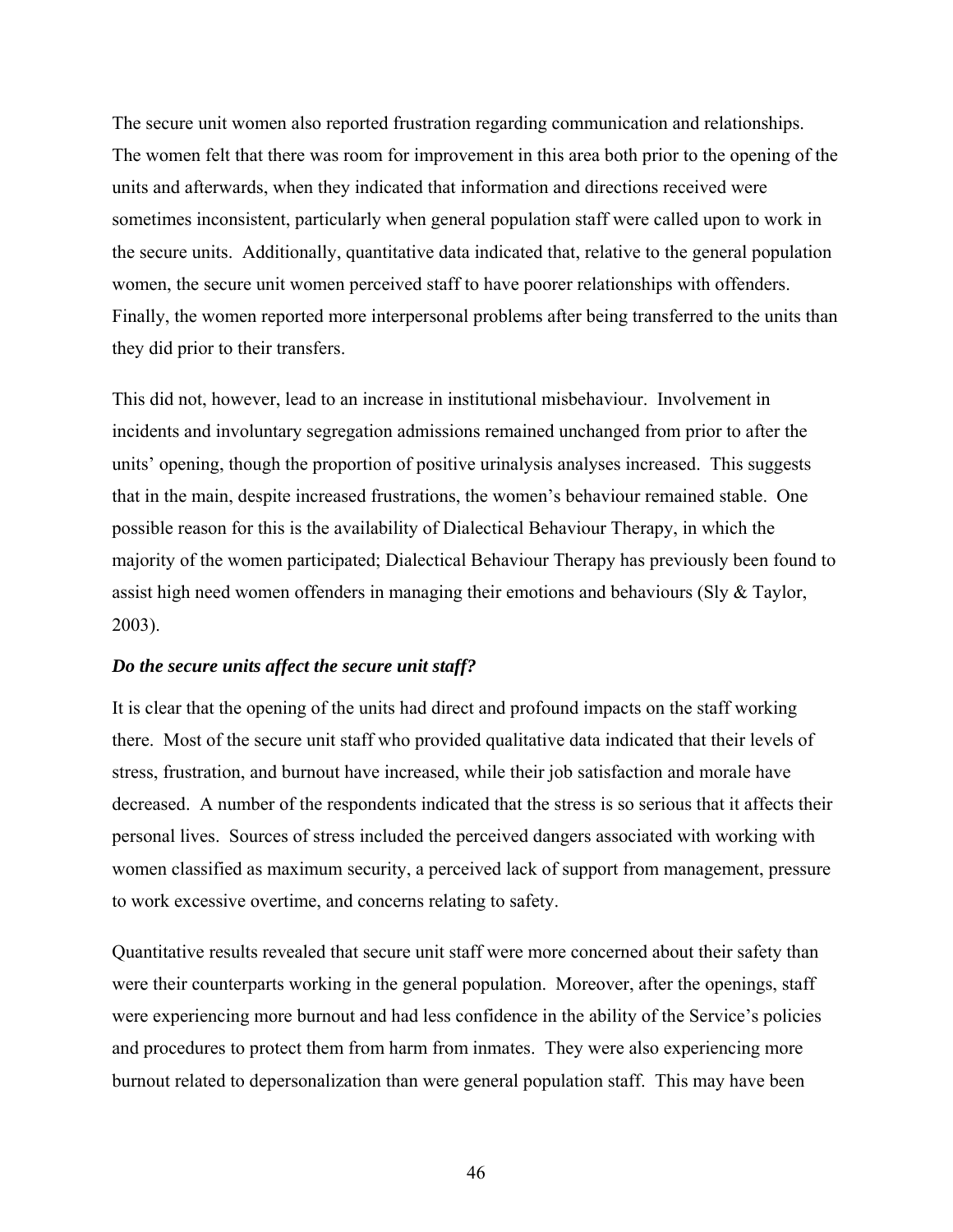related to the finding that the frequency of incidents (including verbal and physical assaults, selfinjurious behaviour, a hanging, and a hostage-taking) was higher than anticipated, and the level of assistance in the form of Critical Incident Stress Management, in some cases, lower than expected. Some staff also felt that they would like greater access to static security resources to use in managing inmates and preventing incidents.

One positive impact of the openings on the secure unit staff, on the other hand, was to increase the cohesiveness of the secure unit teams. Many secure unit staff indicated that the challenges specific to working in the secure unit environment, along with the support among staff, have led to increased team unity.

#### *Does the addition of the secure units affect the functioning of the rest of the institution?*

Results suggested that the opening of the secure units has affected the functioning of the remainder of the institution considerably. Specifically, staff working in the general population experienced increases in stress and frustration and decreases in job satisfaction and morale, particularly when called upon to work in the secure units. In addition to the stressors associated with the units themselves, general population staff had the added challenge of not having completed the same training as the secure unit staff. Many general population staff indicated that their perceived safety when working in the secure units would be increased with further training.

Quantitative data revealed that general population staff's burnout due to emotional exhaustion also increased since prior to the units' opening. A number of participants who provided qualitative feedback indicated that they resented being asked to work in the secure units, either on a regular basis or in emergencies. Data gathered from inmate participants also suggested that the women perceived the general population staff to be a more unified group at the second testing session; this may be linked to staff working together to manage higher levels of stress and frustration.

The general population women were also seriously impacted by the openings. They experienced increases in stress, tension, and in number of interpersonal problems since the openings as a result of associated impacts on their privileges. More specifically, both staff and women reported that the general population women's movement, access to visits and recreational activities, and access to staff were more restricted. Of particular concern was the practice of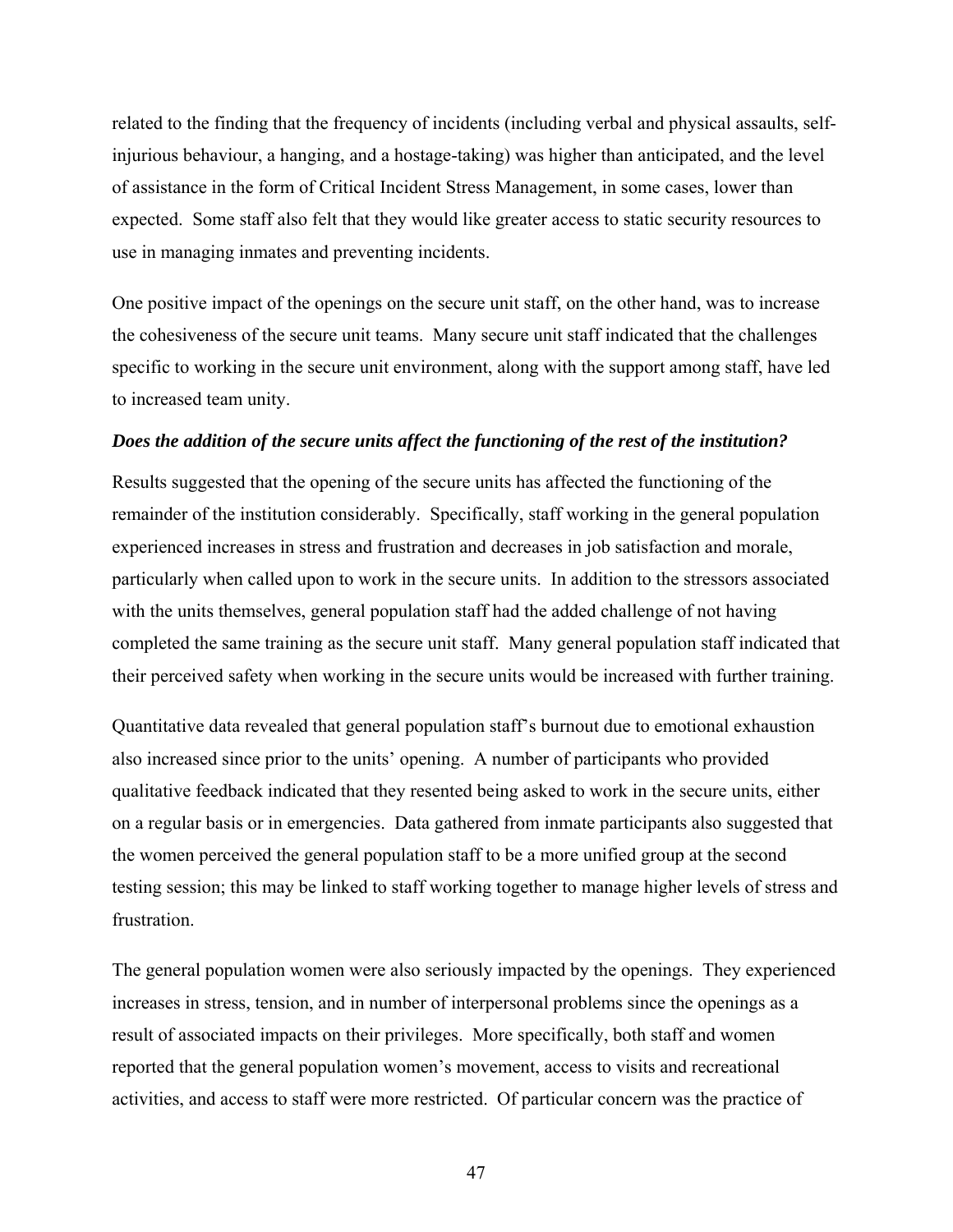assigning general population women to secure unit primary workers' caseloads; the women in this situation expressed considerable frustration, as they indicated that they very rarely saw their primary workers. Moreover, the women indicated that the atmosphere of the institutions had become more strict and security-focused subsequent to the unit's opening.

Quantitative data also indicated that the proportion of general population women whose files included indications of pro-social adjustment remained largely unchanged from before to after the units' opening. However, the women reported engaging in fewer hours of work-related activity each week after the opening of the secure units. In contrast, OMS data indicate that the proportion of women involved in educational and employment activities, as well as in programming, *increased* after the units' opening. As such, the results regarding work-related activity are inconclusive. Finally, according to these data, the only difference in institutional behaviour among the general population women since the units' openings was a slight increase in positive urinalysis results.

#### *Are there adequate resources and support for establishing the secure units?*

Staff expressed their perception that further training would increase their own and inmates' safety. While secure unit staff would like refresher training in the areas of use of force and arrest and control, general population staff would like to receive training equivalent to that of the secure unit staff. Until such time as general population staff receive supplementary training, many staff (both general population and secure unit) indicated that they feel that supplementing the secure unit's roster with general population staff is an unsafe practice. A number of staff members also expressed unease that many secure unit staff were relatively inexperienced.

Another area of concern is that of communication and support. Qualitative data included a number of mentions of front-line staff feeling that their concerns were not being heard by management, and that their input was being ignored. Data suggested that this is an area of difficulty both in managing the secure units and in managing the women's facilities as a whole.

#### *Does the opening of the secure unit create any positive or negative unintended effects?*

One of the most important unintended effects was a sense of divisiveness that developed between the general population and secure unit staff. For the general population staff, this may have been attributable to resentment of the expanded professional responsibilities and higher levels of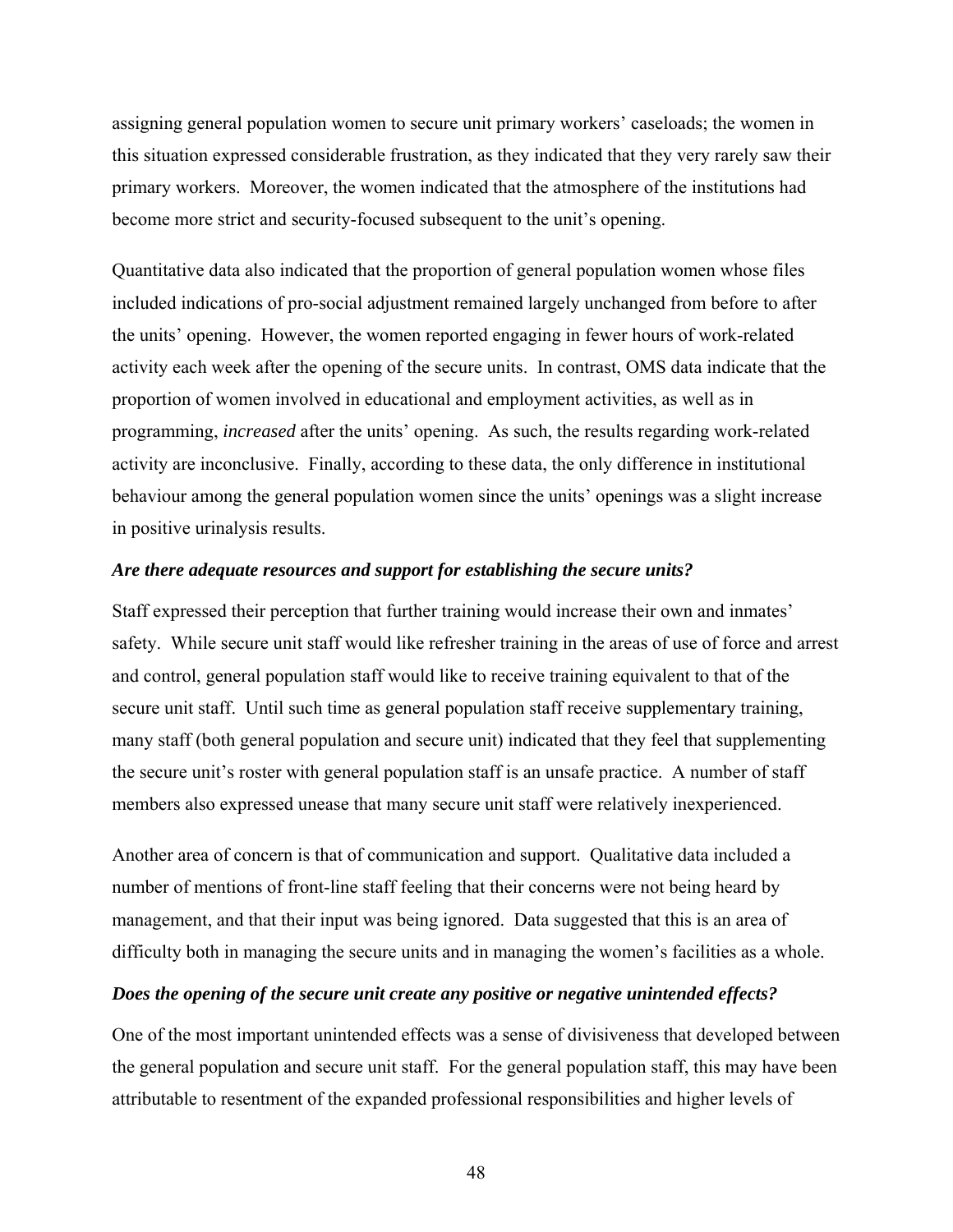inmate frustration associated with the opening. Similar reasons may have been applicable for secure unit staff – that is, resentment resulting from their perception that those general population staff asked to work in the secure unit sometimes were unhelpful and provided conflicting information to the women. It is also possible, however, that this divisiveness was related 'in-group / out-group' thinking brought upon by the strong cohesiveness among the secure unit staff.

The presence of a number of other unintended effects was also explored. Though it was originally hoped that the proximity of the general population would lead to an increase in the secure unit women's motivation to decrease their security levels, this did not seem to be the case. Additionally, there were suggestions that the secure units be moved to a separate, self-contained location, and that the building of a Special Handling Unit for women offenders be considered. It should be noted that this suggestion runs counter to a number of the Service's goals for women offenders, including allowing women to be housed in their own regions, providing opportunity for integration among women of various security levels, and focusing on dynamic as opposed to static security.

On a more positive note, it was initially feared by some respondents that, after the openings, women from the general population may find themselves reclassified as maximum-security with greater frequency than prior to the units opening; fortunately, in the main, this did not occur. Also positively, it was found that many of the women of the general population cared about the well-being of the secure unit women, and wanted them to be more involved in the institutional community.

#### **Recommendations**

The findings of this study lead the researchers to propose three recommendations. Specifically, it is recommended that steps be taken to increase the number of staff at the regional women's facilities, that communication be ameliorated, and that the impacts of the units' opening be reexamined once the units have been open for a longer period of time. The latter is particularly important as study results reflect only the immediate (i.e., 6 month) impacts of the opening of the secure units.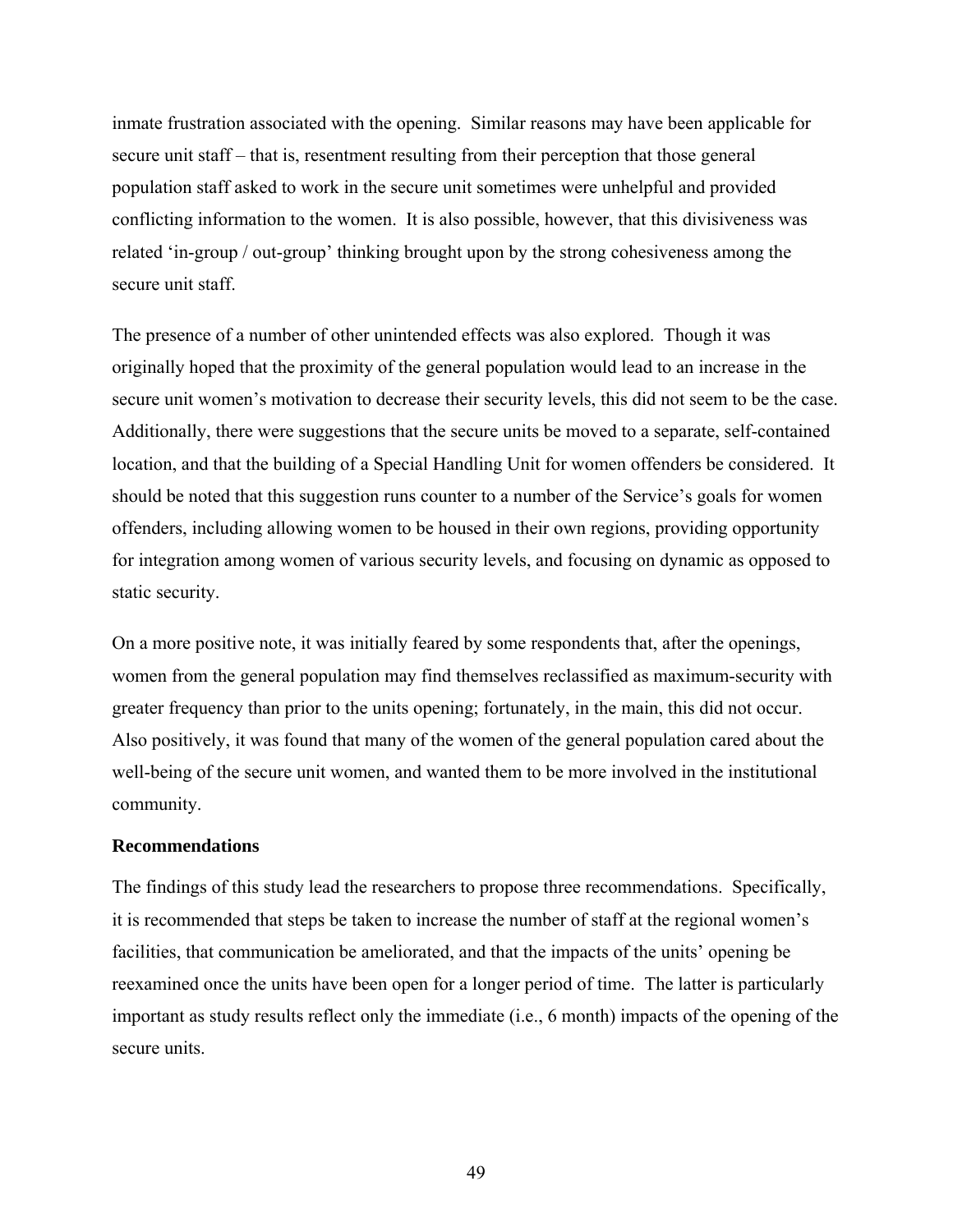# *Increased Staffing*

Although the fiscal limitations of this recommendation are recognized, increasing the number of staff in the facilities would have a number of impacts. Indeed, the issue of staff insufficiency was also mentioned in the *Expert Committee Review of CSC's Ten-Year Status Report on Women's Corrections, 1996-2006* (Glube et al., 2007), published after this study was completed. Notably, since respondents from a number of facilities indicated that there was a great deal of overtime being worked, it may actually be more fiscally responsible to expand staff rosters and diminish the frequency with which staff is paid at overtime rates.

From a more humanistic point of view, increased staffing levels would likely benefit staff in both general population and the secure unit. A major advantage of having more staff would be that the frequency with which general population staff would be asked to work in the secure unit would be diminished substantially. This would allay concerns relating to general population staff not having secure unit training, as well as the issue of secure unit staff having to work with colleagues who are not happy to work in the unit. This would likely lead to improvements in levels of tension and in job satisfaction for both general population and secure unit staff.

Increasing staffing levels would also be useful to general population and secure unit women. Because dedicated secure unit staff would all have completed the necessary training, secure unit women would be more likely to receive more consistent information, as well as more consistent behavioural reinforcement. General population women would benefit from not having their primary workers stationed in the secure unit, thereby avoiding the delays and difficulties associated with this. Moreover, both offender groups would also benefit from having more staff available to support and supervise them, including, for general population women, on escorted temporary absences, and for secure unit women, on activities off the pods or with the general population women, once they have reached level four. This may lead to decreases in frustration and tension for the women. As frustration and tension are related to interpersonal aggression, such changes could in turn lead to a safer environment for staff and inmates alike.

A related suggestion would be to increase the recruitment of volunteers within the regional women's institutions. Volunteers may be found to fill a number of roles, and may therefore take on a portion of the tasks facing staff, allowing staff a better opportunity to meet their primary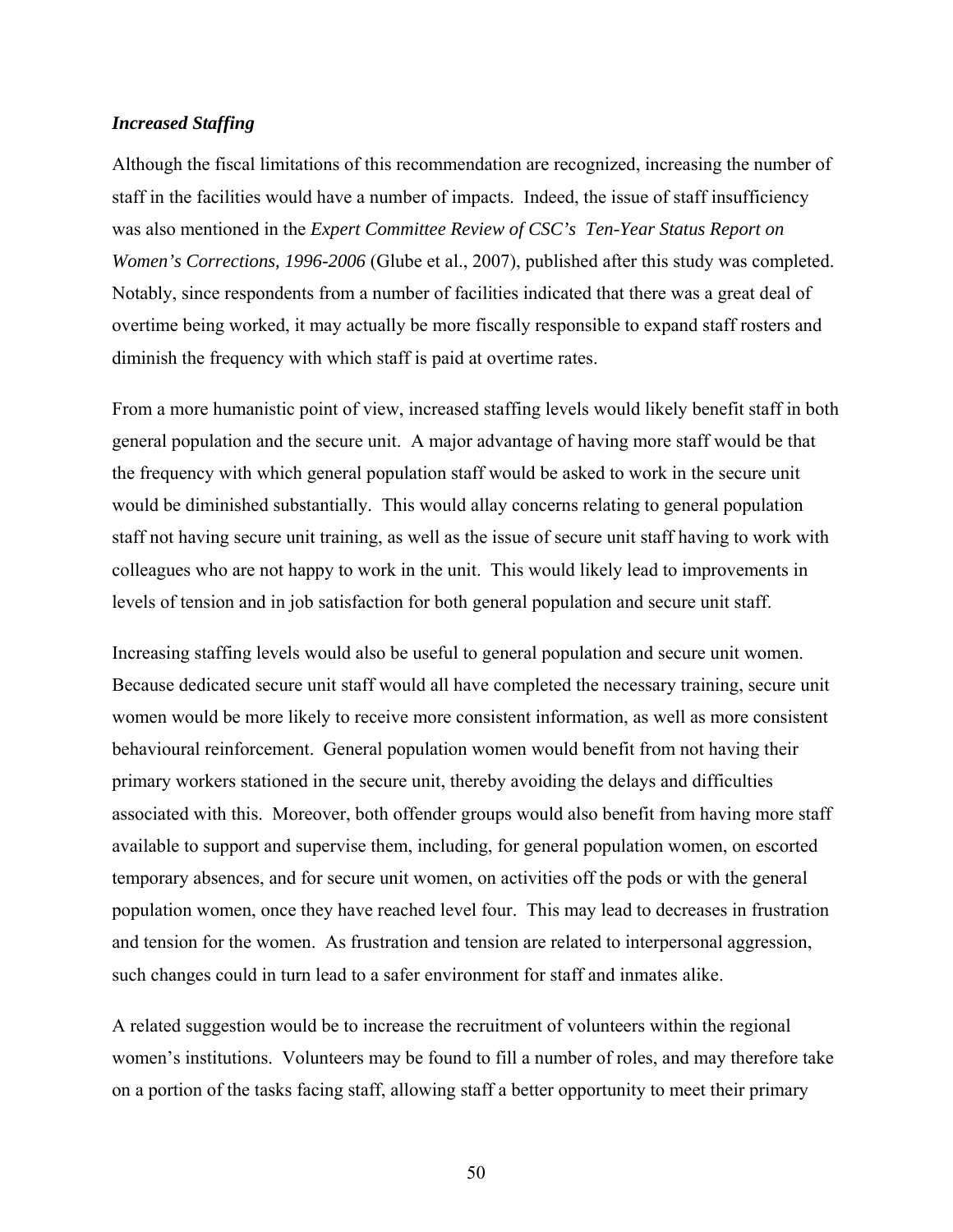responsibilities. It is suggested that a greater number of volunteers be recruited to act as escorts on escorted temporary absences for those minimum-security women for whom a citizen escort is appropriate. Additionally, it would be useful to have volunteers involve the women at all levels of security in activities and non-core programs. This would both alleviate some of the boredom experienced by women and free CSC program staff to focus on those programs most critical to the women's correctional plans.

# *Ameliorated Communication*

The second recommendation is to take steps to ameliorate the communication between staff and management, as well as between the women and staff. Notably, this recommendation was also made previously in an unrelated context. Researchers studying incidents involving federally sentenced women hostage-takers also suggested that improving communication, both between staff and management and between staff and inmates, may lead to fewer such hostage-takings (Taylor & Flight, 2003).

The current findings suggest that there is still room for improvement in these lines of communication. With regards to staff and management, it may be beneficial to develop standardized procedures for expressing concerns and ensuring these concerns are responded to; this may assist with staff's feelings of not being heard. This would also reduce the number of situations wherein management are truly unaware of staff's concerns, where staff are unaware that management has considered a concern, or where the reasons for management decisions are unclear or unknown.

The communication between staff and women should also be addressed. In this area, implementation of the increased staffing recommendation may be beneficial, as having dedicated staff for each unit would likely eliminate situations where incorrect information is communicated due to uncertain knowledge of policies and procedures. This would improve the level of consistency in information and direction for secure unit women.

Improved communication could also be helpful with the general population women. Many of these women indicated that they had been incorrectly informed of the potential impacts of the openings of the secure units. Where possible, it would be positive to involve representatives of the general population in discussions of how to manage these impacts. During the site visits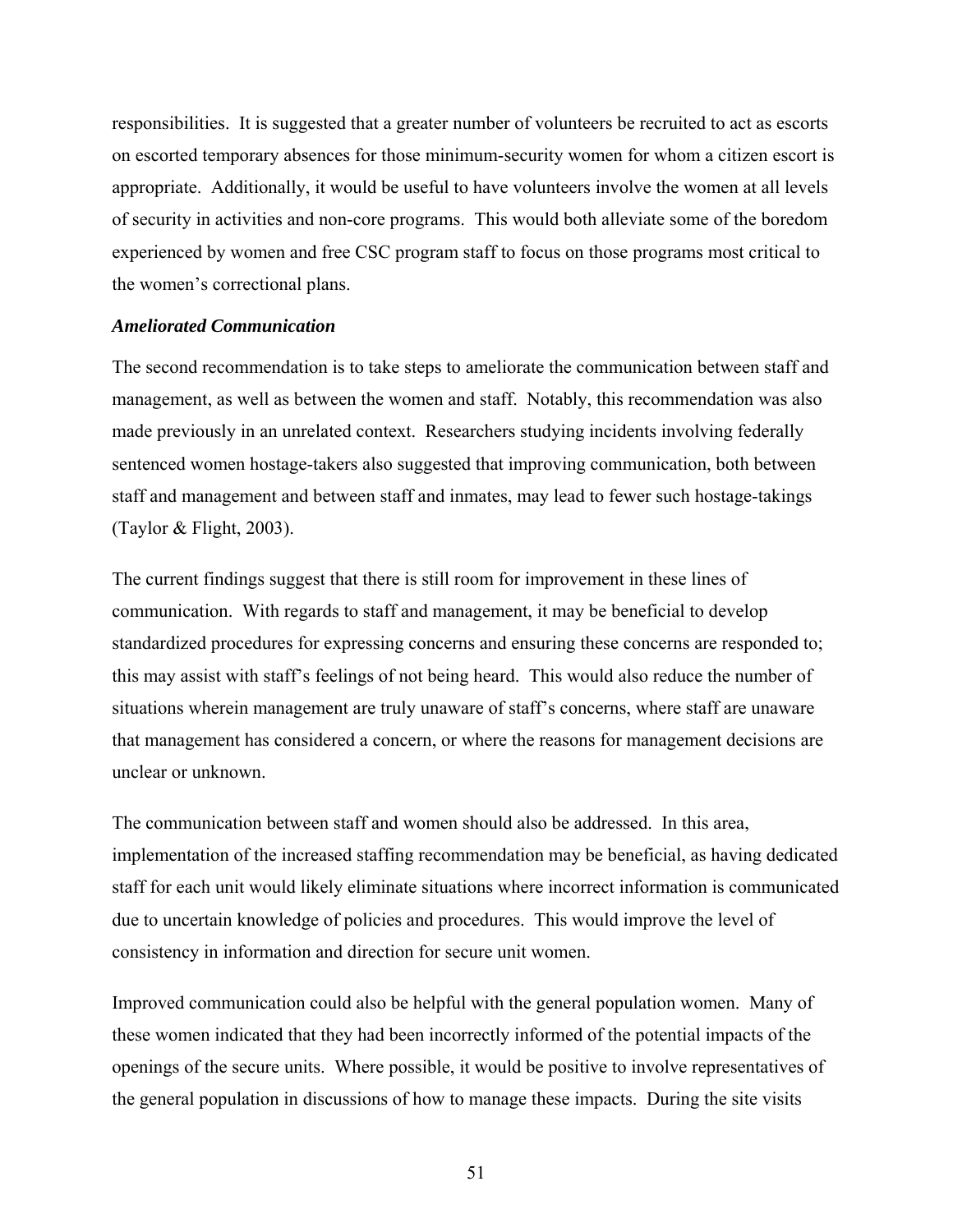conducted for this study, it was noted that the general population women had many suggestions regarding the issue of shared spaces; having an opportunity to have these suggestions considered may result in the women being more satisfied with the final decisions.

A final area where increased communication may have positive impacts is between the regional facilities. Among the women, some facilities are seen as superior to others in certain respects (e.g., in terms of employment and programming activities, staffing practices, meals). It may be useful for the Service to provide an opportunity for representatives of each facility to meet and discuss their respective procedures and systems in order to share best practices. In addition to potentially improving facilities' practices in certain areas, this would add consistency to the women's experiences of the regional facilities, thereby facilitating their transfers from one to another.

#### *Reexamination of Impacts*

Finally, it is recommended that the impacts of the opening of the secure units be reexamined once these units have been open for a longer time. The present results represent impacts occurring within the first six months of the units' operation. It is not uncommon for difficulties to occur in relation to new initiatives, and for some time to be necessary to iron out initial problems. Indeed, other correctional researchers have also identified initial difficulties associated with institutional adaptations. For instance, in reviewing American prisons adapted to accommodate a new group of offenders with different needs (in this case, offenders from another jurisdiction), Green (2003) noted "start-up problems" (p. 59), including inadequate dissemination of information and staff finding it difficult to manage offenders with whom they were inexperienced. It seems likely that the same phenomenon played a role for the secure units, and that the resolution of these implementation difficulties would positively impact prospective findings.

In the current context, a number of important changes have already been put into practice since the opening of the units and the completion of this research. These include certain structural changes and clarification of relevant policies. As such, it would be beneficial to reexamine the impacts associated with the units again in the future. Such an examination would have the added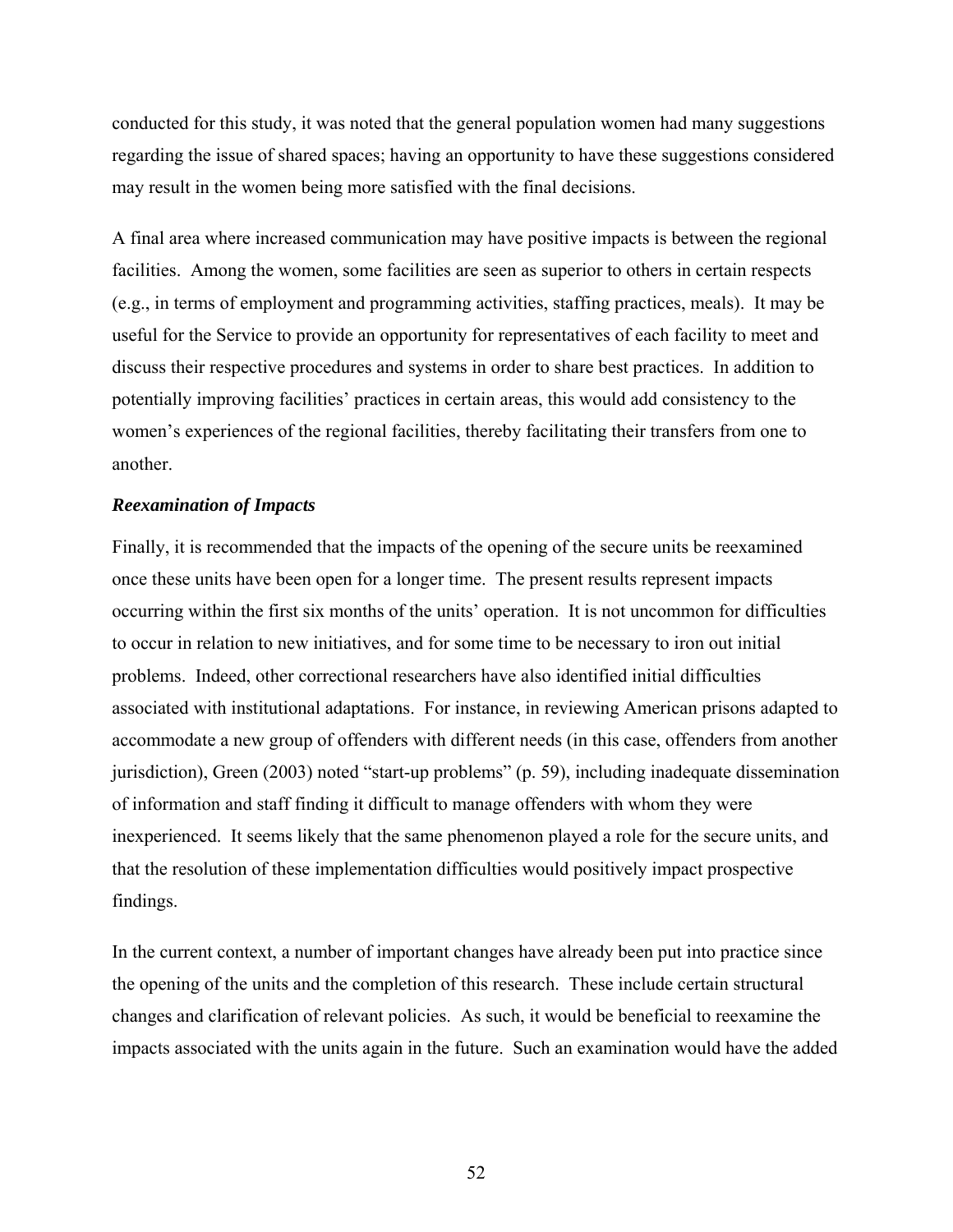advantage of allowing for the inclusion of the secure unit at Fraser Valley Institution, which was omitted from this study because it opened after data collection ended.

#### **Conclusion**

The present report summarizes the results of two studies on the immediate impacts of the opening of the secure units at the regional women's facilities. A number of areas were identified as having potential for improvement, specifically with regards to the impacts on the women classified as maximum security, the staff who work with them, and the functioning of the institutions. Among other themes, all impacted parties expressed that stress and tension rates have increased, that communication has been problematic, and that there have been more negatives than positives associated with the opening of the units.

A number of specific findings are particularly noteworthy in light of recommendations stemming from previous research with women classified as maximum security. For example, though Warner (1998) emphasized the importance of staff consistency in dealing with women classified as maximum security, these data suggest that this has been problematic. Similarly, while both McDonagh (1999) and the *Secure Unit Operational Plan* (CSC, 2003) underlined the importance of individualized and intensive programming for the women of the secure units, the present findings suggest that, with the exception of Dialectical Behaviour Therapy, women and staff perceive limited programming options. The results of Study 2, however, indicate that program involvement has either increased (substance abuse programs, programs generally) or remained unchanged since the opening of the unit. A possible explanation for this discrepancy would be that those programs which are offered are not those perceived by the women and staff as being appropriate to their needs.

Though these findings are not uniformly positive in nature, they do provide valuable information. Using this knowledge, wardens, team leaders, and regional and national headquarters staff will better know in which areas to focus their efforts. As mentioned, it is also expected that a number of the difficulties associated with the units' opening will be minimized over time as problems are encountered and steps taken towards resolution. Moreover, recommendations have been provided to decrease or help manage the impacts of the units on women and staff at the regional facilities. These recommendations, along with awareness of the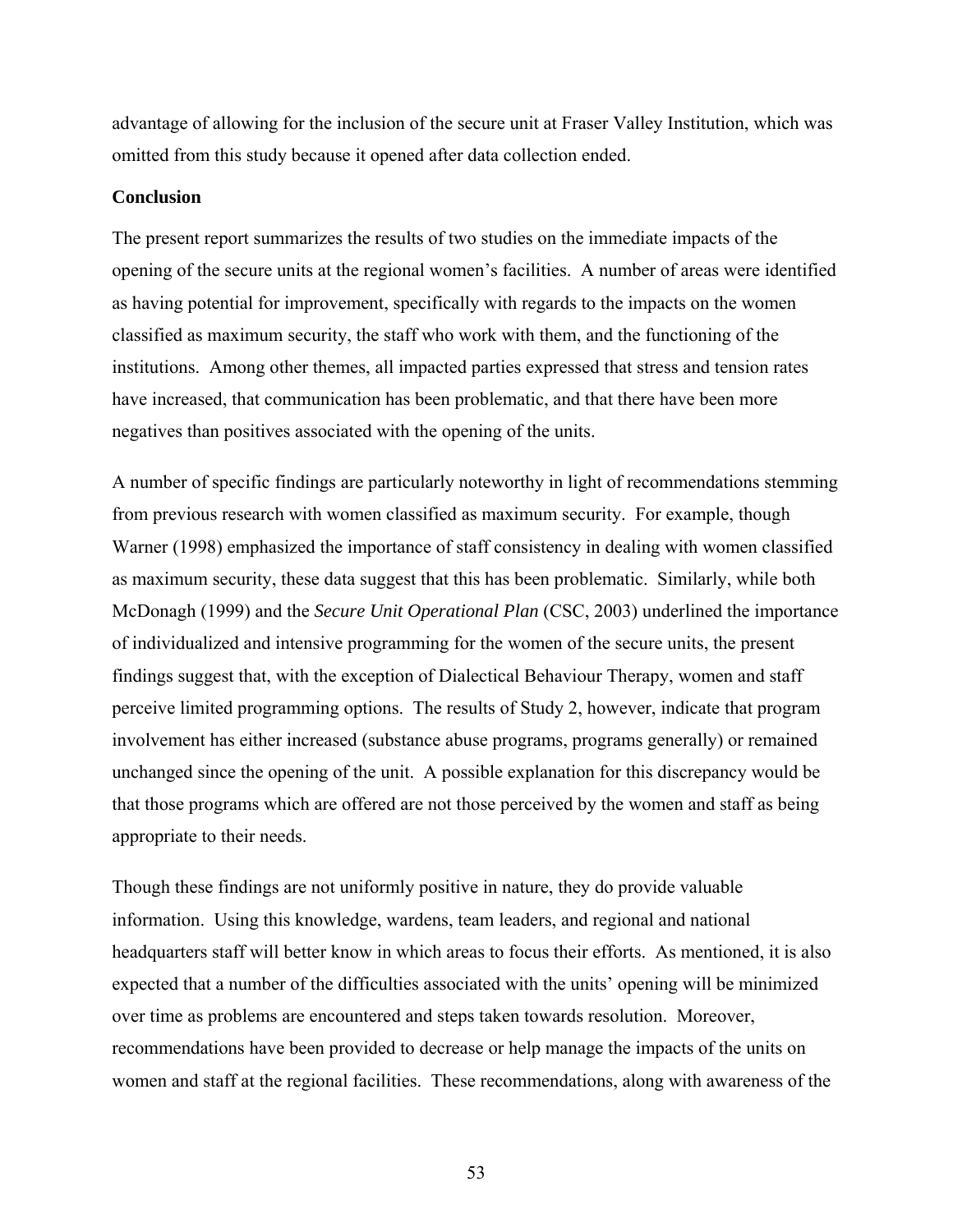challenges specific to the opening of the units, could also be of utility to the Service in managing any substantial transitions in future.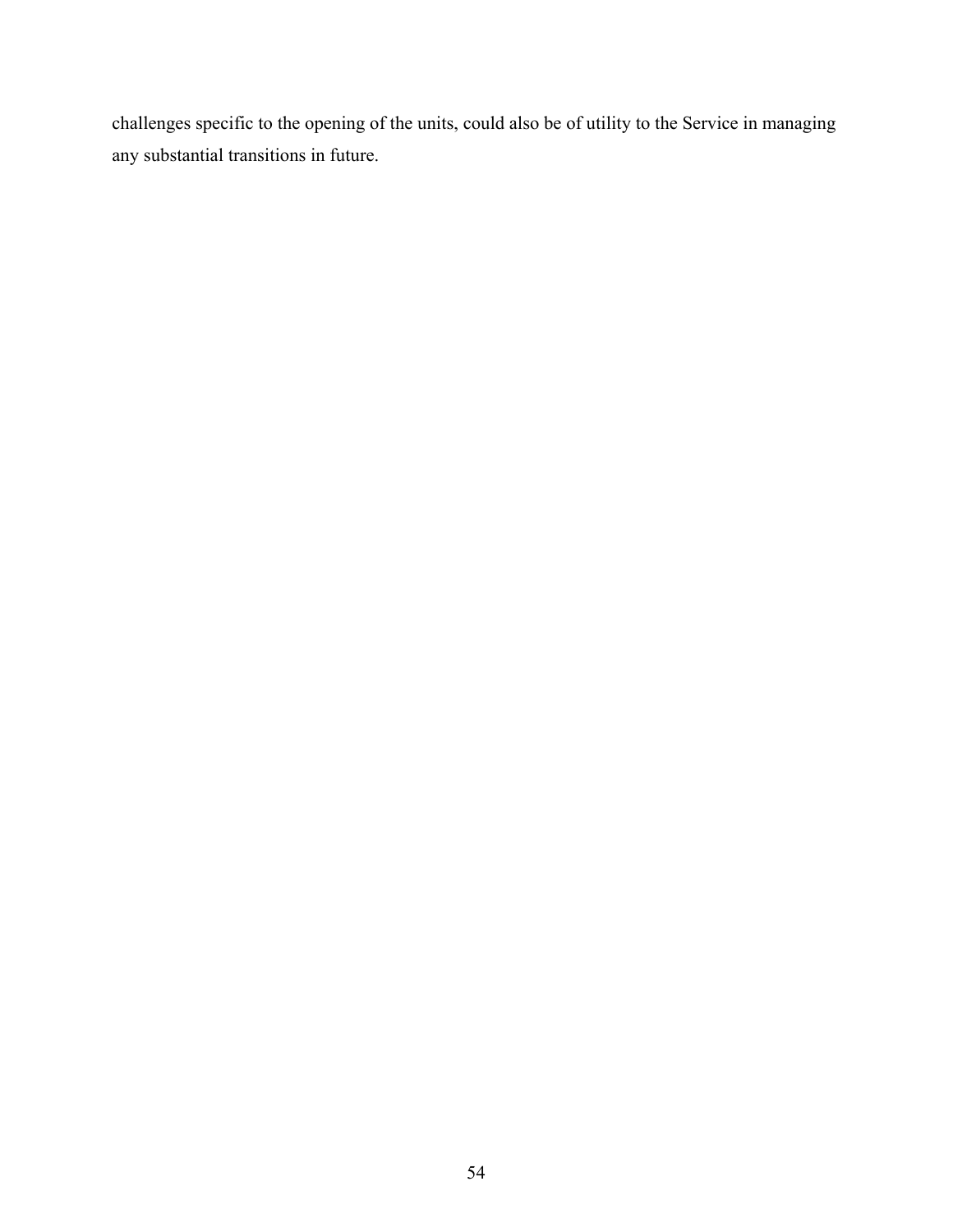#### **REFERENCES**

- Blanchette, K. (1997). *Risk and need among federally sentenced female offenders: A comparison of minimum-, medium-, and maximum-security inmates.* Report R-58. Ottawa, ON: Correctional Service Canada.
- Correctional Service Canada (2003). *Secure unit operational plan*. Ottawa, ON: Correctional Service Canada.
- Correctional Service Canada (2005). *The changing federal offender population: Profiles and forecasts, 2005*. Ottawa, ON: Correctional Service Canada.
- Cullen, F.T., Link, B.G., Wolfe, N.T., & Frank, J. (1985). The social dimensions of correctional officer stress. *Justice Quarterly, 2*, 505-533.
- Delveaux, K. & Blanchette, K. (2000). *Results of the evaluation of the Peer Support Program at Nova Institution for Women.* Report R-87. Ottawa, ON: Correctional Service Canada.
- Horowitz, L. M., Rosenberg, S. E., Baer, B. A., Ureno, G., & Villasenor, V. S. (1988). Inventory of Interpersonal Problems: Psychometric properties and clinical applications. *Journal of Consulting and Clinical Psychology, 56*, 885-892.
- Glube, C., Audette, M., Henriksen, S., & Stobbe, B. (2007). *Moving forward with women's corrections: The expert committee review on the Correctional Service of Canada's tenyear status report on women's corrections, 1996-2006.* Ottawa, ON: Correctional Service Canada.
- Greene, J.A. (2003). Lack of correctional services: The adverse effect on human rights. In A. Coyle, R. Neufield, & A. Campbell (Eds.), *Capitalist punishment: Prison privitizaton and human rights* (pp. 56-66). Atlanta, GA: Clarity Press.
- Irving, J., Taylor, K., & Blanchette, K. (2001). *Results of an evaluation of the Intensive Treatment Program at Burnaby Correctional Centre for Women.* Report R-128. Ottawa, ON: Correctional Service Canada.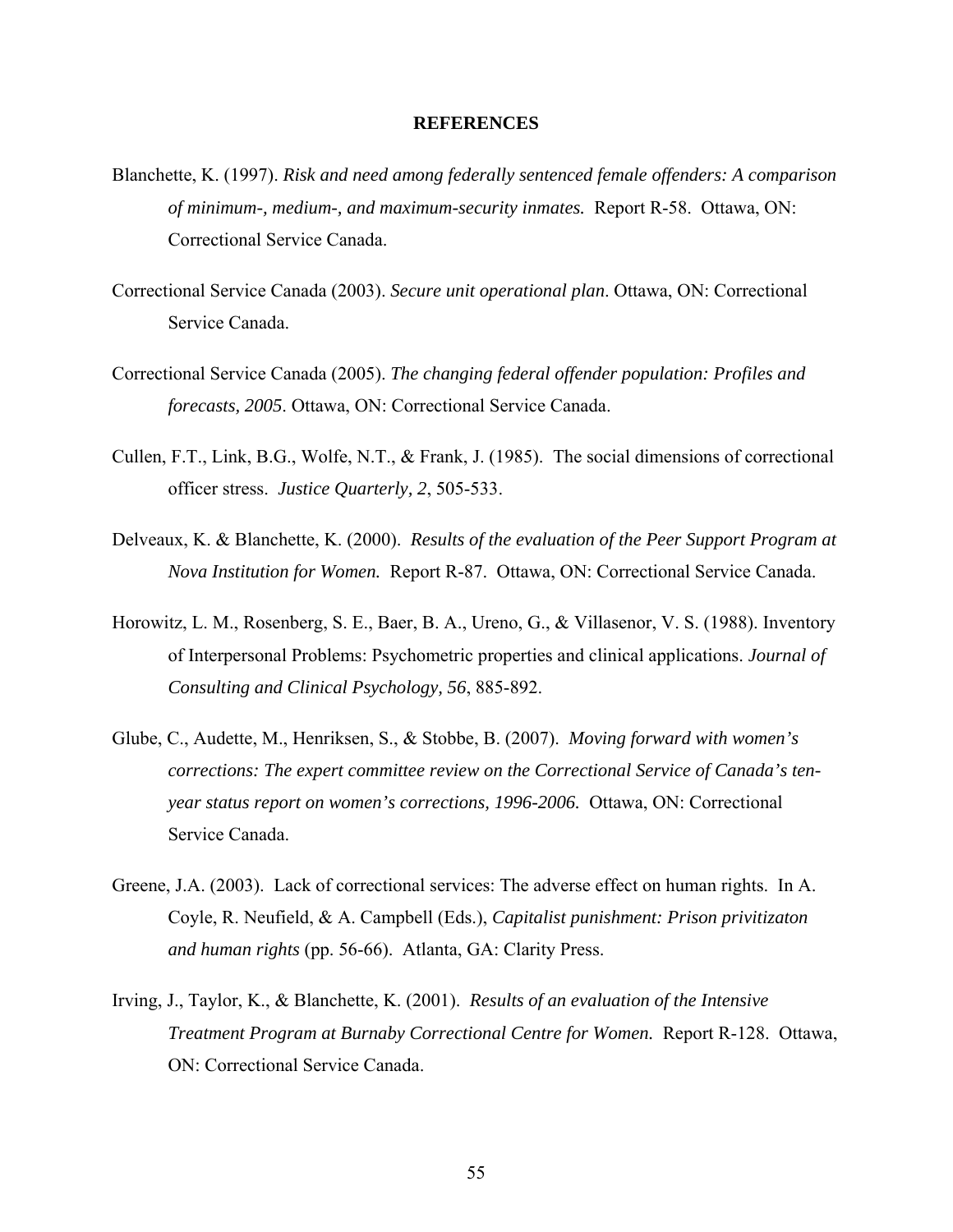- Maslach, B., Jackson, S.E., & Leiter, M.P. (1996). *Maslach Burnout Inventory manual* (3<sup>rd</sup> ed.). Palo Alto, CA: Consulting Psychologists Press.
- McDonagh, D. (1999). *Federally sentenced women maximum security interview project: "Not letting the time do you".* Ottawa, ON: Correctional Service Canada.
- Morin, S. (1999). *Federally sentenced women maximum security interview project: Whatever happened to the promises of Creating Choices?* Ottawa, ON: Correctional Service Canada.
- Paulhus, D.L. (1998). *Paulhus Deception Scales: The Balanced Inventory of Desirable Responding.* Toronto, ON: Multi-Health Systems Inc.
- Robinson, D., Lefaive, P., & Muirhead, M. (1997). *Results of the 1996 CSC staff survey: A synopsis.* Brief B-17. Ottawa, ON: Correctional Service Canada.
- Rosenbaum, M. (1980). A schedule for assessing self-control behaviors: Preliminary findings. *Behavioral Therapy, 11*, 109-121.
- Sly, A. & Taylor, K. (2003). *Preliminary evaluation of Dialectical Behaviour Therapy within a women's structured living environment.* Report R-145. Ottawa, ON: Correctional Service Canada.
- Sly, A., Taylor, K, & Blanchette, K. (2003). *An evaluation framework for Dialectical Behaviour Therapy with women offenders.* Ottawa, ON: Correctional Service Canada.
- Syed, F. & Blanchette, K. (2000). *Results of the evaluation of the Peer Support Program at Joliette Institution for Women.* Report R-88. Ottawa, ON: Correctional Service Canada.
- Task Force on Federally Sentenced Women. (1990). *Creating Choices: Report of the Task Force on Federally Sentenced Women.* Ottawa, ON: Correctional Service Canada.
- Taylor, K. & Flight, J. (2003). *Hostage-taking incidents involving women inmates: A profile and exploratory investigation.* Report R-143. Ottawa, ON: Correctional Service Canada.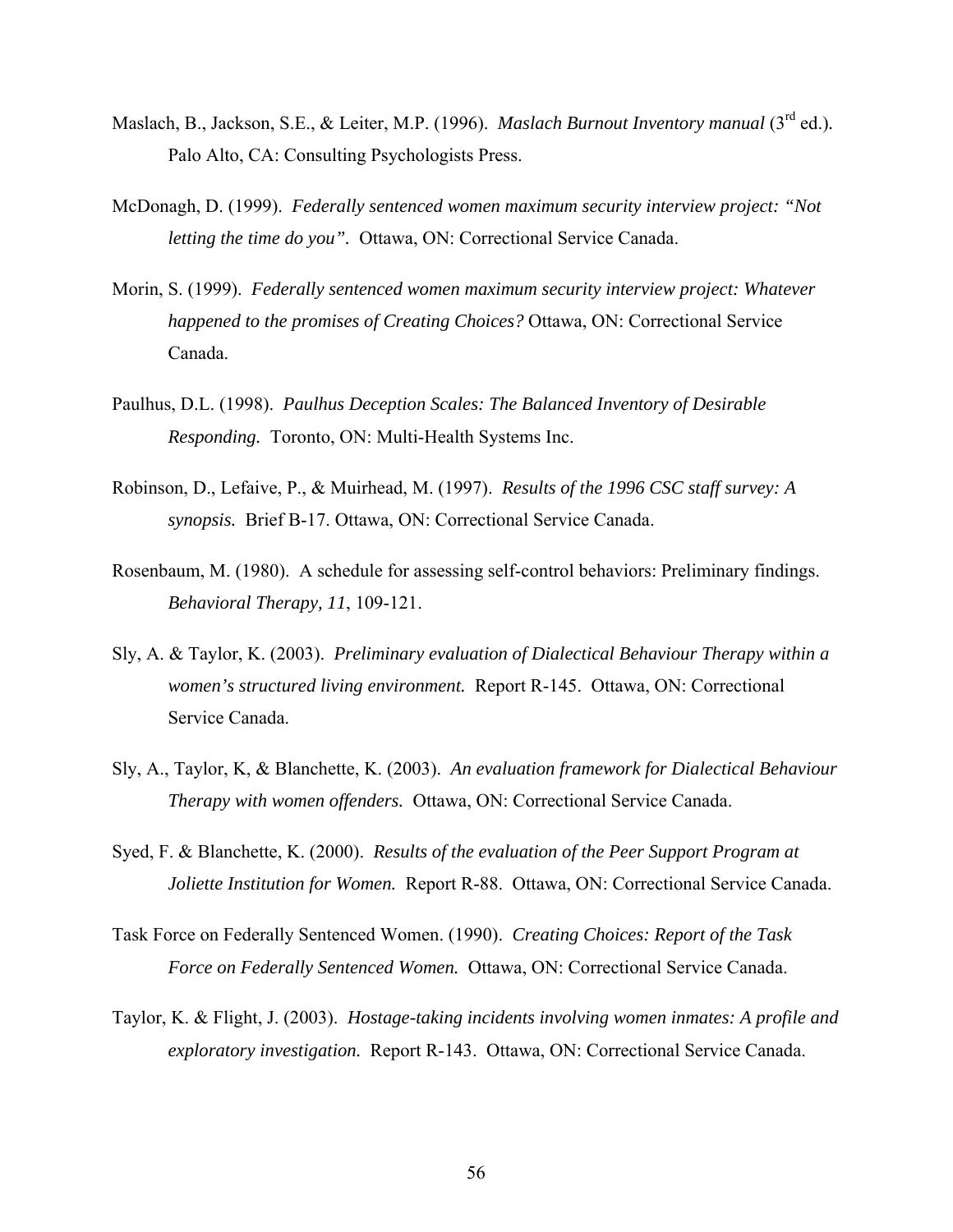- Triplett, R., Mullings, J.L., & Scarborough, K. (1999). Examining the effects of work-home conflict on work-related stress among correctional officers: A path model. *Journal of Criminal Justice, 27*, 371-385.
- U.S. Department of Justice (1990). *Prison Social Climate Survey: Inmate Version.* Washington, DC: Federal Bureau of Prisons.
- U.S. Department of Justice (1993). *Prison Social Climate Survey: Staff Version.* Washington, DC: Federal Bureau of Prisons.
- Warner, A. (1998). *Implementing Choices at regional facilities: Program proposals for women offenders with special needs.* Ottawa, ON: Correctional Service Canada.
- Warr, P., Cook, J., & Wall, T. (1979). Scales for the measurement of some work attitudes and aspects of psychological well-being. *Journal of Occupational Psychology, 52*, 129-148.
- Wolfus, B. & Stasiak, E. (1996). *The Correctional Environment Status Inventory: A tool for measuring the quality of correctional environments*. Brampton, ON: Correctional Institute, Ministry of the Solicitor General and Correctional Services.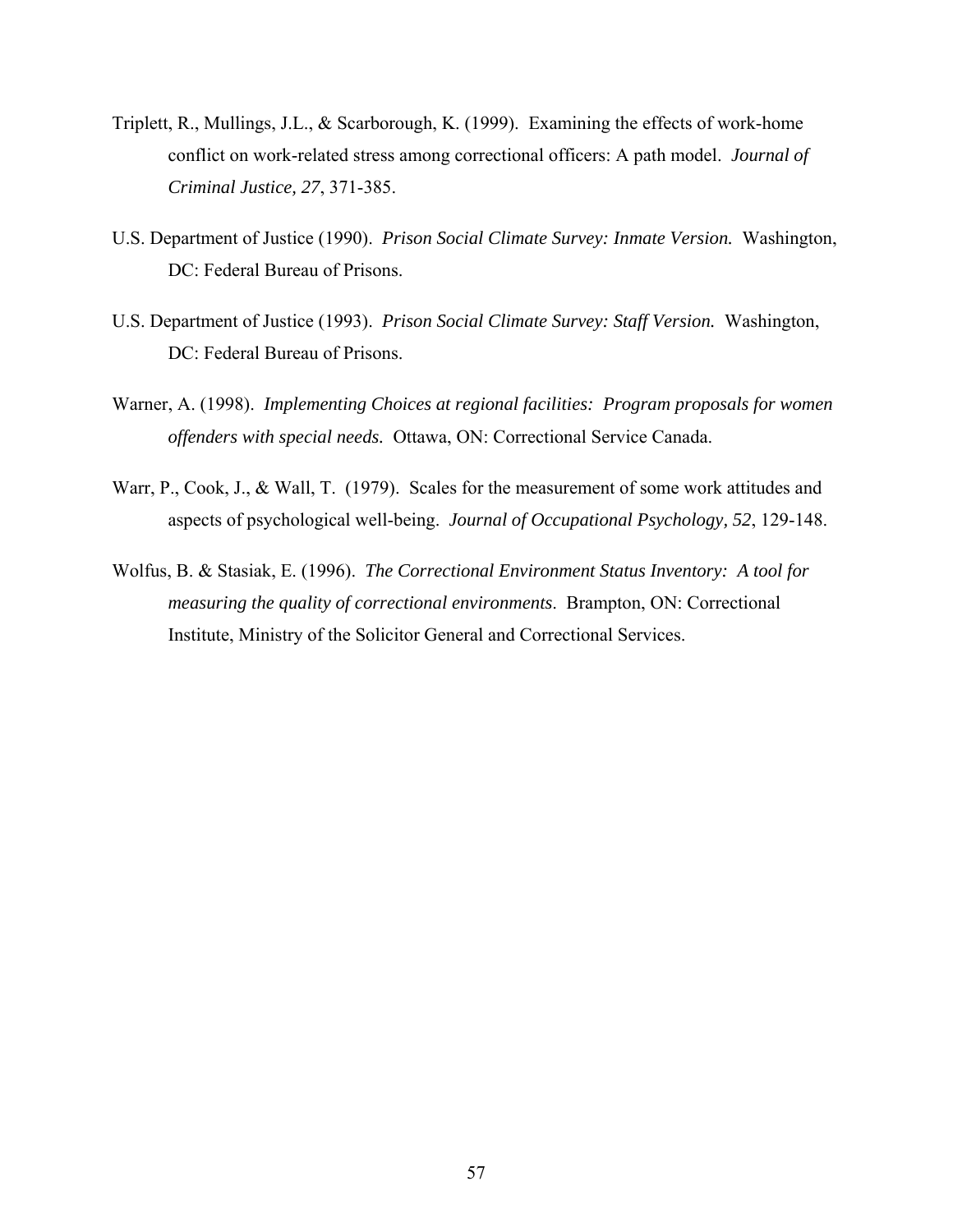# **Appendix A: Staff and Inmate Interview Protocols**

# *Guide for interview with GP Psychologist and/or GP staff members*

# *Support*

Do you feel that the secure unit is considered important by staff at this facility?

How about: Mental health professionals Primary Workers Management/Warden/Deputy Warden RHQ/NHQ

Have you noticed any resistance to the opening of the secure unit? By staff? By women? By RHQ or NHQ?

Do you feel that GP staff support the secure unit staff?

Do you feel that women support the secure unit staff?

Do you feel that RHQ/NHQ support the secure unit staff?

# *Implementation*

Would you say that the pace at which the secure unit opened was sufficient?

Do you have any comments regarding the opening itself?

Is it possible that GP staff would be needed to work in the secure unit (such as in the case of an emergency or to fill in for someone else?) **If Yes:** Do you feel that you are appropriately trained to do so?

# *Relationships*

How would you assess the reactions/relationships between the max women and the secure unit staff?

Have you noticed any changes in the general atmosphere on the facility since the opening of the secure unit?

Have you noticed any changes in the relationships amongst staff members since the opening of the secure unit?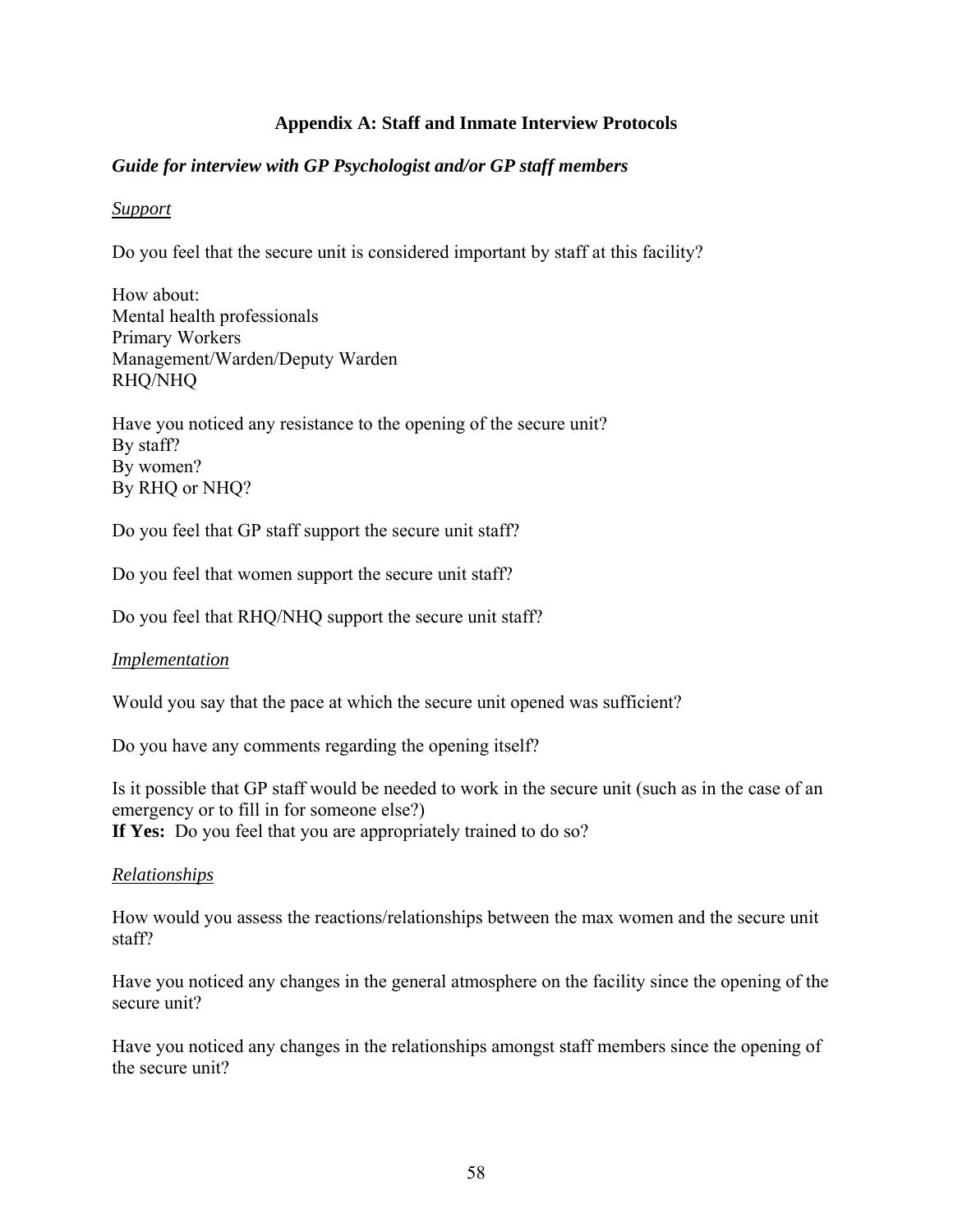Have you noticed any changes in the relationships between staff and women since the opening of the secure unit?

Have you noticed any changes in the relationships amongst inmates since the opening of the secure unit?

# *Impacts*

What was the transition like when the max women were transferred into the secure units? (a) For GP staff? (b) For GP women?

Would you say that the primary workers have adjusted to this transition?

Would you say that the behavioural counsellors have adjusted to this transition?

Would you say that the women have adjusted to this transition?

What do you view as being the greatest source of stress related to its opening?

Have you noticed any changes in the GP staff since the opening of the secure unit? (stress, job satisfaction, burnout, perception of safety?)

Have you noticed any changes in the GP women since the opening of the unit? (Such as how they deal with personal issues, incarceration?)

Have you faced any problems as a result of the opening? **If yes:** How were these addressed?

What advantages have resulted from the opening?

What disadvantages have resulted from the opening?

Have you noticed any effects (either positive or negative) resulting from the opening of the secure unit that were not anticipated?

Are there any effects that you foresee the secure unit causing?

**Prompt:** With regards to relationships between staff (GP and Secure)? With regards to relationships between staff and women? With regards to relationships amongst women (GP and GP and GP and Secure)?

# *General Comments*

Is there anything that I have left out that you would like to mention, any comments, suggestions etc?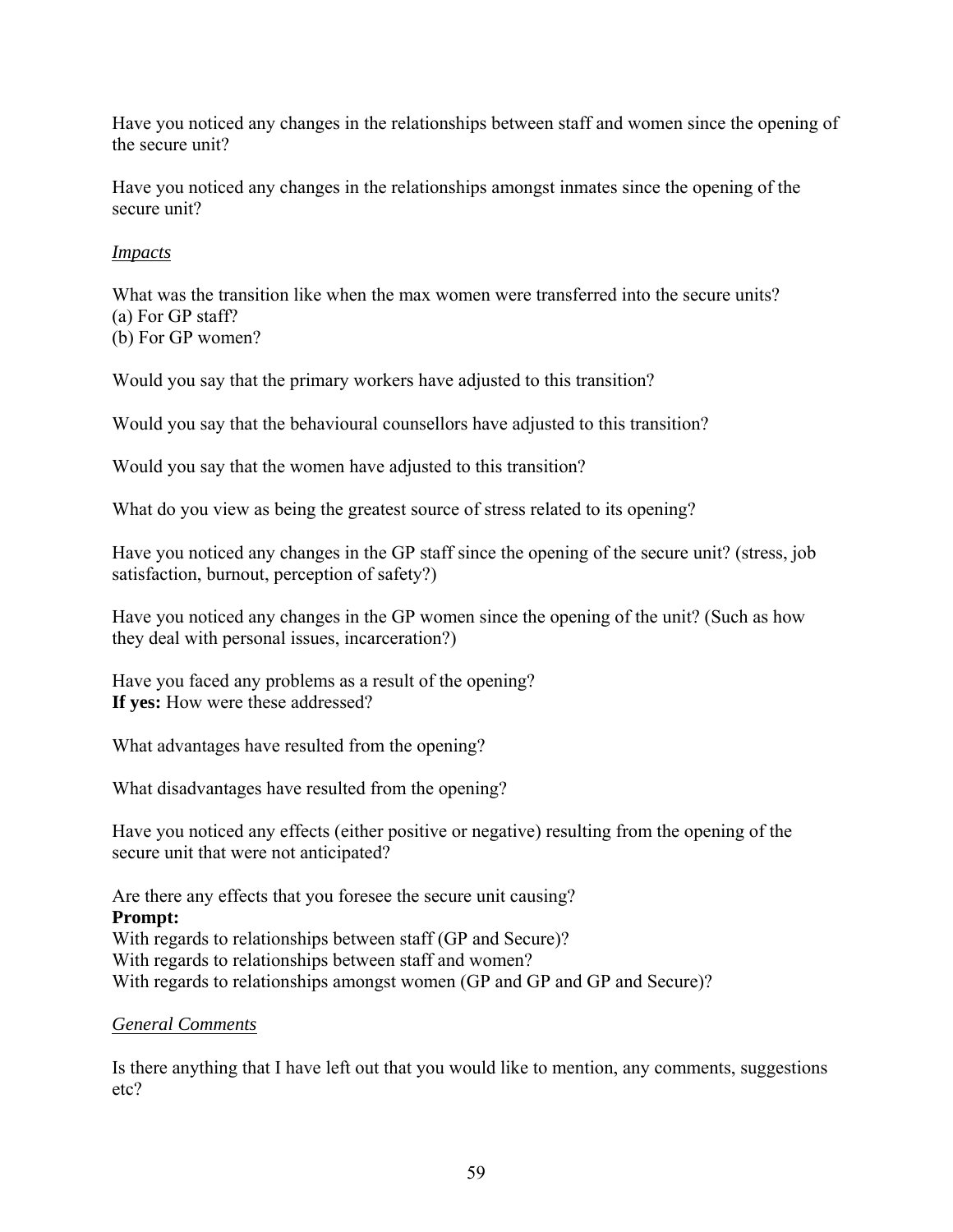# *Guide for interview with women in the secure unit*

| Previous Location:<br>Length of time at that location:                                                                                                                                                                             |
|------------------------------------------------------------------------------------------------------------------------------------------------------------------------------------------------------------------------------------|
|                                                                                                                                                                                                                                    |
| Any time spent in multi? (ever medium security) Where?<br>Length of time:                                                                                                                                                          |
| <i>Expectations</i>                                                                                                                                                                                                                |
| Now this might be difficult to remember but I'd like you to try your best. Prior to being<br>transferred, how did you feel about the opening of the secure units?<br><b>Prompt:</b> (what were your expectations, fears, hopes?)   |
| Now that they have opened, how do you feel?                                                                                                                                                                                        |
| Why do you think the secure units were opened?                                                                                                                                                                                     |
| What programs/services are offered here?                                                                                                                                                                                           |
| What programs/services are you involved in?                                                                                                                                                                                        |
| Are there any negatives related to these programs/services?                                                                                                                                                                        |
| Are there any positives regarding these programs/services?                                                                                                                                                                         |
| Are the programs/services offered here very different from those at your previous facilities?                                                                                                                                      |
| <i><u><b>Implementation</b></u></i>                                                                                                                                                                                                |
| How did you find the transfer to the secure units? <b>Prompt:</b> (proper pace, informed of<br>when/where, stressful/anxiety-provoking, smooth, exciting?)                                                                         |
| If required: Did you find it stressful?<br>What are the advantages? Prompt: (cleaner, less women, less fighting, more space, more<br>interaction)<br>What are the disadvantages?<br>What is different from your previous location? |
| Is there anything you would have changed about the process of this transfer that would have<br>made the transition easier for yourself and the other women?                                                                        |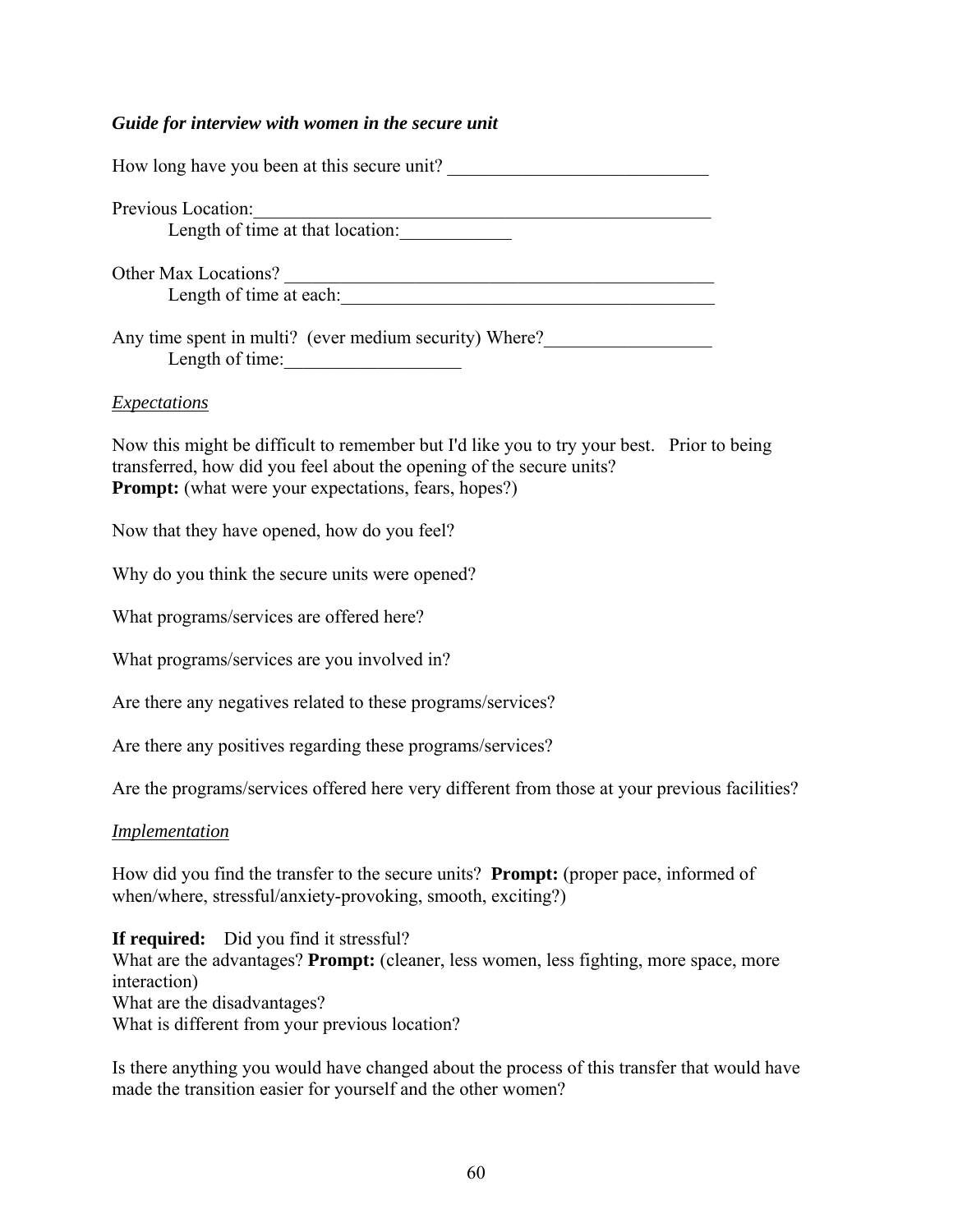# *Relationships*

Are you still living with the same women you were with prior to this transfer? **If Yes**: Have these relationships changed since being transferred to the secure unit? **Prompt:**  (do you see them more/less, spend more/less time in yard, more/less time alone?)

Do you and the other women get along with the staff?

Is the relationship between the women and staff different here than it was at your previous facility?

Has your relationship with staff changed since you first arrived? **Prompt:** (more/less friendly? Do you feel they are there if you need them?)

Do you feel that there is more (or less, or the same) contact between staff and the women now than there was at your previous location? **Prompt:** (more chatting, more program time, more one-on-one time?)

# *Impacts*

How have the secure units impacted you and other women you live with?

Have you noticed any changes in yourself and the other women since being transferred to the secure unit? **Prompt:** (How you deal with personal issues, your general outlook on life?)

Would you say that you/everyone has adjusted to the change?

Have any problems occurred as a result of the opening? **If yes:** How were they addressed?

Are there any advantages of being in the new secure unit at a facility with minimum and medium security women? **Prompt:** (incentives to lower your own security level?)

Are there any disadvantages of being in the new secure unit at a facility with minimum and medium security women?

Since you have come here have there been any surprises, any changes that have occurred that you did not expect? **Prompt:** (anything to do with staff; programming; health care; food quality; physical structure – yard space, cell size?)

# *General comments*

Do you have anything that you would like to add that we haven't already talked about? (Comments, opinions, feelings, etc)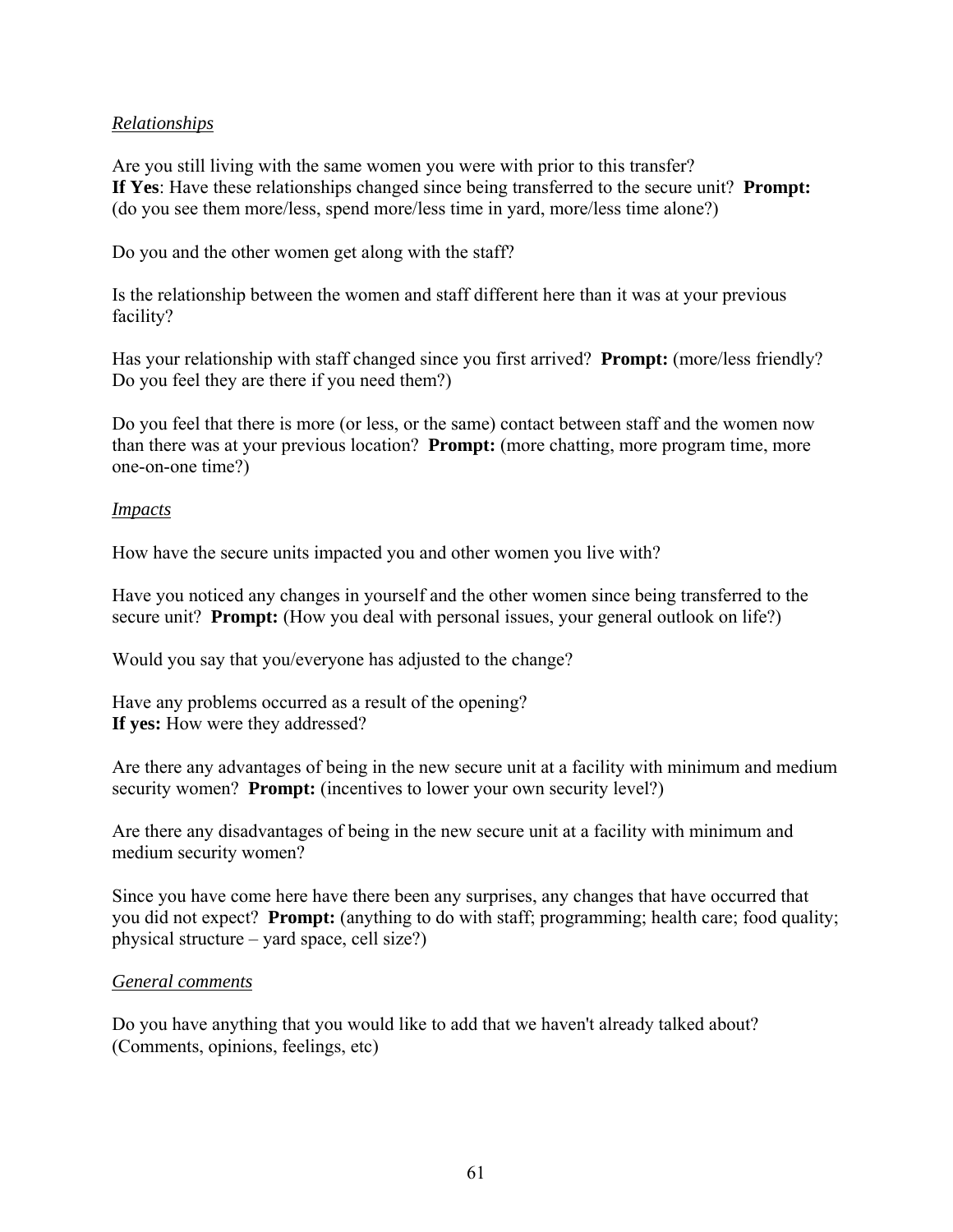# *Guide for interview with secure unit staff, Team Leader and Assistant Team Leader*

# *Support*

Do you feel that the secure unit is considered important by staff at this facility?

How about: Mental health professionals Primary Workers Warden/Deputy Warden RHQ/NHQ

Have you noticed any resistance to the opening of the secure unit? By staff? By the GP women? By secure unit women? By RHQ? By NHQ?

Do you feel that you have adequate support by staff here at the institution for running the secure unit?

Do you feel that you have adequate support from RHQ and NHQ for running the secure unit?

# *Training*

How were staff selected to work in the secure unit, was it volunteer/mandatory, and what was the selection criteria?

Where were most of staff working prior to working in the secure unit?

Do you think that the training and selection of secure unit staff was sufficient?

What from the training do you think was helpful? Why?

Would you recommend any changes to the training provided to the Secure unit staff? What?

In the case of an emergency or crisis, is it possible the GP staff would have to intervene/assist in the secure unit?

**If Yes:** Do you feel that the GP staff are adequately trained to do so?

# *Implementation*

Would you say that the pace at which the secure unit was opened was appropriate? Do you have any comments regarding the opening itself?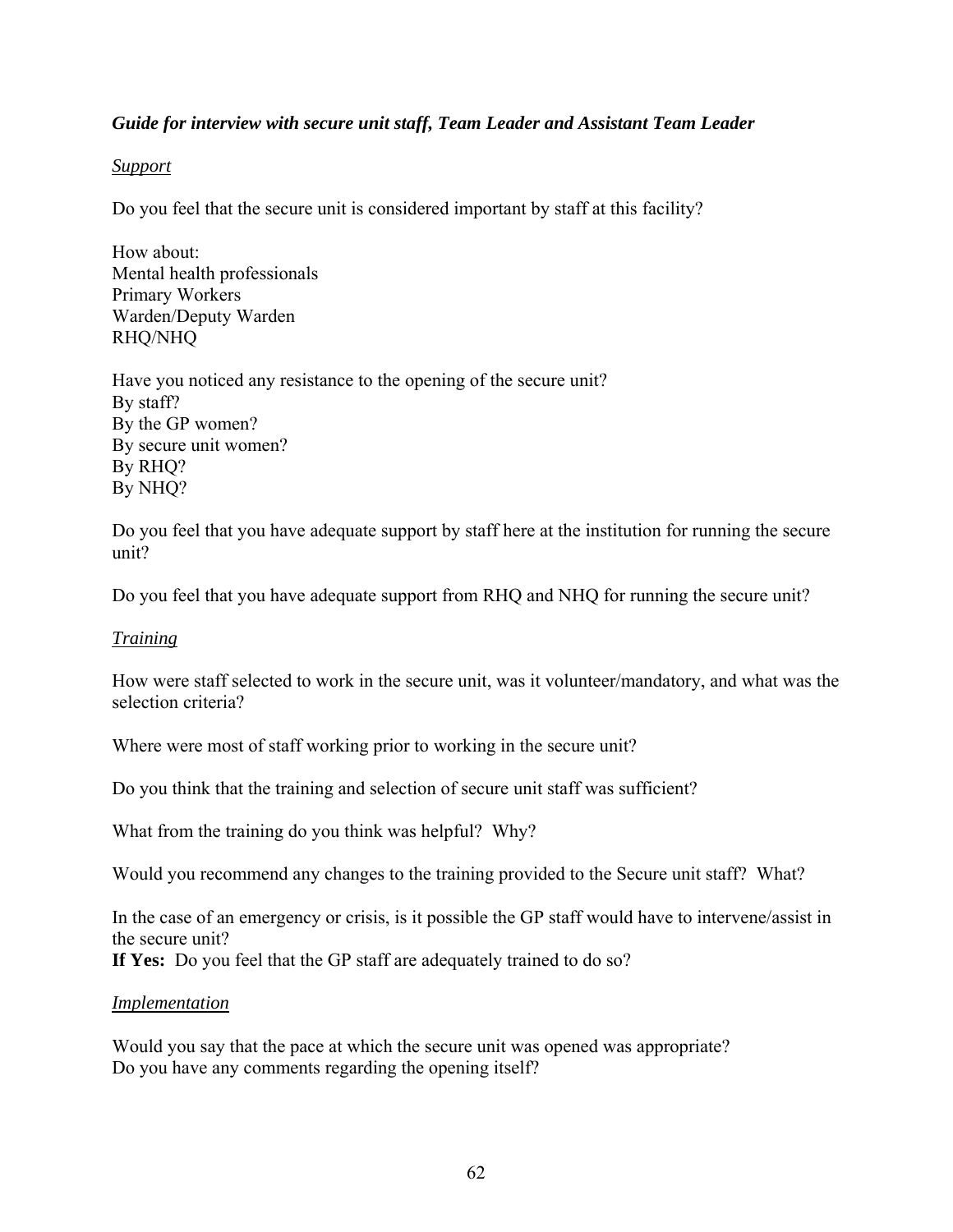It is my understanding that the secure unit women will be sharing certain facilities such as Visits & Correspondence, gym, and some program rooms with the rest of the GP women. I also understand that when this occurs staff must try to conduct movement such that there is no (or minimal) interaction between the GP women and Secure unit women. How feasible has this issue of shared spaces/separation issues been?

Have there been any problems with movement on or off the unit?

It is my understanding that when maximum-security women are involved in major incidents that cause serious harm or seriously jeopardizes the safety of others, a management protocol informs the management of such women. Have you had to implement the management protocol since the women have been transferred? How effective do you find this?

# *Relationships*

How would you describe the reactions/relationships between the max women and the secure unit staff?

Have you noticed any changes in these relationships in the 6 months since the unit has opened (from the first week the women were in the new unit until now)?

Does the secure unit staff work together as an interdisciplinary team, making decisions together? Is this effective?

Have you noticed any changes in the general atmosphere on the facility due to the secure unit opening?

Have you noticed any changes in the relationships amongst staff members due to the secure unit opening?

Have you noticed any changes in the relationships between the staff and women due to the secure unit opening?

Have you noticed any changes in the relationships amongst the GP women due to the secure unit opening?

# *Impacts*

What was the transition like when the women were transferred into the secure units? For staff, for women?

Would you say that everyone has adjusted to this transition?

Have you noticed any changes in the secure unit staff since the opening of the secure unit? **Prompt:** (stress, job satisfaction, burnout, perception of safety?)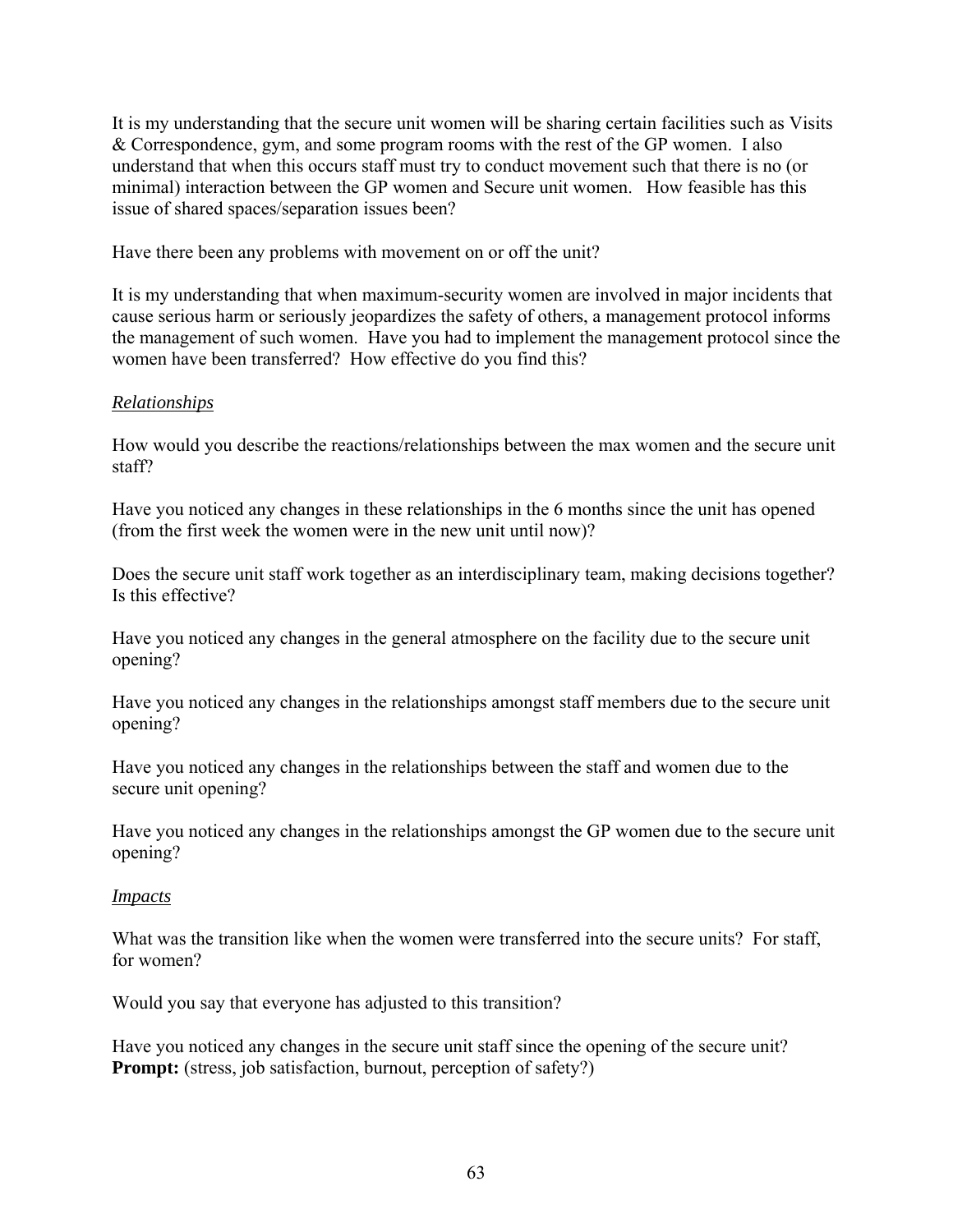Have you noticed any changes in the secure unit women since the opening of the unit? **Prompt:** (How they deal with personal issues, incarceration)

Have any problems occurred as a result of the opening? **If yes:** How were these addressed?

What do you view as being the greatest source of stress related to its opening?

What advantages have resulted from the opening?

What disadvantages have resulted from the opening?

Have you noticed any effects (either positive or negative) of the secure unit that were not anticipated?

Are there any problems or advantages related to the opening of the secure unit that you might foresee occurring in the future? **Prompt:** (With regards to relationships between staff (GP and Secure)? Relationships between staff and women? Relationships amongst women (GP and Secure)?)

# *General Comments*

Is there anything that I have left out that you would like to mention, any comments, suggestions etc?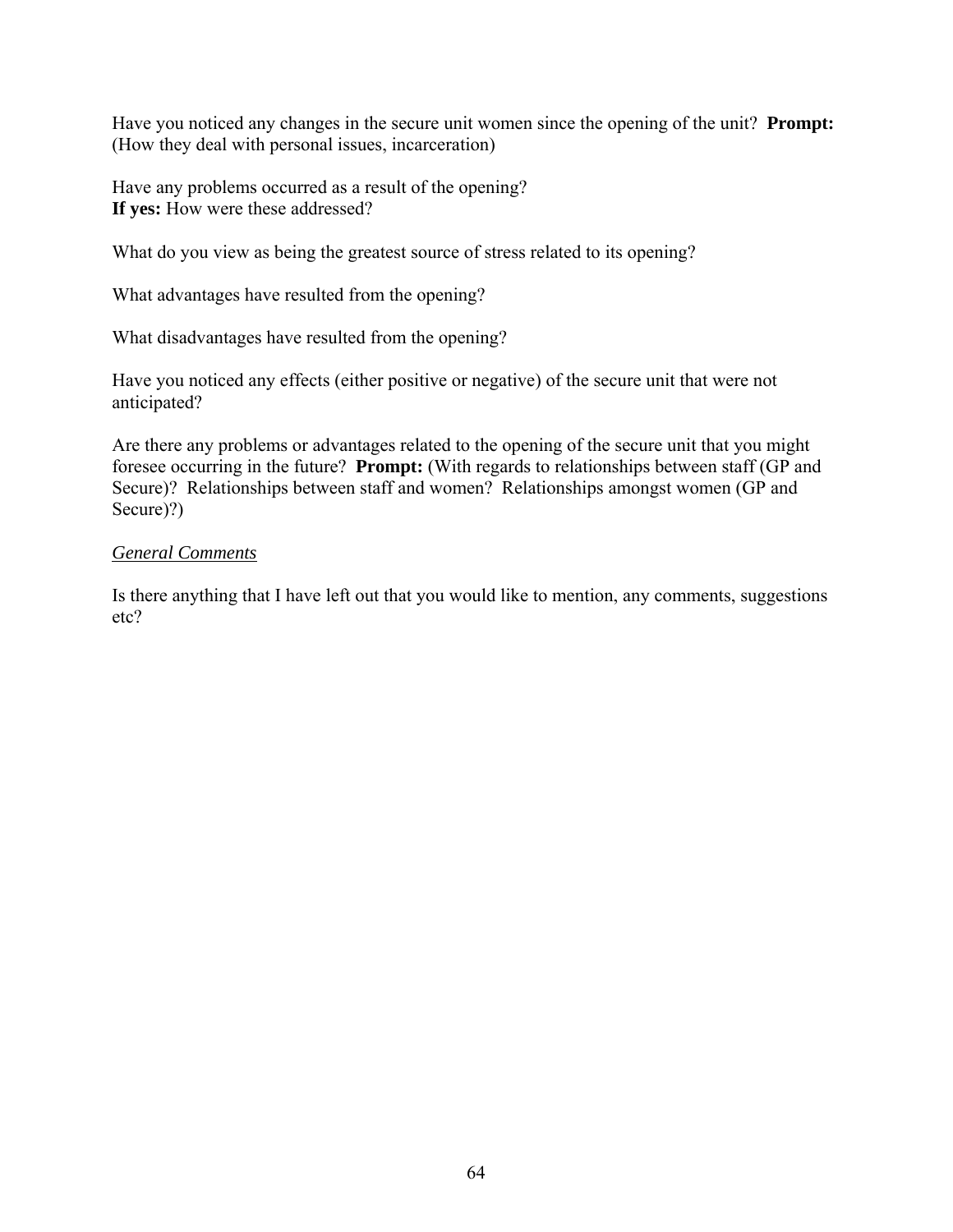## *Guide for interview with Warden and/or Deputy Warden*

## *Support*

Do you feel that the secure unit is considered important by staff at this facility?

How about: Mental health professionals Primary Workers RHQ NHQ

Have you noticed any resistance to the opening of the secure unit? By staff? By GP or Secure unit women? By RHQ or NHQ?

Do you think that you have the support both regionally and nationally for running the secure unit?

Do you think that you have the support from staff for running the secure unit?

Do you think that you have the support from all  $(\text{GP} \& \text{ secure})$  the women for running the secure unit?

## *Training*

How were staff selected to work in the secure unit, was it volunteer/mandatory, and what was the selection criteria?

Do you think that the selection of secure unit staff was sufficient?

Where were most of staff working prior to working in the secure unit?

Do you think that the training of secure unit staff was sufficient? What was helpful? Why?

Would you recommend any changes to the training of staff in the secure unit?

In the case of an emergency or crisis, is it possible the GP staff would have to intervene/assist in the secure unit?

**If Yes:** Do you feel that the GP staff are adequately trained to do so?

## *Implementation*

Would you say that the pace at which the secure unit was opened was appropriate? Do you have any comments regarding the opening itself?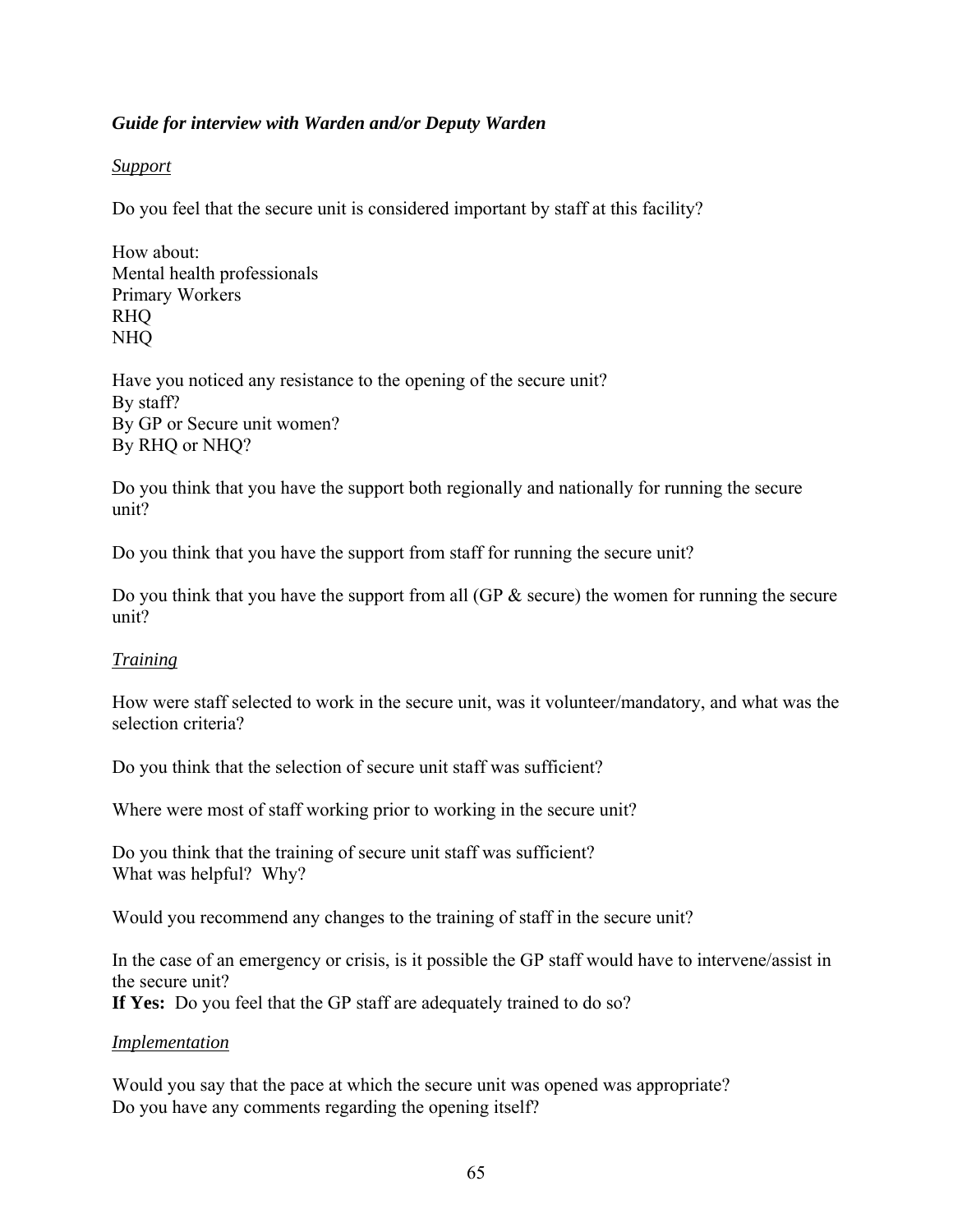It is my understanding that the secure unit women will be sharing certain facilities such as Visits & Correspondence, gym, and some program rooms with the rest of the GP women. I also understand that when this occurs staff must try to conduct movement such that there is no (or minimal) interaction between the GP women and Secure unit women. How feasible has this issue of shared spaces/separation issues been?

It is my understanding that when maximum-security women are involved in major incidents that cause serious harm or seriously jeopardizes the safety of others, a management protocol informs the management of such women. Have you had to implement the management protocol since the women have been transferred? How effective do you find this?

## *Relationships*

Have you noticed any changes in the general atmosphere on the facility due to the opening of the secure unit?

Have you noticed any changes in relationships amongst staff members?

Have you noticed any changes in relationships between staff and inmates?

Have you noticed any changes in relationships amongst the women (GP & Secure)?

#### *Impacts*

What was the transition like when the women were transferred into the secure units? For GP staff? For GP women?

What would you say has been the most challenging transition resulting from the opening? For GP staff? For GP women?

Have you noticed any changes in the general population staff since the opening of the secure unit? (stress, job satisfaction, burnout, perception of safety?)

Have you noticed any changes in the general population women since the opening of the unit? (tension, perception of safety)

Have any problems occurred as a result of the opening? **If yes:** How were these addressed?

What do you view as being the greatest source of stress (or disadvantage) related to its opening?

What do you view as being the greatest advantages resulting from the opening?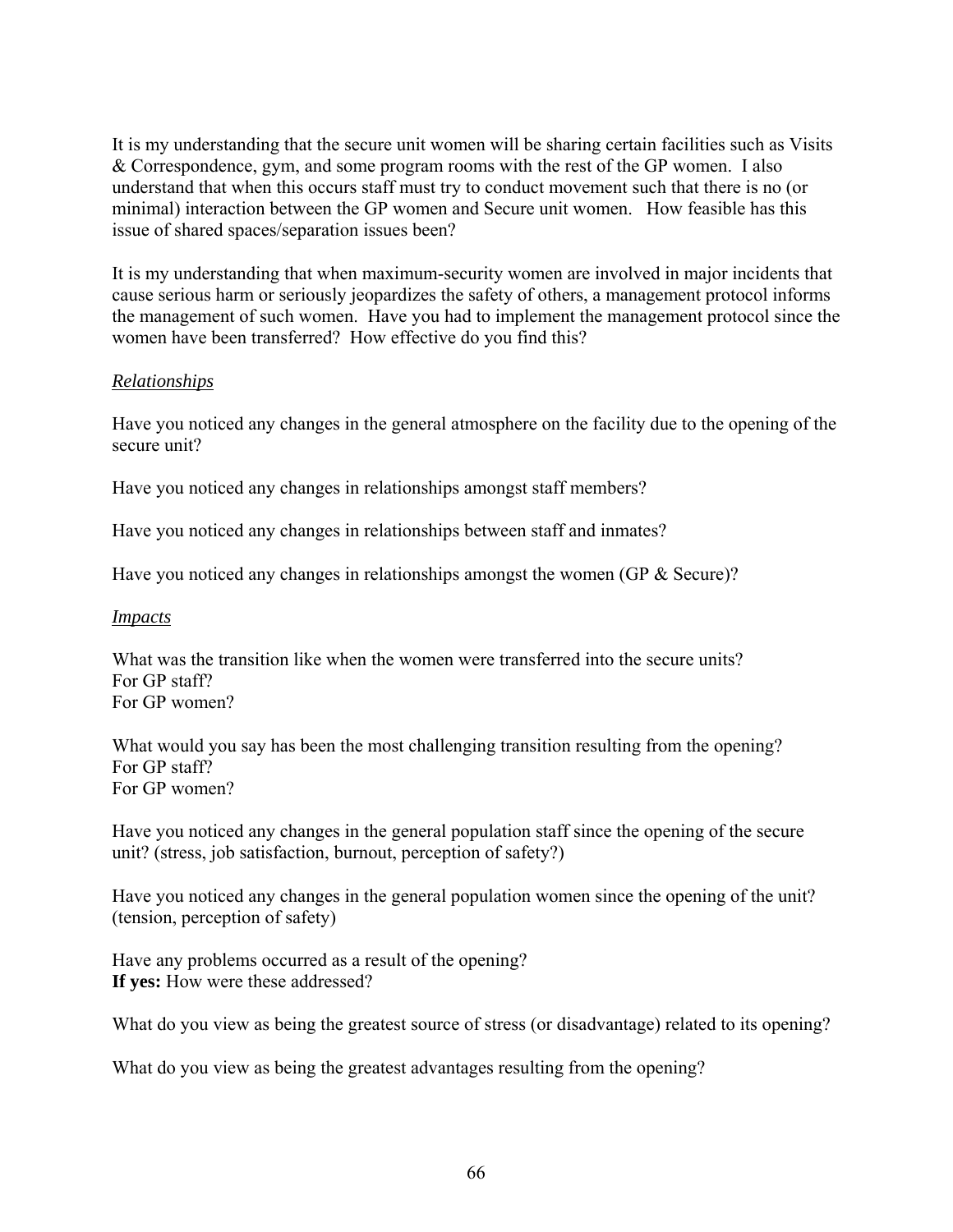Have you noticed any positive effects of the secure unit that were not anticipated?

Have you noticed any negative effects of the secure unit that were not anticipated?

Are there any problems related to the opening of the secure units that you foresee occurring in the future? **Prompt:** (With regards to relationships between staff (GP and Secure), between staff and women, or amongst women (GP and Secure)?

#### *General Comments*

Is there anything that I have left out that you would like to mention, any comments, suggestions etc?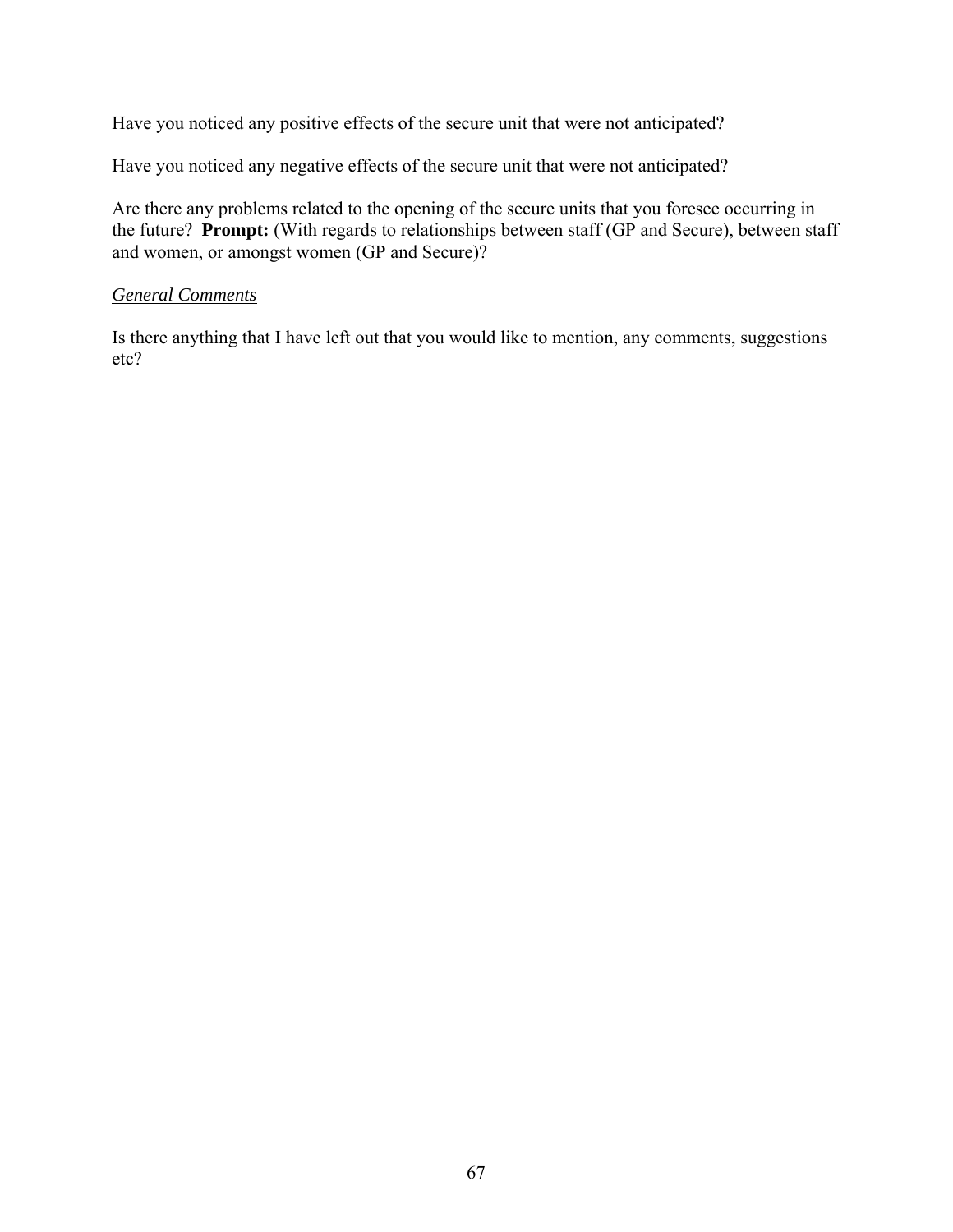## **Appendix B: Focus Group Protocol**

#### *Focus group with general population inmates*

Were the GP women well informed of the opening of the secure unit? Were you told what this involved? Did you know when this was happening? When did you find out about this? How did you find out?

Before the secure unit opened, how did most GP women feel about it opening at this facility? (What were your feelings, expectations, fears, hopes, wants, etc.)

Did most think it was a good thing? Did most think it was a bad thing? Did most not care either way? Why was this?

Is the opening of the secure unit something that is talked about among the GP women? What, if anything, has been said by the GP women about the secure unit?

Now that it has opened, do most GP women view the opening of the secure unit at this facility as a good thing, a bad thing?

Do most not care either way? Have opinions about the secure unit changed since it has opened here?

Have the secure units impacted women in the general population? Loss of privileges? (gym, movement, visitation?) Has their opening created anxiety in any GP women? Is there any interaction between GP women and secure unit women? (Is this good, bad, wanted, unwanted?)

What problems have occurred as a result of the opening?

What good things have resulted from the opening?

What do you think has been the greatest source of stress (biggest negative) related to its opening?

What do you think has been the greatest advantage (biggest positive) related to its opening?

Has the atmosphere here at the institution changed since the secure unit has opened? Have things become stricter? (e.g., Is there more acting out?) Have things become more lenient? Have the relationships between staff and women changed? (e.g., Are staff more cautious,

stressed, etc?)

Would you say that you/everyone has adjusted to the change?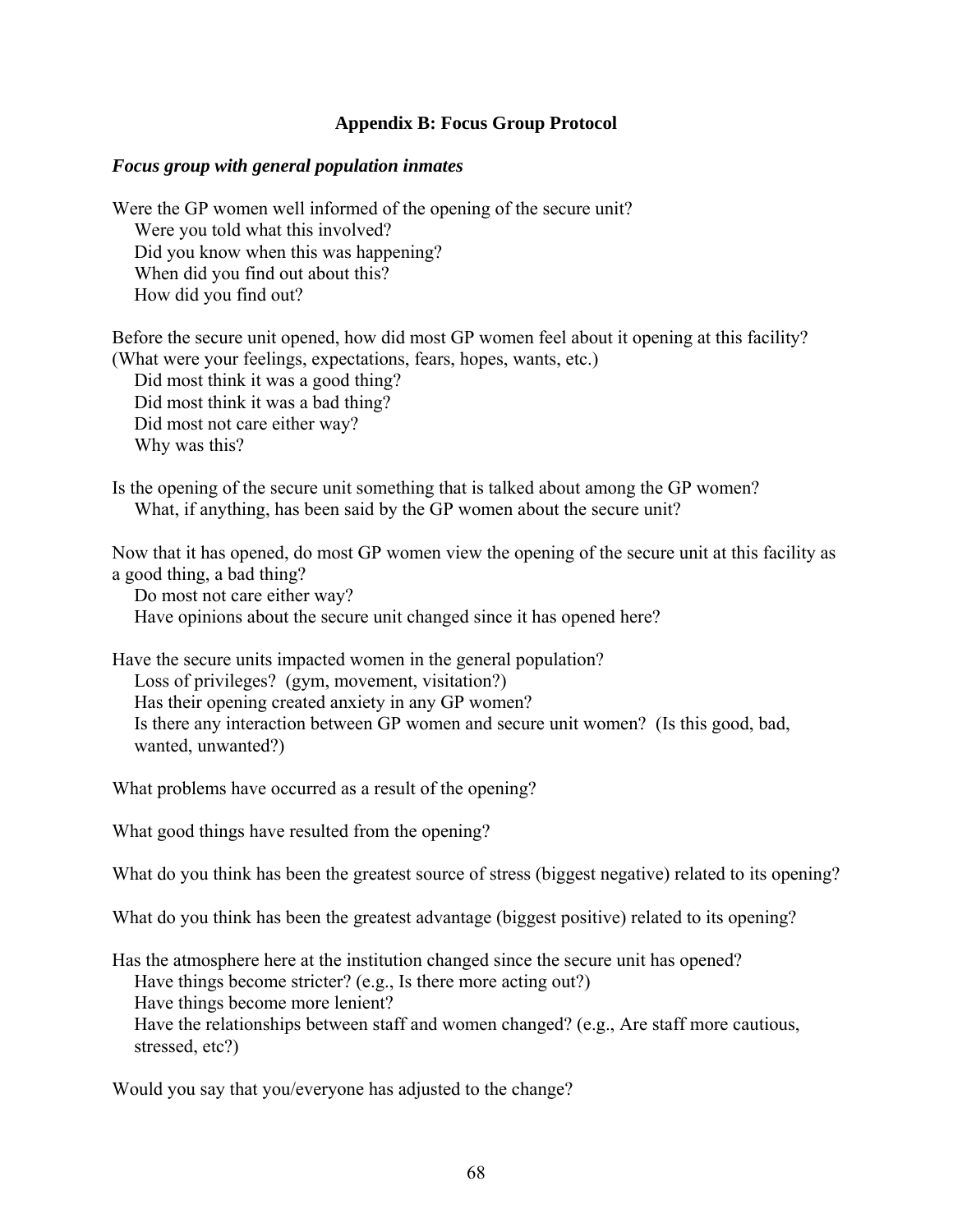Are things back to normal (the way they were prior to the opening) now since it has opened?

Have any changes occurred since the secure unit opened that you did not expect or were not prepared for?

Now I'd just like to provide everyone with the opportunity to talk to us about anything that you would like to share that we haven't discussed. This is your opportunity to provide the GP women with a voice that will be heard so feel free to talk about any feelings, concerns, suggestions, or comments that you might have, or any that you have heard expressed other women.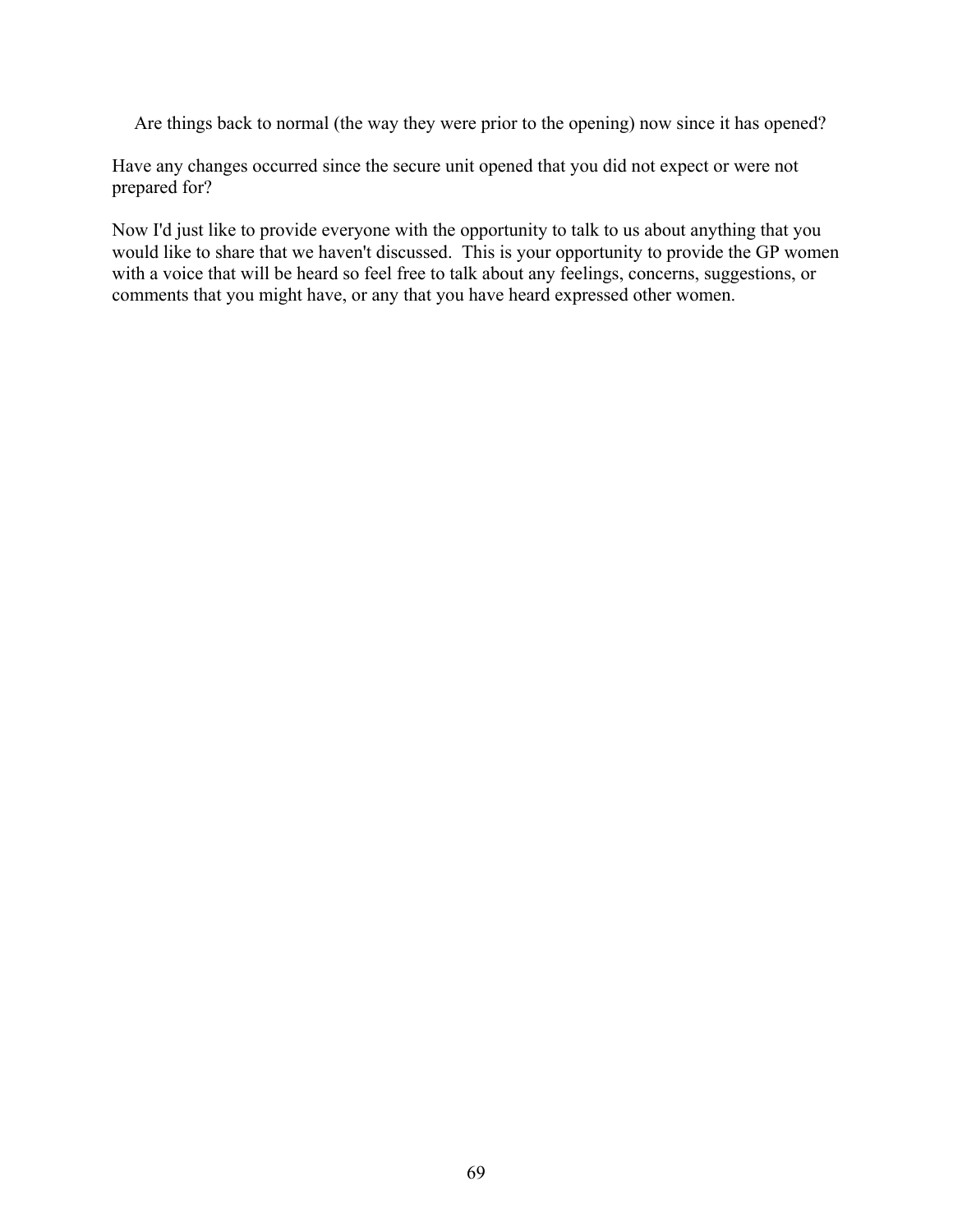## **Appendix C: Staff and Inmate Surveys**

For concision, the lines provided in the original surveys for respondents to record their comments were excluded from this appendix.

## *Pre-Test Open Ended Survey – Staff Version*

We want to know what you think. The following questions attempt to address any feelings or issues you may have in regards to the opening of the secure unit at your facility. Any suggestions or comments would be greatly appreciated (feel free to use back of page if necessary).

Do you view the opening of the secure unit as a positive or negative change? Explain.

Do you think that the opening of the secure unit will have an effect on your work environment? If so, how?

Do you think that the opening of the secure unit will have an effect on inmates in the general population?

Do you think that the opening of the secure units at the women's institutions will provide an effective way to manage maximum-security women? Why or why not?

What problems and/or advantages do you anticipate as a result of the opening of the secure unit?

Do you have any other comments or suggestions regarding the opening of the secure unit, and how you feel that yourself, fellow co-workers, or general population inmates will be effected?

#### *Pre-Test Open-Ended Survey – Inmate Version*

We want to know what you think. The following questions attempt to address any feelings or issues you may have in regards to the opening of the secure unit. Any suggestions or comments would be greatly appreciated (feel free to use back of page if necessary).

Do you view the opening of the secure unit as a positive or negative change? Explain.

How do you think that the opening of the secure units will impact you and other women you live with?

What problems and/or advantages do you anticipate as a result of the opening of the secure unit?

Do you have any other comments or suggestions regarding the opening of the secure unit, and how you feel that yourself, or others will be affected?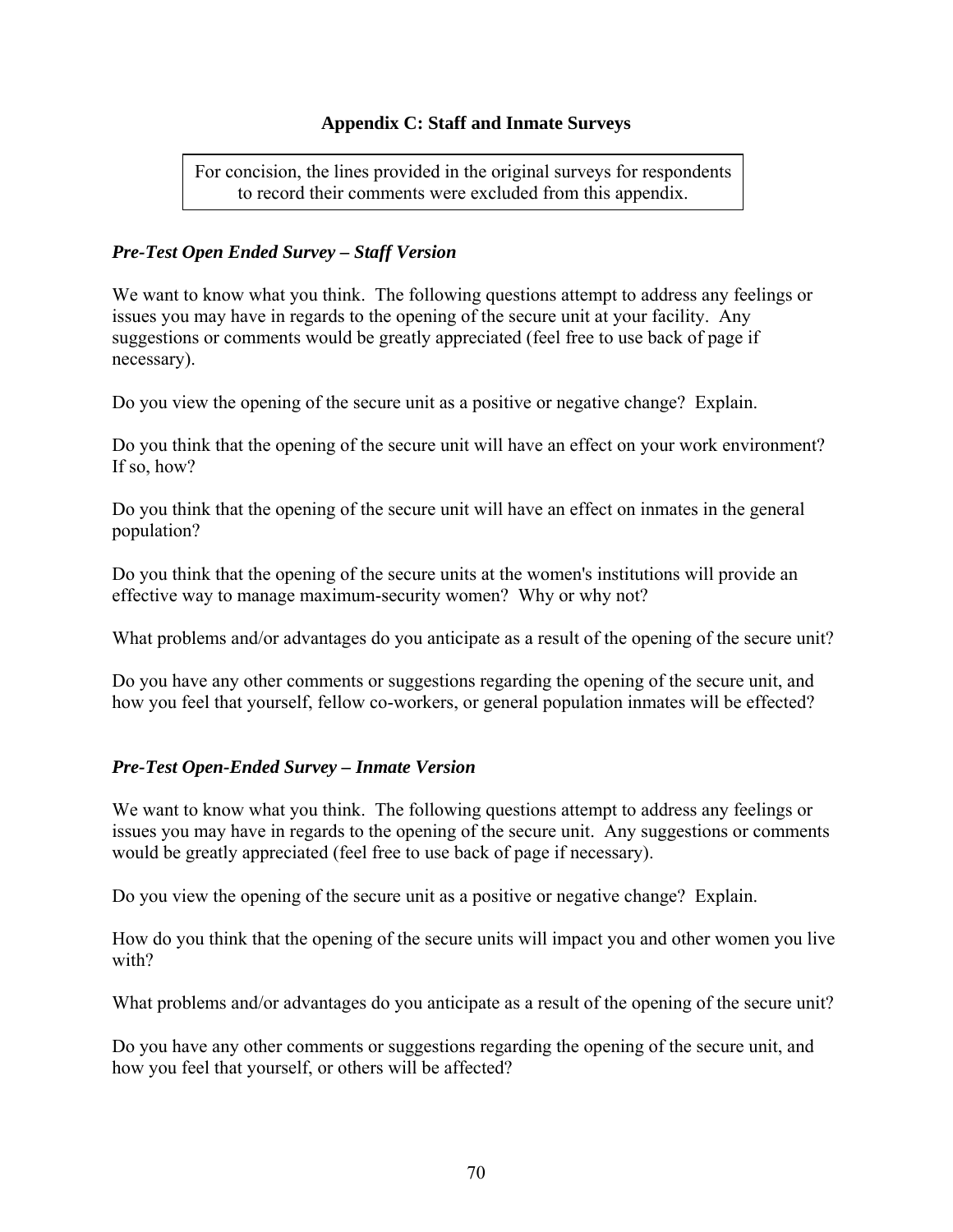## *Post-Test Open Ended Survey – Staff Version*

We want to know what you think. The following questions attempt to address any feelings or issues you may have in regards to the opening of the secure unit at your facility. Any suggestions or comments would be greatly appreciated (feel free to use back of page if necessary).

Now that it has opened, do you view the opening of the secure unit as a positive or negative change? Explain.

Do you think that the opening of the secure unit has had an effect on your work environment? If so, how?

Do you think that the opening of the secure unit has had an effect on inmates in the general population?

Do you think that the opening of the secure units at the women's institutions has provided an effective way to manage maximum-security women? Why or why not?

What problems and/or advantages have resulted from the opening of the secure unit?

Do you have any other comments or suggestions regarding the opening of the secure unit, and how you feel that yourself, fellow co-workers, or general population inmates have been effected?

## *Post-Test Open Ended Survey – Inmate Version*

We want to know what you think. The following questions attempt to address any feelings or issues you may have in regards to the opening of the secure unit. Any suggestions or comments would be greatly appreciated (feel free to use back of page if necessary).

Now that it has opened, do you view the opening of the secure unit as a positive or negative change? Explain.

How do you think that the opening of the secure units has impacted you and other women you live with?

What problems and/or advantages have occurred as a result of the opening of the secure unit?

Do you have any other comments or suggestions regarding the opening of the secure unit, and how you feel that yourself, or others have been affected?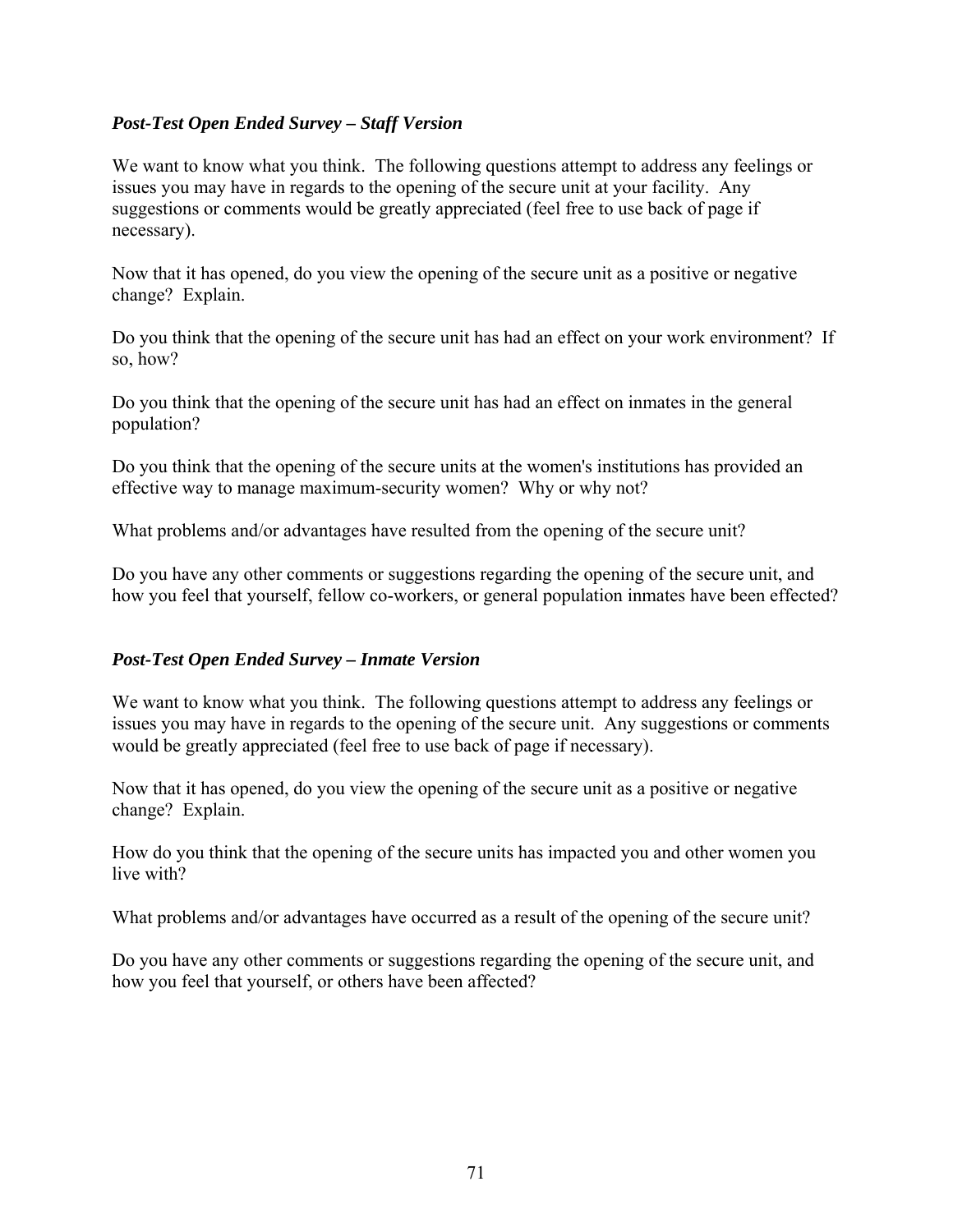|                                                         | Pre-test ( $n = 6$ to 32) |         | Post-test ( $n = 6$ to 32) |           |
|---------------------------------------------------------|---------------------------|---------|----------------------------|-----------|
| Measure                                                 | <b>SDE</b>                | IM      | <b>SDE</b>                 | IM        |
| <b>Job Satisfaction Survey</b>                          |                           |         |                            |           |
| Overall Job Satisfaction                                | $-.03$                    | .21     | $.33*$                     | .22       |
| Intrinsic Job Satisfaction                              | .14                       | .21     | .28                        | $.32*$    |
| <b>Extrinsic Job Satisfaction</b>                       | .06                       | .22     | .24                        | .26       |
| Job Itself Intrinsic Satisfaction                       | .11                       | .13     | .24                        | .24       |
| <b>Employee Relations Satisfaction</b>                  | .13                       | $.32*$  | .19                        | $.35*$    |
| <b>Total Score</b>                                      | .10                       | .24     | .31                        | $.34*$    |
| <b>Maslach Burnout Inventory</b>                        |                           |         |                            |           |
| <b>Emotional Exhaustion</b>                             | $-.25$                    | $-12$   | $-0.40**$                  | $-47**$   |
| Depersonalization                                       | $-13$                     | $-.25$  | $-0.46**$                  | $-.63***$ |
| Personal Accomplishment                                 | .17                       | .07     | $.38*$                     | $.35*$    |
| Occupational Safety and Health Survey                   |                           |         |                            |           |
| <b>Total Score</b>                                      | .02                       | .23     | .23                        | .28       |
| <b>Stress and Coping Among Correctional</b><br>Officers |                           |         |                            |           |
| Role Ambiguity                                          | $-.21$                    | $-.30*$ | $-44**$                    | $-.52***$ |
| Role Conflict                                           | $-.23$                    | $-.32*$ | $-.21$                     | $-51***$  |
| <b>Career Development</b>                               | $-26$                     | $-31*$  | $-46**$                    | $-41**$   |
| Safety                                                  | .16                       | $-.09$  | $-.18$                     | $-12$     |
| <b>Supervisory Support and Stress Scales</b>            |                           |         |                            |           |
| <b>Supervisory Support</b>                              | .10                       | .21     | $-.06$                     | $.35*$    |
| Peer Support                                            | .08                       | .08     | .25                        | .20       |
| <b>Work Stress</b>                                      | $-0.23$                   | $-0.25$ | $-31*$                     | $-.23$    |

# **Appendix D: Relationships between Social Desirability and Assessment Measures**

**Table D1. Correlations between Social Desirability and Staff Assessment Measures** 

SDE = Self-deceptive enhancement. IM = Impression management.

\*  $p < .05$ . \*\*  $p < .01$ . \*\*\*  $p < .001$ . \*\*\*\*  $p < .0001$ .